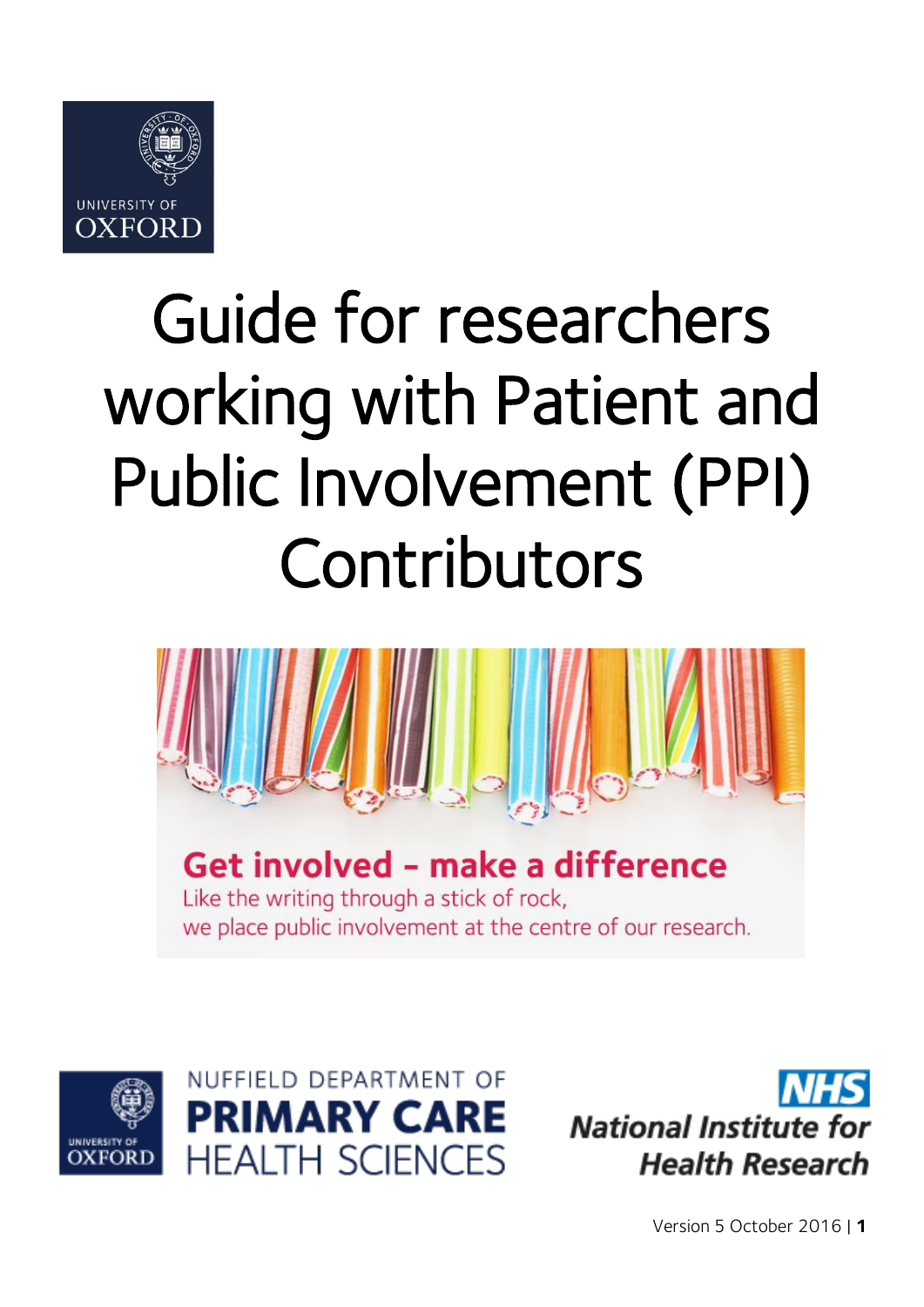This document has been put together primarily to support researchers in the University of Oxford's Nuffield Department of Primary Care Health Sciences and those funded by the National Institute for Health Research (NIHR) Collaboration for Leadership in Applied Health Research and Care (CLAHRC) Oxford at Oxford Health NHS Foundation Trust.

However, any researcher at the University of Oxford working with PPI Contributors is welcome to use this resource to guide them.

Thank you to all the researchers and PPI Contributors who gave their time to help develop this resource in 2015 and those who helped with a review in October 2016.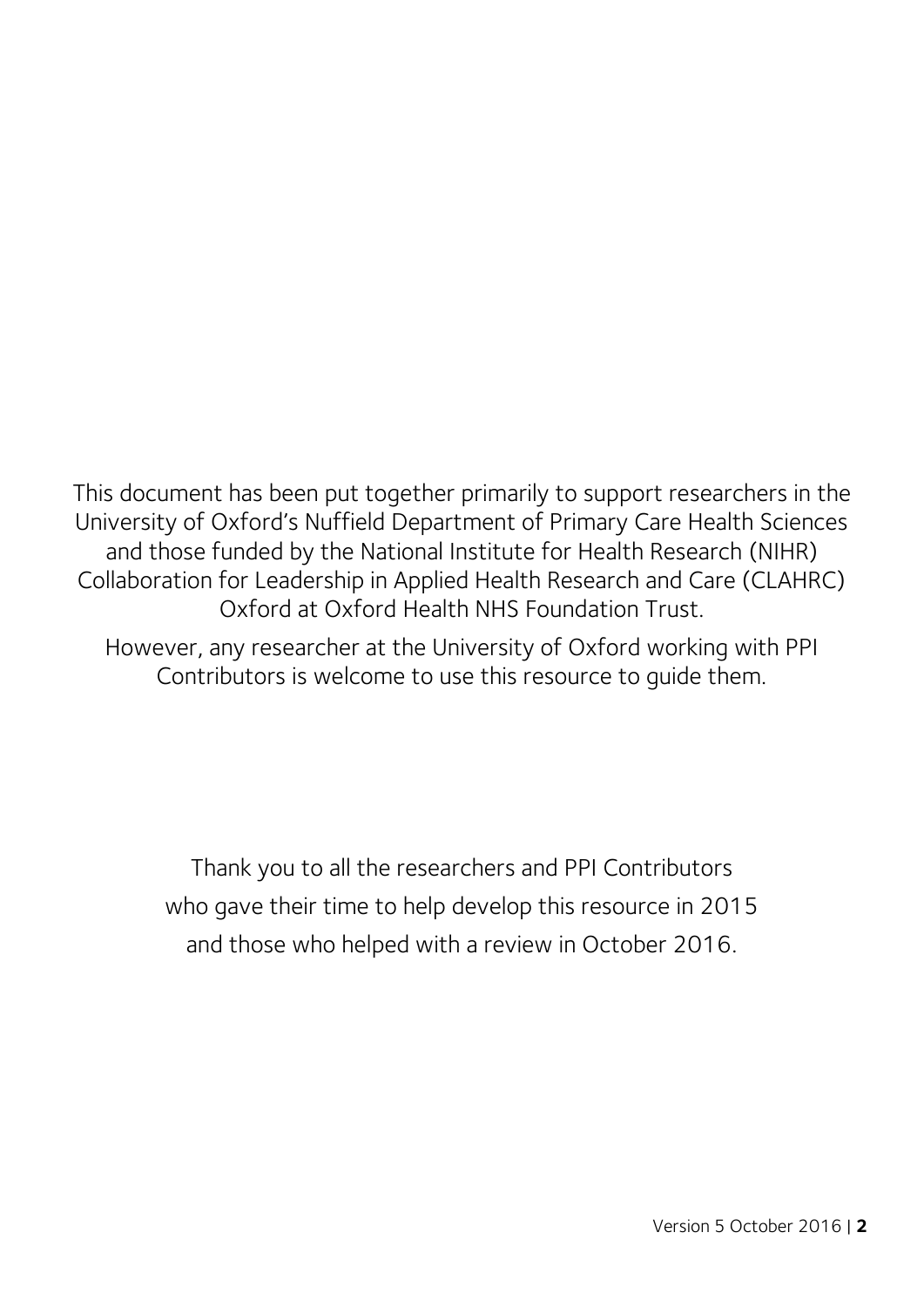## Contents

| 1.1 |  |
|-----|--|
| 1.2 |  |
| 1.3 |  |
|     |  |
|     |  |
|     |  |
|     |  |
|     |  |
|     |  |
|     |  |
|     |  |
|     |  |
|     |  |
|     |  |
|     |  |
|     |  |
|     |  |
|     |  |
|     |  |
|     |  |
|     |  |
|     |  |
|     |  |
|     |  |
|     |  |
|     |  |
|     |  |
|     |  |
|     |  |
|     |  |
|     |  |
|     |  |
|     |  |
|     |  |
|     |  |
|     |  |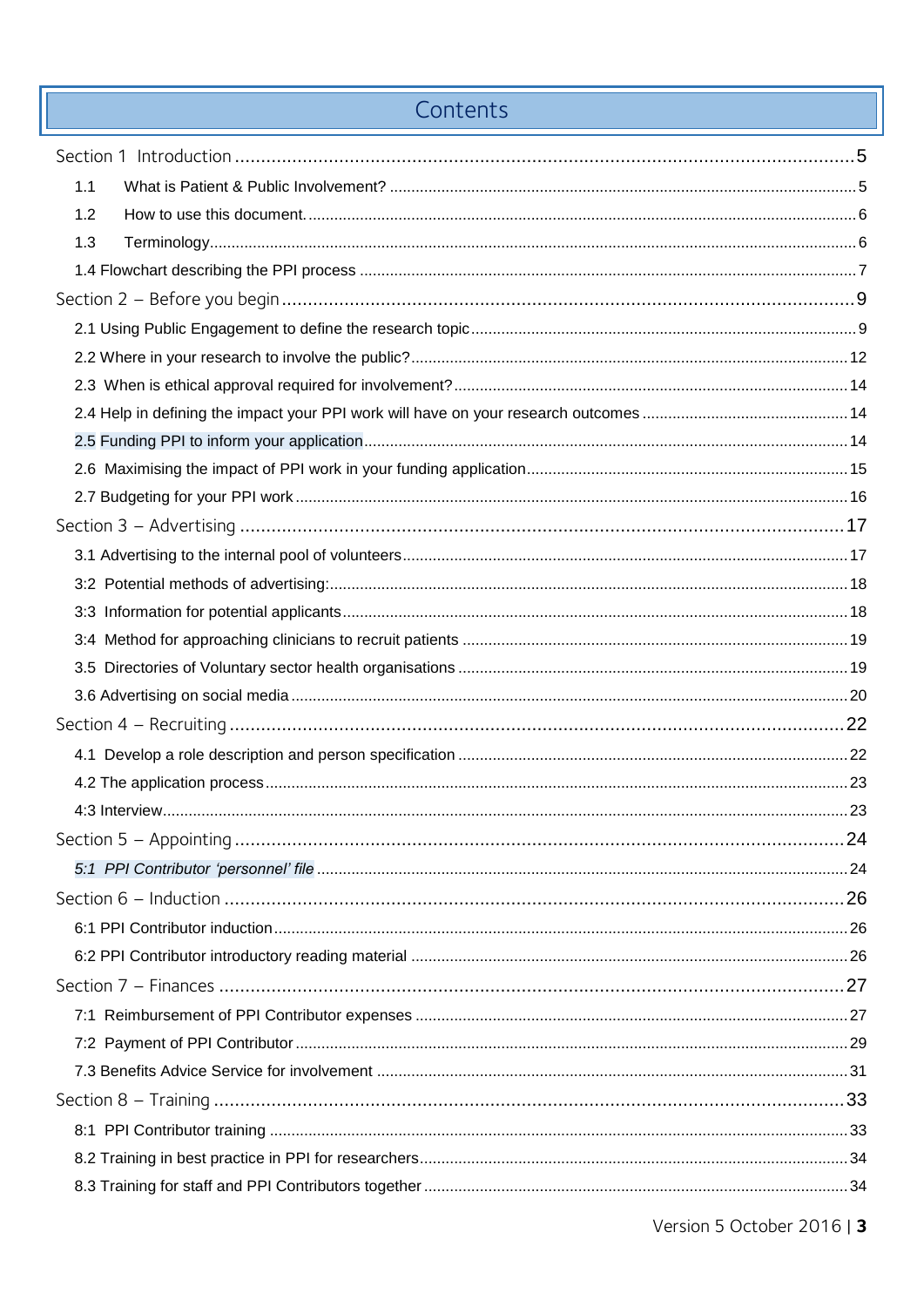| 10.2 |  |
|------|--|
|      |  |
|      |  |
|      |  |
|      |  |
|      |  |
|      |  |
|      |  |
|      |  |
|      |  |
|      |  |
| 13.3 |  |
|      |  |
|      |  |
|      |  |
|      |  |
|      |  |
|      |  |
|      |  |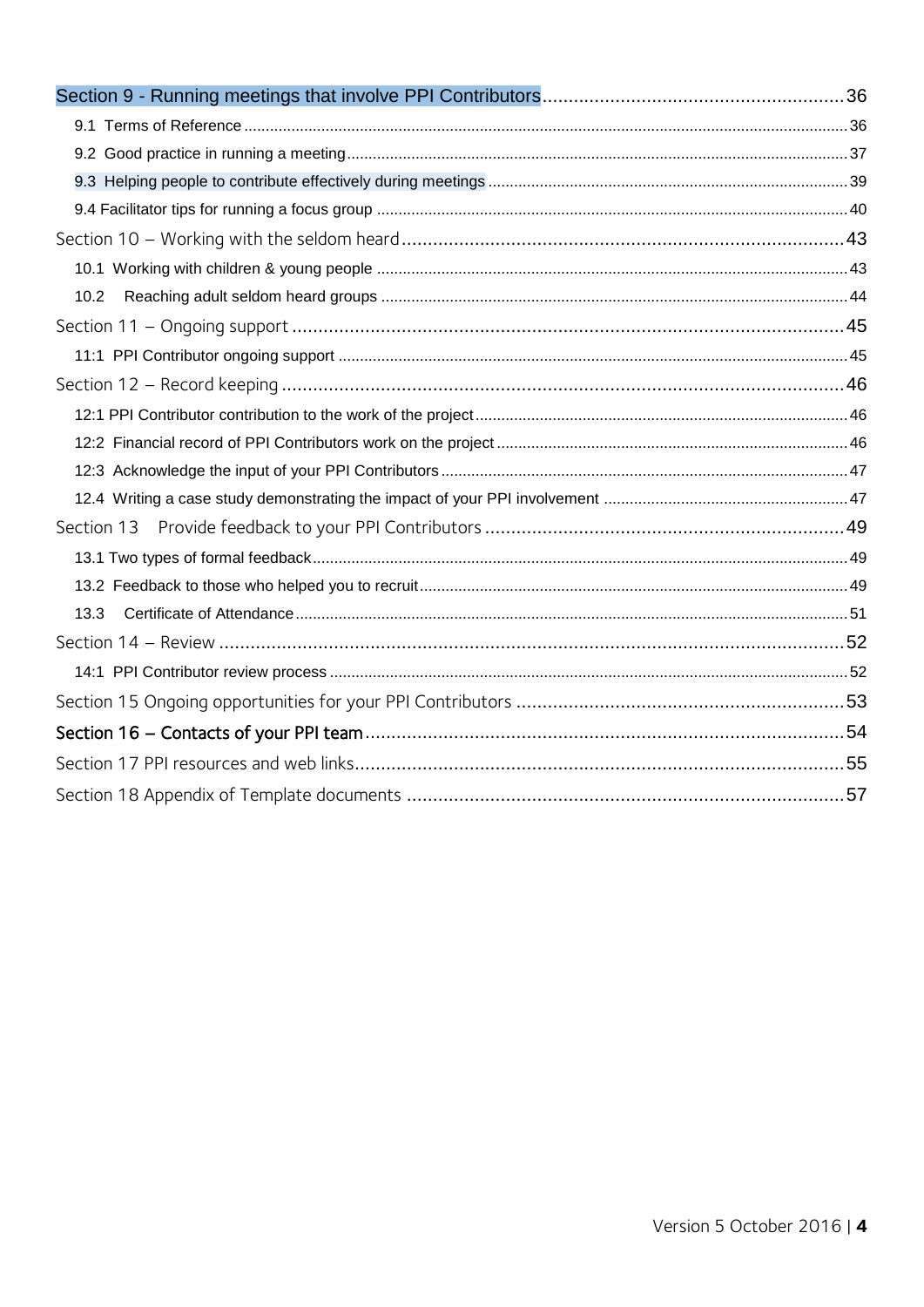## Section 1 Introduction

## 1.1 What is Patient & Public Involvement?

<span id="page-4-1"></span><span id="page-4-0"></span>Involvement = where people are actively involved in research projects and in research organisations, planning what should be researched and how it should be done.

Participation = where people take part in a research study or clinical trial.

**Engagement** = where information and knowledge about research is shared with the public, with some interaction and listening to the public.

[http://www.healthtalk.org/peoples-experiences/medical-research/patient-and-public](http://www.healthtalk.org/peoples-experiences/medical-research/patient-and-public-involvement-research/topics)[involvement-research/topics](http://www.healthtalk.org/peoples-experiences/medical-research/patient-and-public-involvement-research/topics)

[http://www.healthtalk.org/peoples-experiences/medical-research/researchers](http://www.healthtalk.org/peoples-experiences/medical-research/researchers-experiences-patient-public-involvement/topics)[experiences-patient-public-involvement/topics](http://www.healthtalk.org/peoples-experiences/medical-research/researchers-experiences-patient-public-involvement/topics) 

#### Healthtalk has drawn together a range of views on what people think public involvement in research is for which included;

- the best way to find cures;
- to improve care and treatment;
- to improve patients' quality and length of life;
- to prevent illness.

However, many of the PPI Contributors interviewed felt research does not always address the things patients think most important. They suggested patient and public involvement is about making sure the right research is done and challenging research that may be driven by the interests of pharmaceutical companies or individual researchers. This might mean;

- suggesting different research questions or priorities;
- helping medical researchers understand what outcomes matter most to patients;
- raising the profile of particular diseases or symptoms;
- challenging wasteful or unnecessary research.

At another level, people said patient and public involvement is not just about doing the right research, but making sure research is done right.

Patient and public input can help by;

- making sure researchers explain clearly what their study is about;
- communicate more sensitively with people;
- design studies so they are easier to take part in and more efficient;
- tell people the results.
- In some cases patients may get involved in doing the research, helping to collect data or analyse the findings from a patient perspective.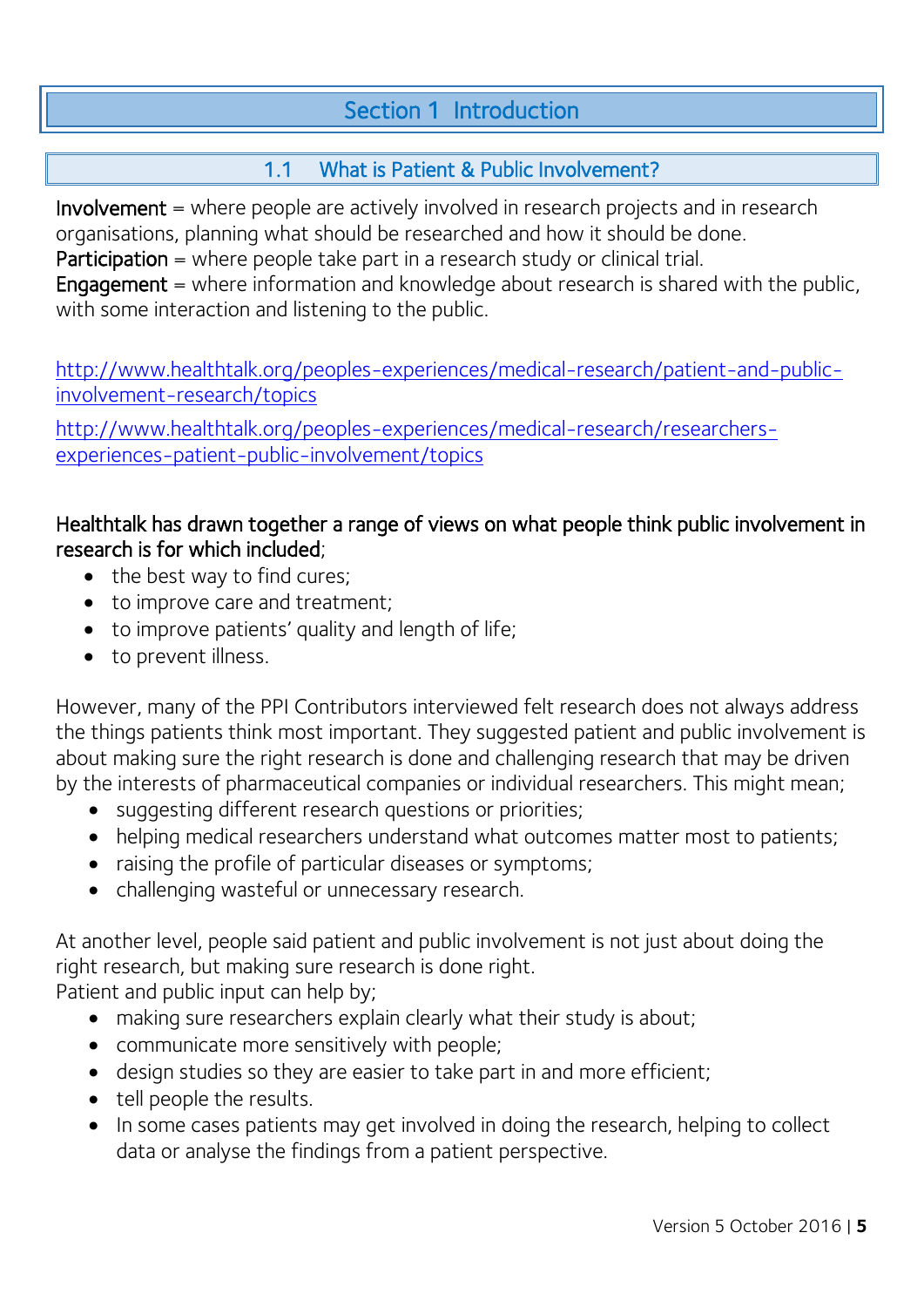• They can also help to raise awareness amongst the public of what research is going on and how to get involved.

It can also be argued that involving people is a democratic right (because as tax-payers or givers to medical research charities we all fund research), or that researchers have a moral duty to involve patients, even if it makes no real difference to the research that gets done.

#### 1.2 How to use this document.

<span id="page-5-0"></span>This document can be used by any research staff involving patients, carers, members of the public and members of voluntary organisations in their research work.

It is intended as a **reference document** to prompt thinking and not as a 'bible'. Researchers can dip into sections that they need and they may download templates that they think could be useful to them. This 'Guide' is just that, and is offered as a way to encourage thinking around good practice in PPI work; it does not claim to have all the answers or to be fully comprehensive. It will be a living document as the work of involving the public becomes more established within research and constantly updated, so please provide feedback if when using this guide you were unable to get the help you wanted or found errors.

#### 1.3 Terminology

<span id="page-5-1"></span>For this document the terminology chosen is PPI Contributor. However, this is one choice amongst many and there is no one term that is correct or even preferable. It is important for researchers to be aware that some PPI Contributors feel strongly about the terminology used, although most are agreed that there is no easy answer to this issue, as there are many different preferences amongst those currently recruited.

One solution is to ask people how they would like to be called at the start of a new project. However, Healthtalk points out that how people refer to themselves may change as they recover from illness and become more involved, so researchers need to think about this too.

Some of the options to offer the people that you are working with;

- 
- 'PPI' representative/member
- $\Box$  Lay representative/member  $\Box$  Member of the public
- D Public representative
- **I** Lay researcher
- Ⅱ User/service user
- **D** Survivor
- D Research partner
- □ PPI Contributor <br>□ Expert by experience
	- I Patient (or carer) representative/member
	-
	- $\Box$  Lay/patient advocate
	- □ Citizen representative or researcher
	- □ Consumer or client
	- Patient/public/citizen partner
	- □ User or patient research consultant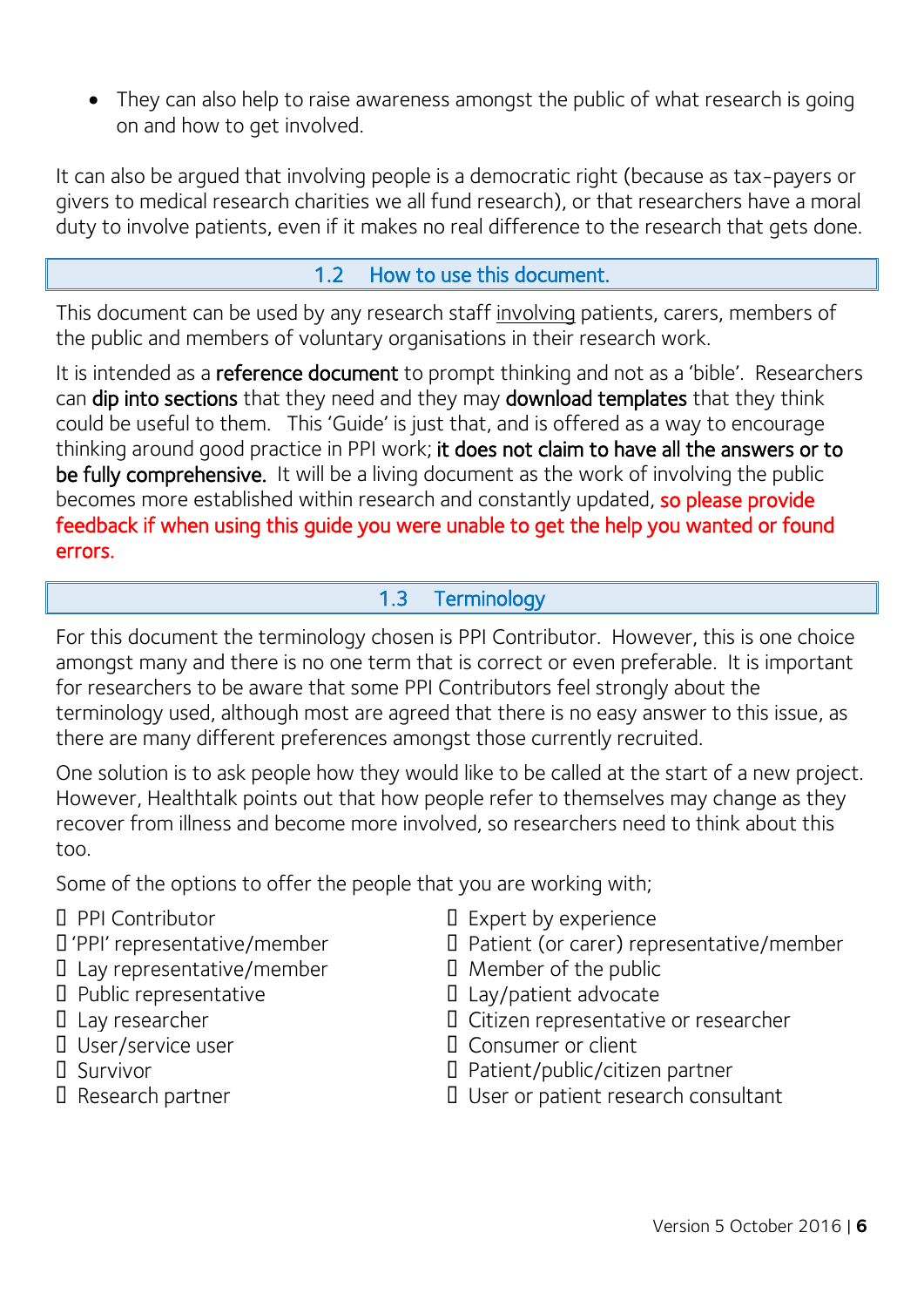#### 1.4 Flowchart describing the PPI process

<span id="page-6-0"></span>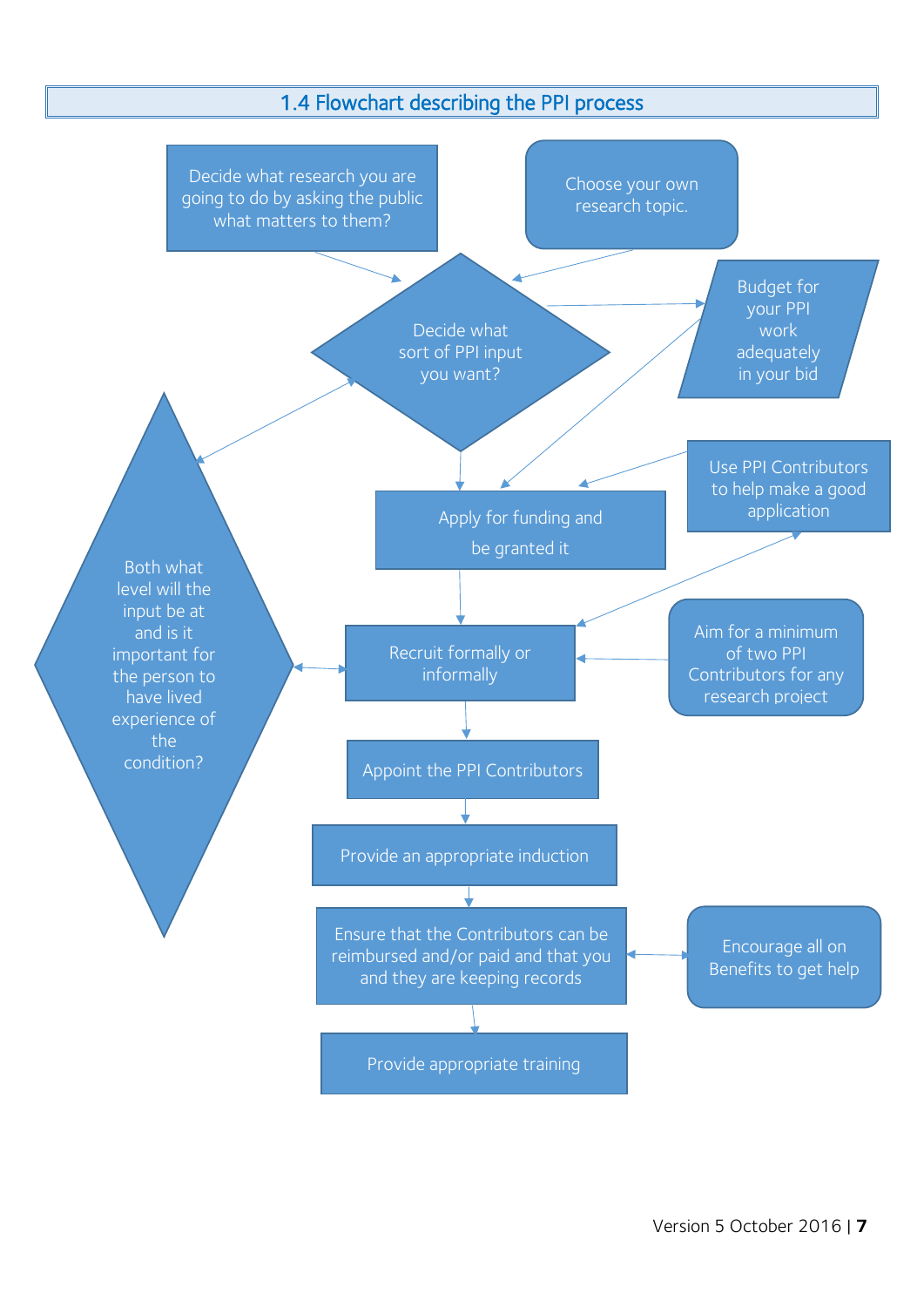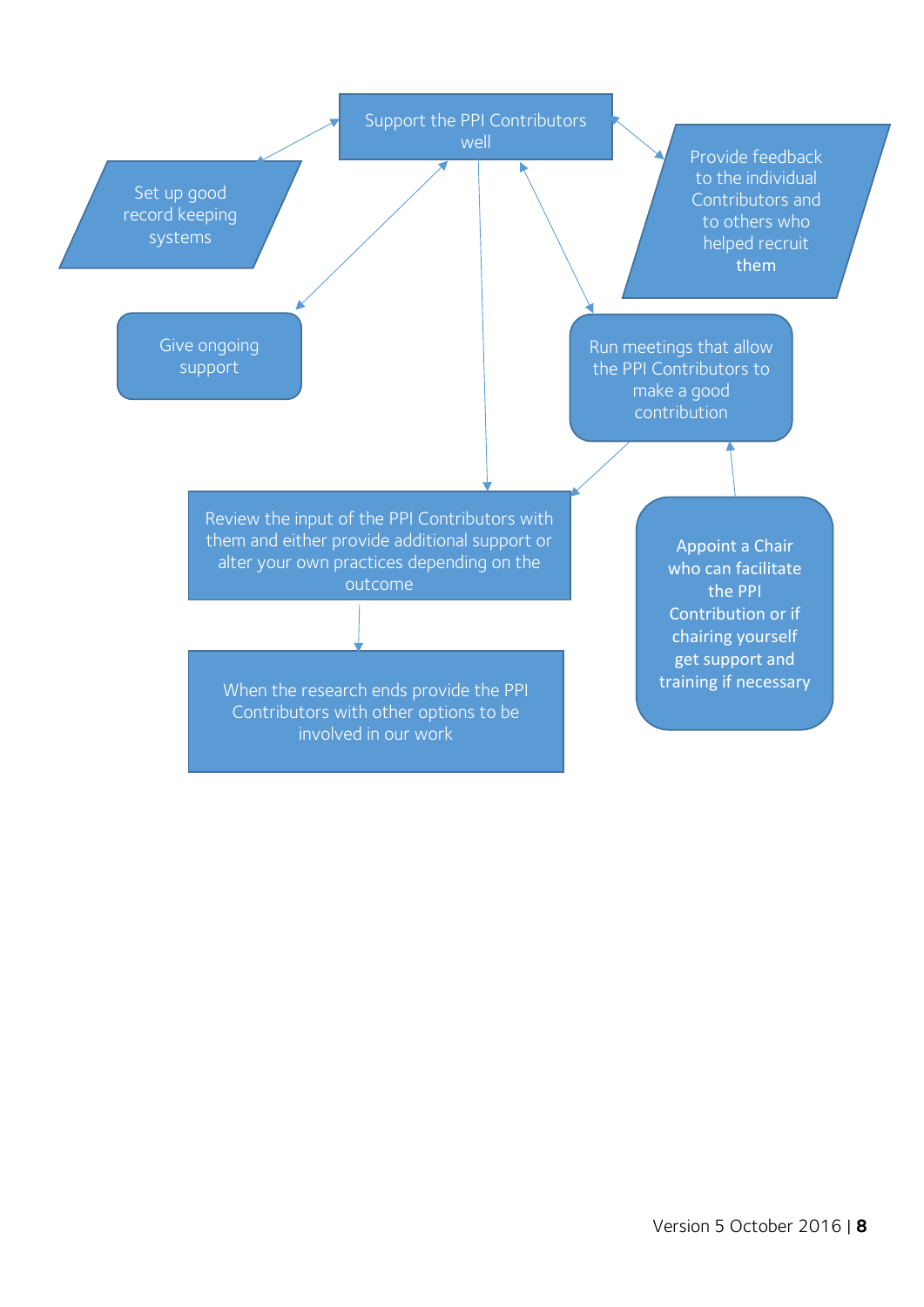## Section 2 – Before you begin

#### 2.1 Using Public Engagement to define the research topic

<span id="page-8-1"></span><span id="page-8-0"></span>Generally speaking researchers decide what research they want to do based on their own working experiences and contact with patients in clinic. Once the researcher has a broad topic of potential interest, they then work with PPI Contributors to refine the research question and specify potential endpoints.

It is however, also possible to hold public engagement meetings where you can ask open questions about the sorts of topics people would like research to be carried out in.

There are many ways to engage the public with research and research issues. The method you choose will depend on your reasons for engaging the public and your own preferences and expertise. Examples include;

- 1 Patient / peer support groups These might be run by a charitable group or be entirely self-run. Examples might be a 'Breathe Easy' group, a carer's group or a group for people with mental health problems. You might approach such a group at one of their regular meetings, and ask for some of the time of the meeting to consult with them.
- 2 Focus groups A focus group is a form of [qualitative research](https://en.wikipedia.org/wiki/Qualitative_research) in which a group of people are asked about their perceptions, opinions, beliefs, and attitudes towards a product, service, concept, advertisement, idea, or packaging. Questions are asked in an interactive group setting where participants are free to talk with other group members.
- 3 Charities some charitable groups would be willing to consult their members for you. They might do this at established meetings or remotely. Depending on the numbers they will contact and the method, you will need to build in adequate time to allow this to happen and ensure that you are prepared to reimburse their expenses (if for example posting is involved).
- 4 You can look at the James Lind Alliance (JLA) to see if they have already done any work identifying uncertainties in your research area of interest; [http://www.lindalliance.org/.](http://www.lindalliance.org/) The JLA uses [Priority Setting Partnerships](http://www.jla.nihr.ac.uk/priority-setting-partnerships/)  [\(PSPs\)](http://www.jla.nihr.ac.uk/priority-setting-partnerships/) which enable clinicians, patients and carers to work together to identify and prioritise uncertainties about the effects of treatments that could be answered by research. The principles behind a PSP are that it brings patient, carer and clinician groups together on an equal footing, it identifies treatment uncertainties which are important to all groups and the whole group agree on a final list. You could apply these methods to your research even if you do not do a full JLA PSP.
- 5 Online. You may use social media, for example contacting an established network for feedback (such as MumsNet) or you might create your own platform. See section 3.6.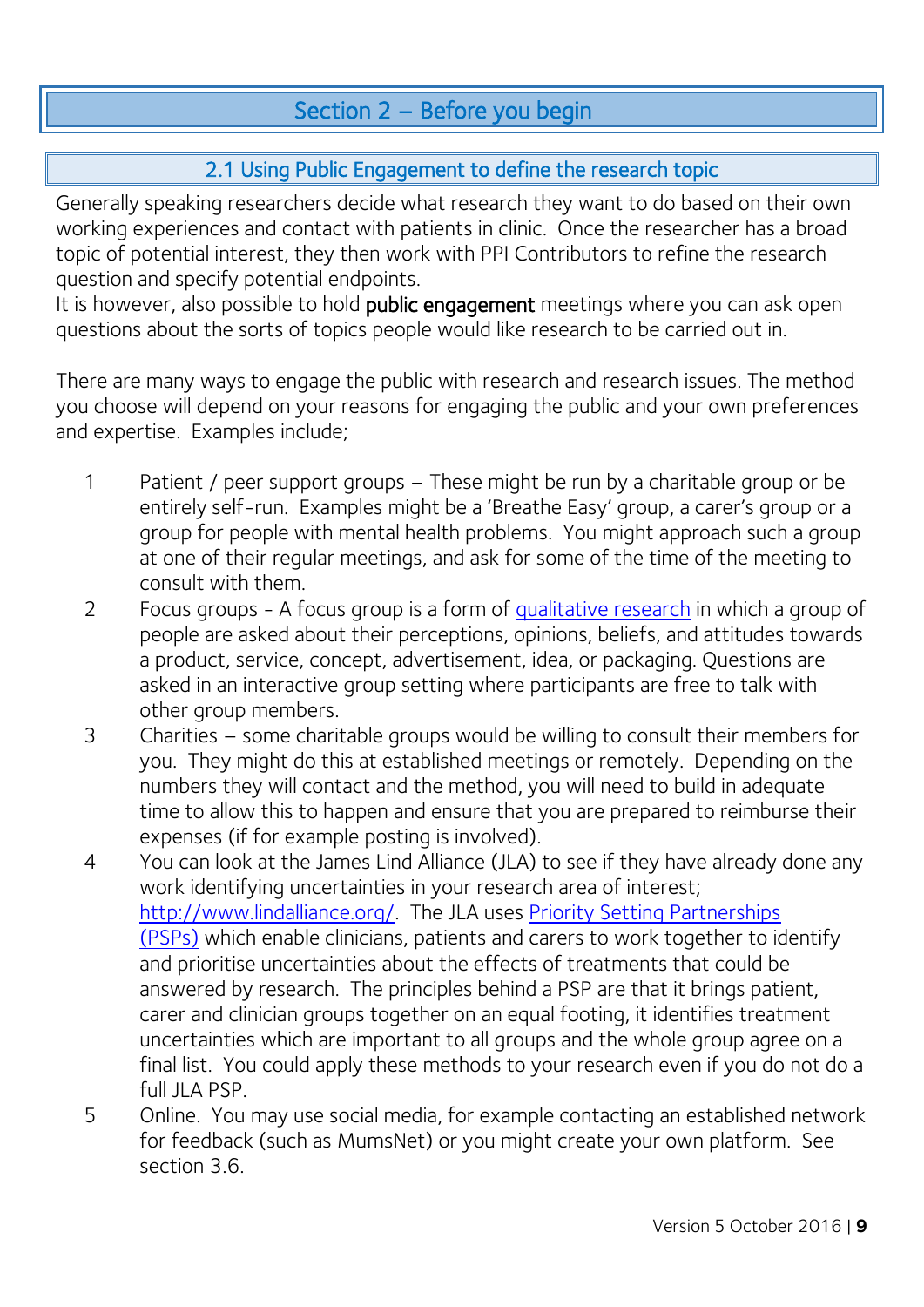- 6 [Citizens' jury](http://www.esrc.ac.uk/funding-and-guidance/impact-toolkit/what-how-and-why/public-engagement/guide/citizens-jury.aspx) [A Citizens' Jury](http://jefferson-center.org/) is a mechanism of [participatory action research](https://en.wikipedia.org/wiki/Participatory_action_research) that draws on the symbolism, and some of the practices, of a legal trial by [jury.](https://en.wikipedia.org/wiki/Jury) It generally includes three main elements:
	- a. The "jury" is made up of people who are usually selected "at random" from a local or national population, with the selection process open to outside scrutiny.
	- b. The jurors cross-question expert "witnesses" specialists they have called to provide different perspectives on the topic — and collectively produce a summary of their conclusions, typically in a short report.

The whole process is supervised by an advisory panel composed of a range of people with relevant knowledge and a possible interest in the outcome. They take no direct part in facilitating the citizens' jury. Members of this group subsequently decide whether to respond to, or act on, elements of this report.

7 [Consensus conference](http://www.esrc.ac.uk/funding-and-guidance/impact-toolkit/what-how-and-why/public-engagement/guide/consensus-conference.aspx) - Participants are selected from the lay public that have no specific knowledge of the issue at hand and are demographically representative.

Members of the [consensus conference](http://www.esrc.ac.uk/public-engagement/public-engagement-guidance/guide-to-public-engagement/choosing-your-activities/consensus-conference/) participate in preparatory events and are given material to gain a basic understanding of the issue at hand. They then participate in the conference. Over the duration of the conference, the delegates participate in a Q&A session with experts, where they get opposing views. Citizens then prepare a final document containing their views, opinions, stances, and recommendations for the issue. On the final day of the conference, the conference delegates then discuss their final document with policy & decision makers.

- 8 [Debates](http://www.esrc.ac.uk/funding-and-guidance/impact-toolkit/what-how-and-why/public-engagement/guide/debates.aspx) Debating is commonly carried out in many assemblies of various types to discuss matters and to make resolutions about action to be taken, often by a vote.
- 9 [Festivals and public events](http://www.esrc.ac.uk/funding-and-guidance/impact-toolkit/what-how-and-why/public-engagement/guide/public-events.aspx) For example, you could encourage the public to come up with a treatment uncertainty by engaging with them at a public event.
- 10 [Public lectures](http://www.esrc.ac.uk/funding-and-guidance/impact-toolkit/what-how-and-why/public-engagement/guide/public-lectures.aspx) You could use a lecture on a related subject to then consult with the audience.

For further information on these and other types of engagement activities use this helpful checklist; [Participation tools](http://www.scottishhealthcouncil.org/toolkit.aspx) , [the University's own Public Engagement web pages](http://www.ox.ac.uk/research/public-engagement/) and the East Midlands AHSN 10 top tips in [planning an engagement event](http://emahsn.org.uk/images/resource-hub/PPI%20documents/Top_tips/Planning_an_Engagement_Event.pdf)

If you do decide to consider a public engagement exercise, use this checklist to plan the event;

- Think about the goal of your event and the key answers that you are looking for.
- Involve stakeholders in planning the event. Understanding what would get this group interested in your activity will not only help you attract an audience but will also help you develop a more interesting activity.
- Decide who your target audience is the more tightly this is defined, the easier it will be to develop activities that are relevant & enjoyable and to use appropriate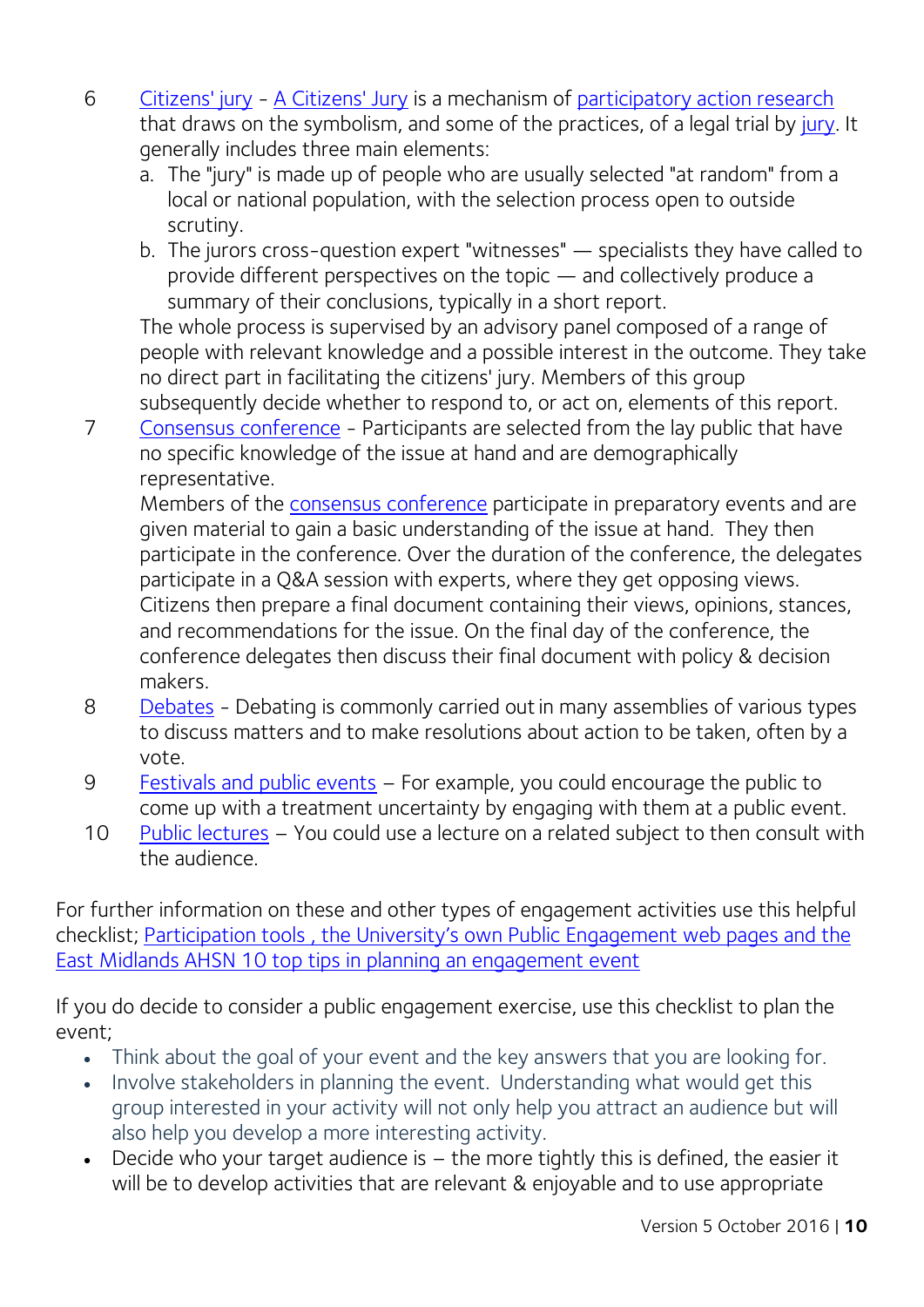communication styles. Consider your motives and why you feel this group should be targeted? Why should they be interested in your activity?

- Consider why a particular group would be interested in your findings this will help you tailor your event to their interests and needs. Successful events rely on finding a spark or point of relevance that engages the audience.
- When you begin planning your event, think about any practical issues that may affect audience participation - try to identify potential barriers and remove them. These might include: timing - for example, think about what day of the week or time of day suits your audience best, choosing a venue that is accessible, or take your activity to a place the audience already uses (such as a community centre), develop an activity your participants can engage with (for example an activity that takes account of disability issues) and consider the costs of your event.
- Consider how you can market your event and whether you can tap into existing groups or networks. Allow plenty of time to carry out promotional activities, including planning and developing material.

Use group newsletters to promote your event, but bear in mind that many organisations only have quarterly newsletters.

Use media coverage, such as local newspapers and social media to generate awareness.

Use direct mail, email and existing electronic news groups to reach audiences. Ask whether the venue can help promote your event - for example they may have a mailing list you could use.

- Consider working with a voluntary organisation to run a joint event, so that they could assist with much of the set up work and marketing. Be clear about what their role will be and what input you expect to have into decisions. Ensure you get a full quote from the agency that clearly outlines the different costs involved in the project.
- Remember to aim your language appropriately to your audience. The average reading age in the UK is 12, and the advice in writing a press release for example is to aim at that level.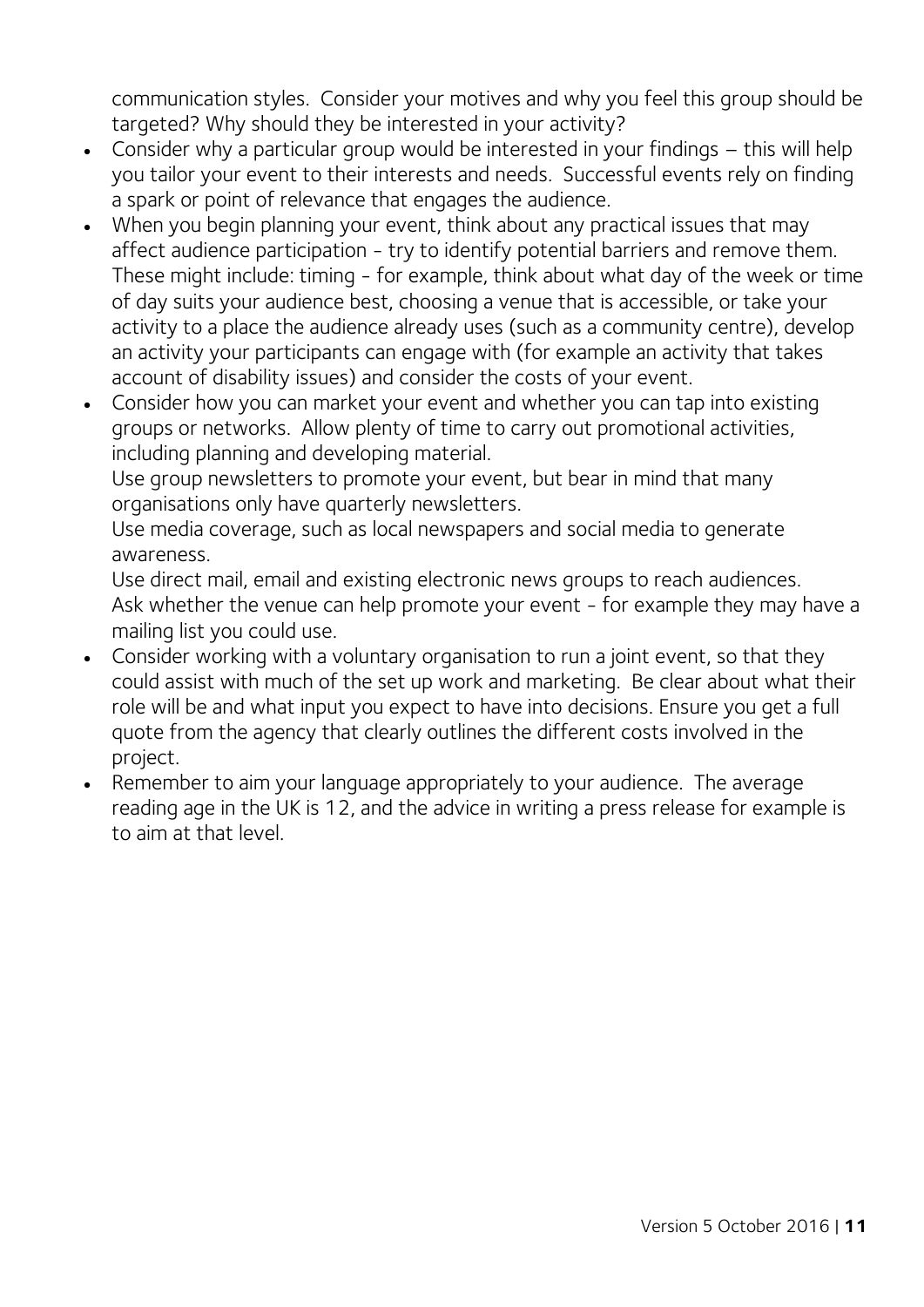<span id="page-11-0"></span>

Good Practice in PPI work states that PPI Contributors can be involved in your work at every stage of the research cycle. Involve people at an early stage so that they feel part of the research and also have a sense of ownership of the research. Consider involving people in the identification and prioritisation of the research topic and the development of the research question. See 2.1.

Even if you decide to **define your own research topic** you will still need to consider how you are going to incorporate your PPI element.

Several funding bodies, as well as research ethics committees ask grant applicants about their plans for public involvement with an expectation that if they are not involving members of the public in the research then they need to have thought through why they have made this decision and explain the reasons.

For example, the National Institute for Health Research (NIHR) ask applicants to describe how they have involved the public in the design and planning of their study as well as their plans for further involvement throughout the research, and if not, to explain why. Responses to these questions will be considered by the reviewers, research panels and boards (which increasingly include members of the public) and will influence funding decisions.

The National Research Ethics Service (NRES) will ask about the plans for public involvement in your research if you apply for ethical approval, and it will be part of their assessment process.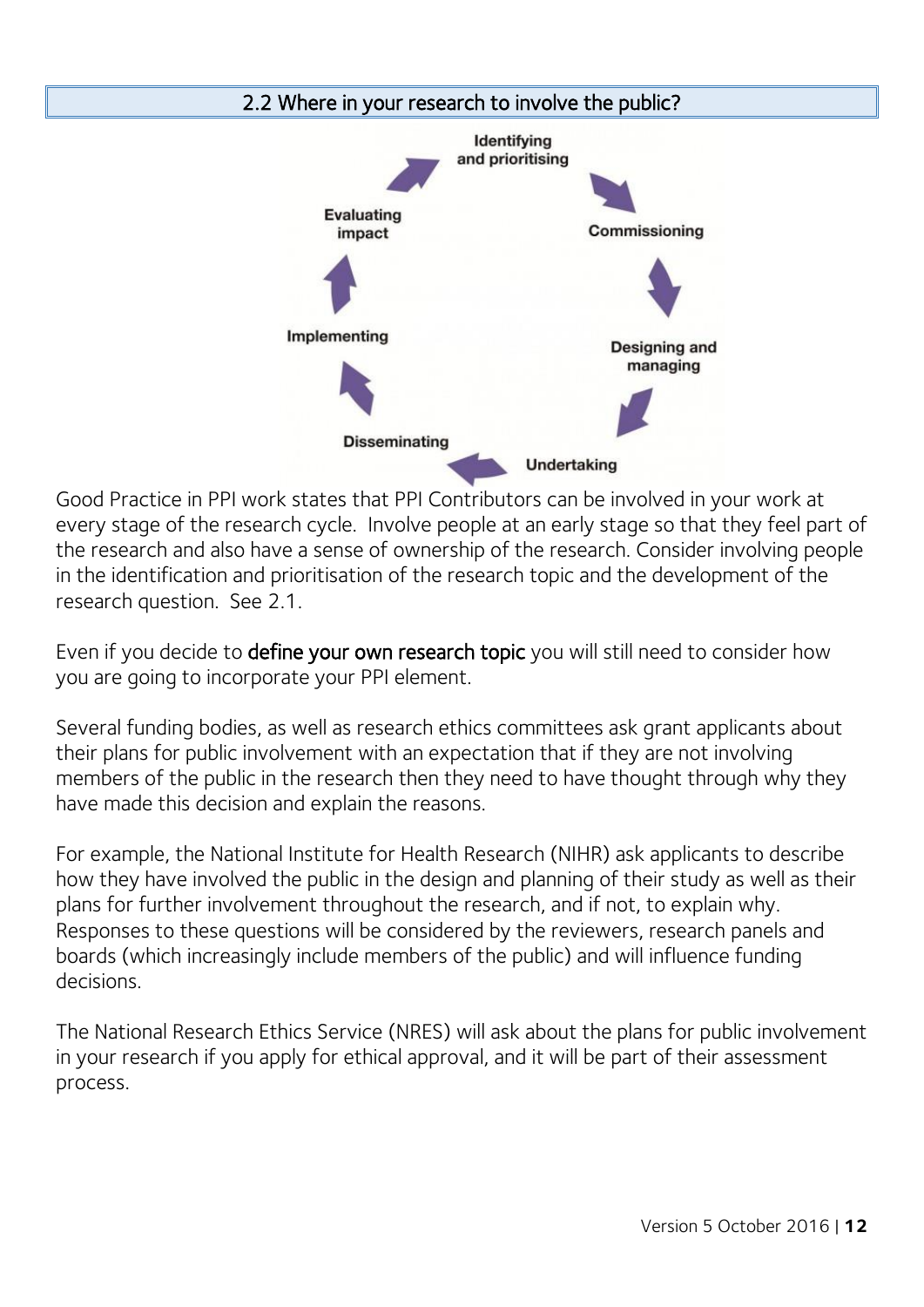#### Identifying & prioritising

#### Patients and the public can

- Through local user groups and organisations help inform research priorities
- Be consulted about research topics and priorities important to them as service users
- Collaborate with researchers to identify topics for research
- Identify topics for research themselves

#### Monitoring & evaluation

#### Patients and the public can

- Have continued involvement with the study to maintain focus and address issues as they arise
- Collaborate with researchers to evaluate the research process
- Reflect on their role and what has been learnt

#### Implementation

#### Patients and the public can

- **•** Increase the likelihood that results of research are implemented by adding validity to the findings
- Develop patient information for new services/ interventions within hospitals, GP surgeries etc.

#### **Dissemination**

#### Patients and the public can

- Advise of different avenues for disseminating results
- Jointly present the findings with researchers
- Write information for local patient groups/ hospitals etc.
- Assist in getting results published on charity and voluntary organisation websites
- Help distribute results within their informal networks
- Produce summaries of findings

#### Analysing & interpreting

Patients and the public can

- Assist the research team in developing themes from data
- Be consulted to see if they understand and interpret data in the same way as the research team

#### **Design**

Patients and the public can

- Inform the design of the research study
- Clarify the research question and affirm its importance
- Ensure the methods selected are appropriate for patients
- Assist in creating a recruitment strategy
- Review and comment on proposed questionnaires and data collection methods

#### Development of the grant proposal

#### Patients and the public can

- Help to ensure that the research proposed and chosen methods are ethical
- Inform areas where patients and the public could be involved and provide ongoing advice on this
- Define outcome measures
- Advise on the appropriateness of the Lay **Summary**
- Raise awareness about costs of involvement, expenses and prompt researchers to cost for involvement
- Be named as co-applicants

#### Undertaking/managing

#### Patients and the public can

- Steer the project throughout the research process
- Assist in writing the patient information and consent forms
- Aid in designing the detailed protocol
- Produce research updates that are patient friendly
- Can assist in conducting interviews and surveys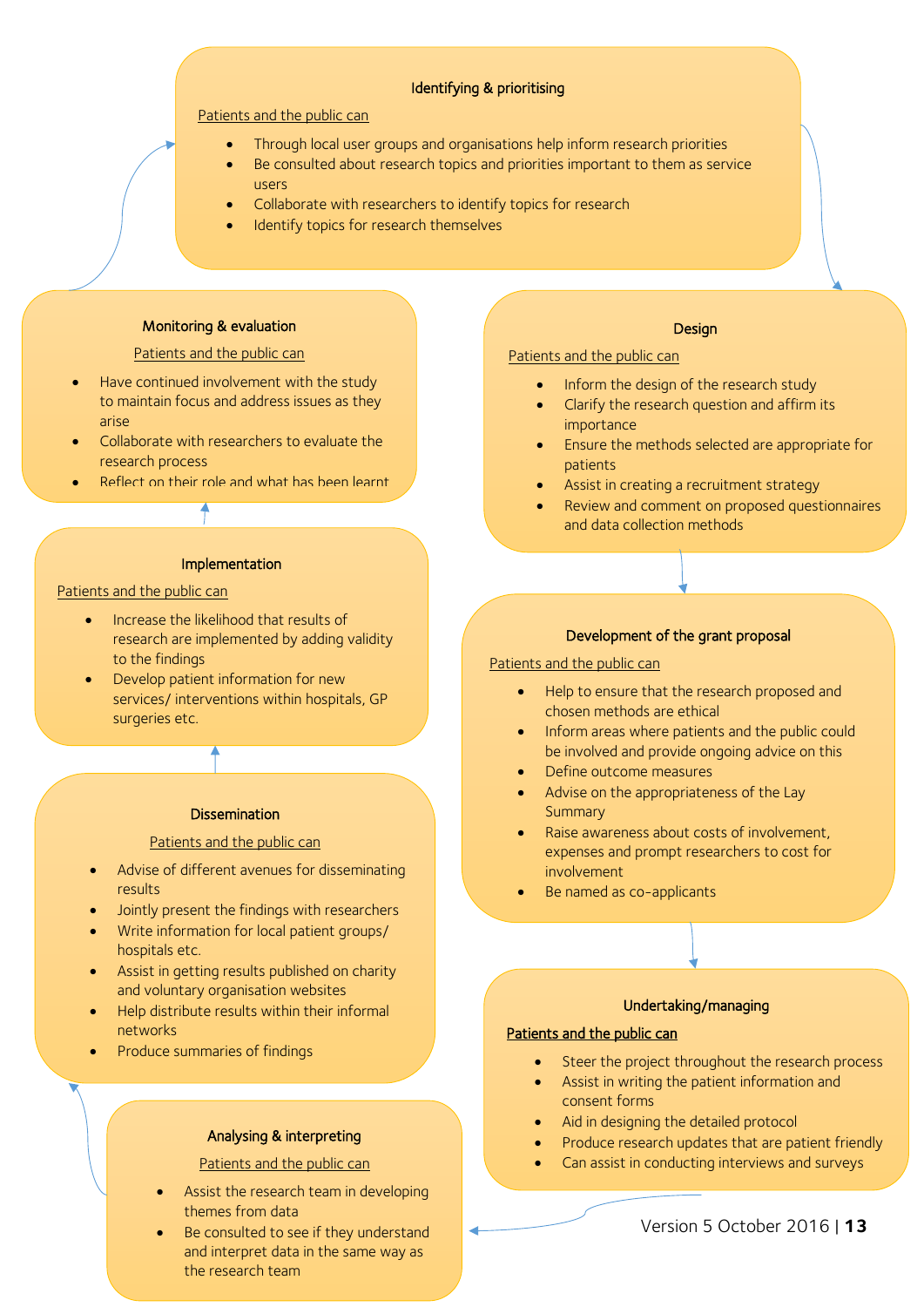#### 2.3 When is ethical approval required for involvement?

<span id="page-13-0"></span>The involvement of patients or members of the public does not generally raise any ethical concerns for the people who are actively involved, even when those people are recruited for this role via the NHS. This is because they are not acting in the same way as research participants.

Therefore ethical approval is not usually needed for the involvement element of the research, (even when people are recruited via the NHS).

However, if you plan to consult patients and members of the public using formal research methods (e.g. surveys, focus groups or interviews), and plan to analyse the data and publish the findings as research, then the people you are consulting are also research participants, and the usual governance approvals (including research ethics) are required.

Or, where people's involvement results in direct contact with study participants the ethics committee will need to give specific consideration to the involvement as an element of the ethical review process. A Research Ethics Committee will need to check that the person carrying out the research has adequate training, support and supervision appropriate to the circumstances in the usual way.

#### Can participants also be PPI Contributors?

For most studies it is not appropriate for people involved in the research as PPI Contributors to also be participants in the research, as that can compromise both the researcher and the person involved. However, many clinical trial or pilot participants go on to become actively involved as PPI Contributors when their participation is over.

<span id="page-13-1"></span>2.4 Help in defining the impact your PPI work will have on your research outcomes

If you consider what you want public involvement to achieve in your research from the start, you will be able to plan your research work such that it makes the most of positive PPI input. There is useful quidance on how to do this at **PiiAF quidance document** 

#### 2.5 Funding PPI to inform your application

<span id="page-13-2"></span>If researchers seek funding from any NIHR grant, programme or themed call then they can access the support of the Research Design Service (RDS) South Central. (They may also be able to provide a less fulsome level of support for applications to other funding sources – please ask them)

There are various ways in which the RDS may be able to help with PPI; such as providing assistance in identifying suitable PPI Contributors, facilitating initial meetings, offering advice on long term PPI strategy, and supporting PPI costs.

The RDS has a budget to ensure that PPI Contributors are reimbursed for their time and expenses throughout the application process.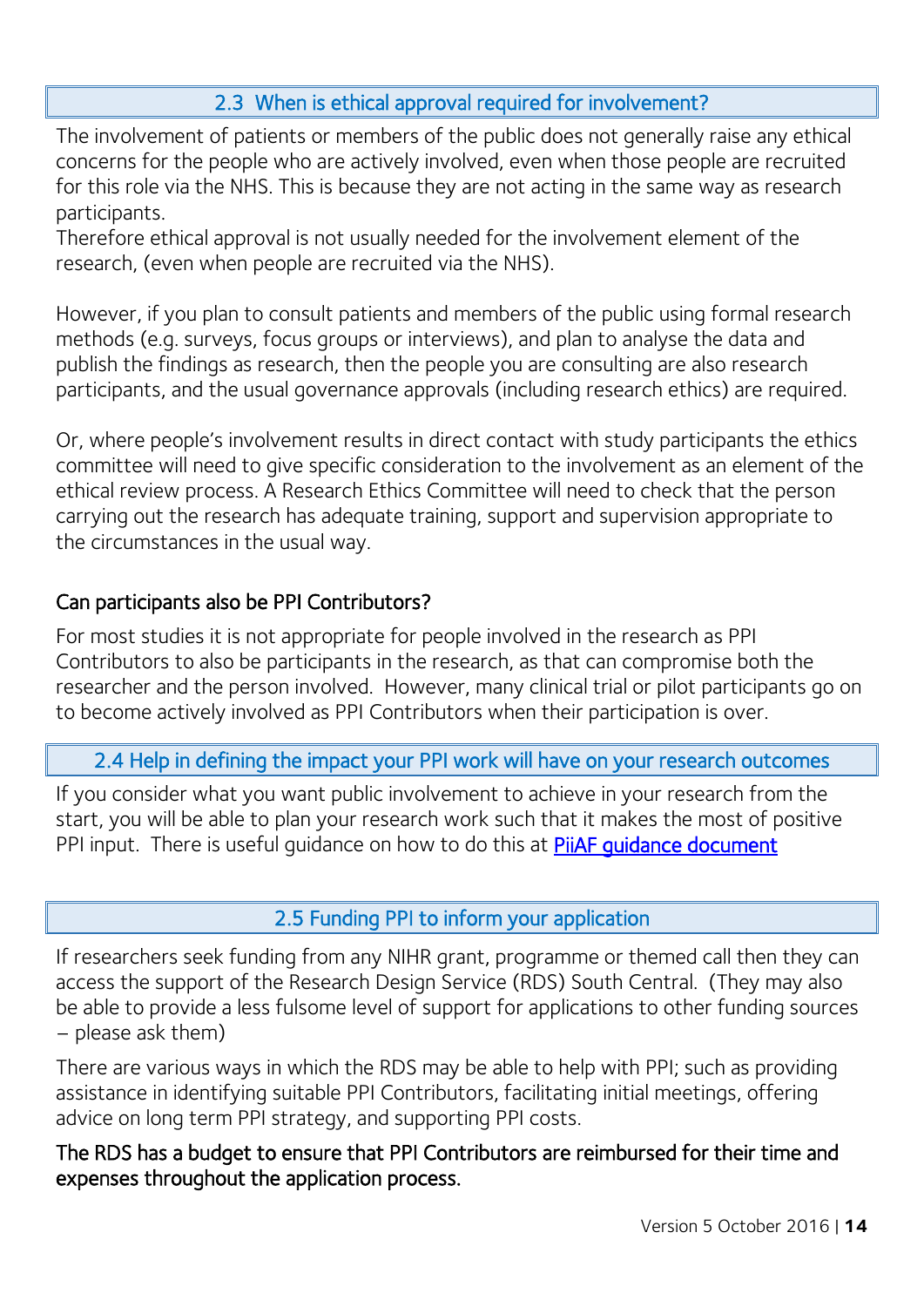If you would like PPI, or any other advice from the RDS, please visit their website <http://www.rds-sc.nihr.ac.uk/> and choose the 'Request Support' option. RDS South Central has 2 dedicated PPI officers whose details are below;

| Paul Hewitson      | Oxford based               |
|--------------------|----------------------------|
| 01865 289445       | paul.hewitson@dph.ox.ac.uk |
| Megan Barlow-Pay   | Southampton based          |
| Tel: 023 8120 4772 | m.s.barlow-pay@soton.ac.uk |
| RDS PPI handbook   |                            |

#### 2.6 Maximising the impact of PPI work in your funding application

<span id="page-14-0"></span>When applying for a grant, one of the aspects to be considered will be the quality of PPI involvement in the research to date (prior to submission) and the quality intended for the proposed research itself.

Most panels, including those of the NIHR, include lay members that are patient Contributors who provide guidance to the panel on the quality of the PPI input.

Some of the key aspects that are considered are the following:

#### a. PPI members' involvement in the research to date, including:

- Have they been involved from the beginning?
- Have they had an input into the design of the research?
- Is there any evidence that PPI involvement to date has made a difference to the proposal?

#### b. The quality of the PPI arrangements in the project, including:

- Strengths of the PPI proposed and any concerns that undermine it (e.g. is there sufficient funding to undertake the PPI activities proposed).
- Is the PPI element truly embedded in the proposal or is it tokenism?
- Have relevant PPI members with knowledge of the disease area or topic been sourced (e.g. from patient support groups)?
- Will PPI members continue to be involved (e.g. as members of a Steering Group, undertaking research themselves, designing Patient Information Sheets if relevant, designing questionnaires if relevant)?
- Will PPI members be involved in the dissemination of the research results?
- Will the patients, carers and members of the public who participated in the research be advised of the findings?

#### c. The quality of the Plain English summary, including: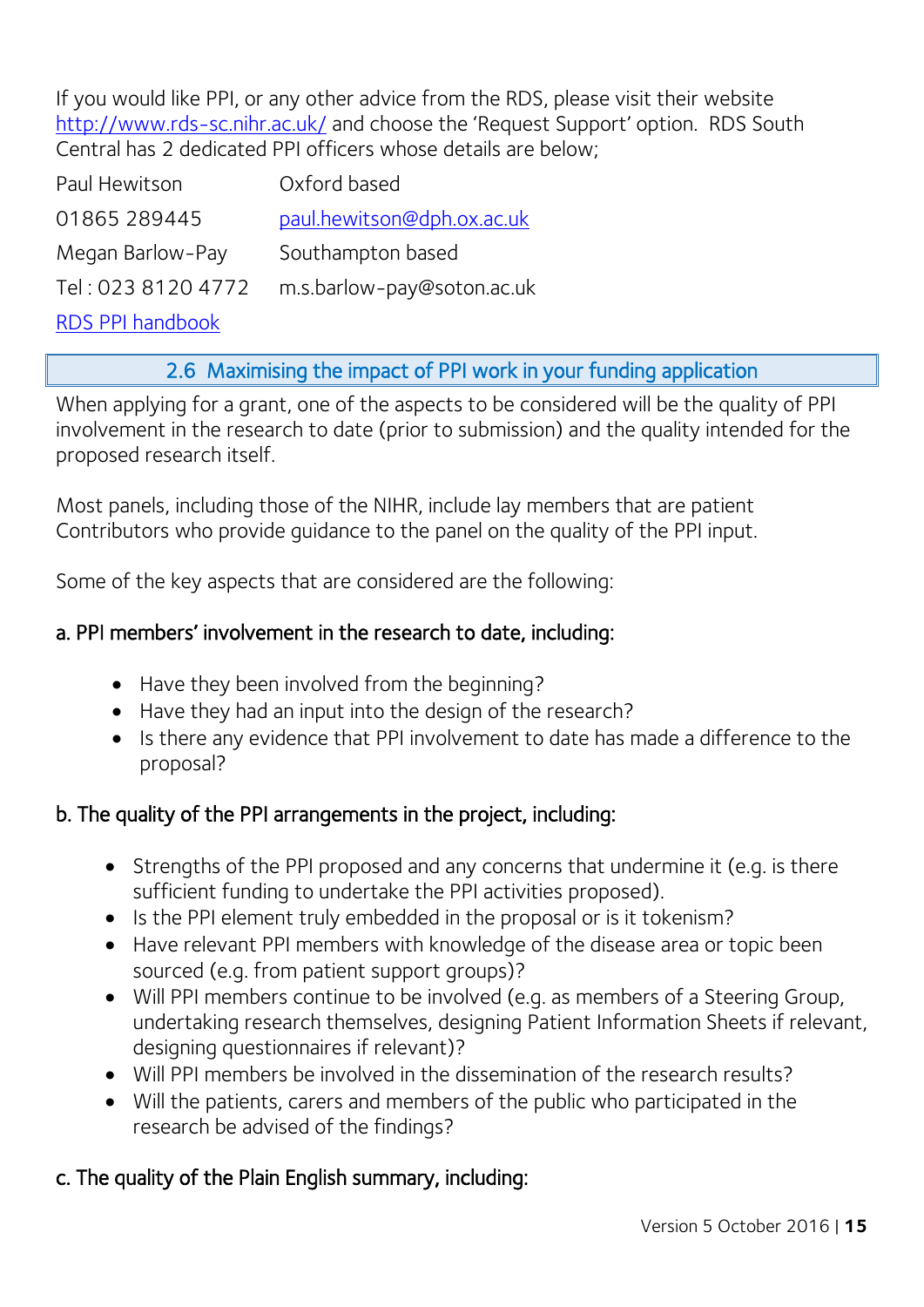- Does the summary give a clear explanation of the research?
- Is it complete enough to describe the research if it is used on a stand-alone basis?
- Does the language used make sense to a lay person with no medical training (i.e. remove all medical terms and "jargon")?
- Are any acronyms used (hopefully limited) clearly explained?

#### d. Other aspects of the proposal from a PPI member perspective, including:

- Is the study sufficiently attractive to lay members to become involved (recruitment) and to stay involved (retention)?
- Is the research of real benefit to patients and carers and would they rank it high in importance in meeting their needs?

<span id="page-15-0"></span>For further information please see; http://www.nihr.ac.uk/CCF/PPI/Public\_reviewer\_quidance.pdf

## 2.7 Budgeting for your PPI work

Some research funders, such as the NIHR, will actively encourage and expect public involvement to be adequately costed in research proposals. It is very difficult to obtain funding for public involvement later if it has not been built into your research grant application.

Effective public involvement takes both time and money and it is important to have an adequate budget for both. Be realistic. Also be specific.

The NDPCHS and NIHR CLAHRC Oxford [payment policy](https://www.phc.ox.ac.uk/get-involved/ppi/information-for-researchers/multi-agency-ppiee-policy-for-expenses-and-payments-v9.docx) is available here.

You should include not just expenses and any payment for time, but the cost of providing lunch or other refreshments at meetings and any times when you may have to pay for an external venue. If you are going to deliberately recruit people with disabilities or think it highly likely that they will want to be involved, be ready to also pay for additional costs such as taxis if they cannot use the bus or paying a carer to escort them.

You should remember that payment for time is recommended by INVOLVE even if the work is done remotely and not in a meeting.

You should build in additional budget if you are going to recruit PPI Contributors from further afield, as travel costs will then be higher.

Use the INVOLVE Cost Calculator to work out what your PPI will cost;

<http://www.invo.org.uk/resource-centre/payment/>

Details on rates of payment are also given in section 7 on finances.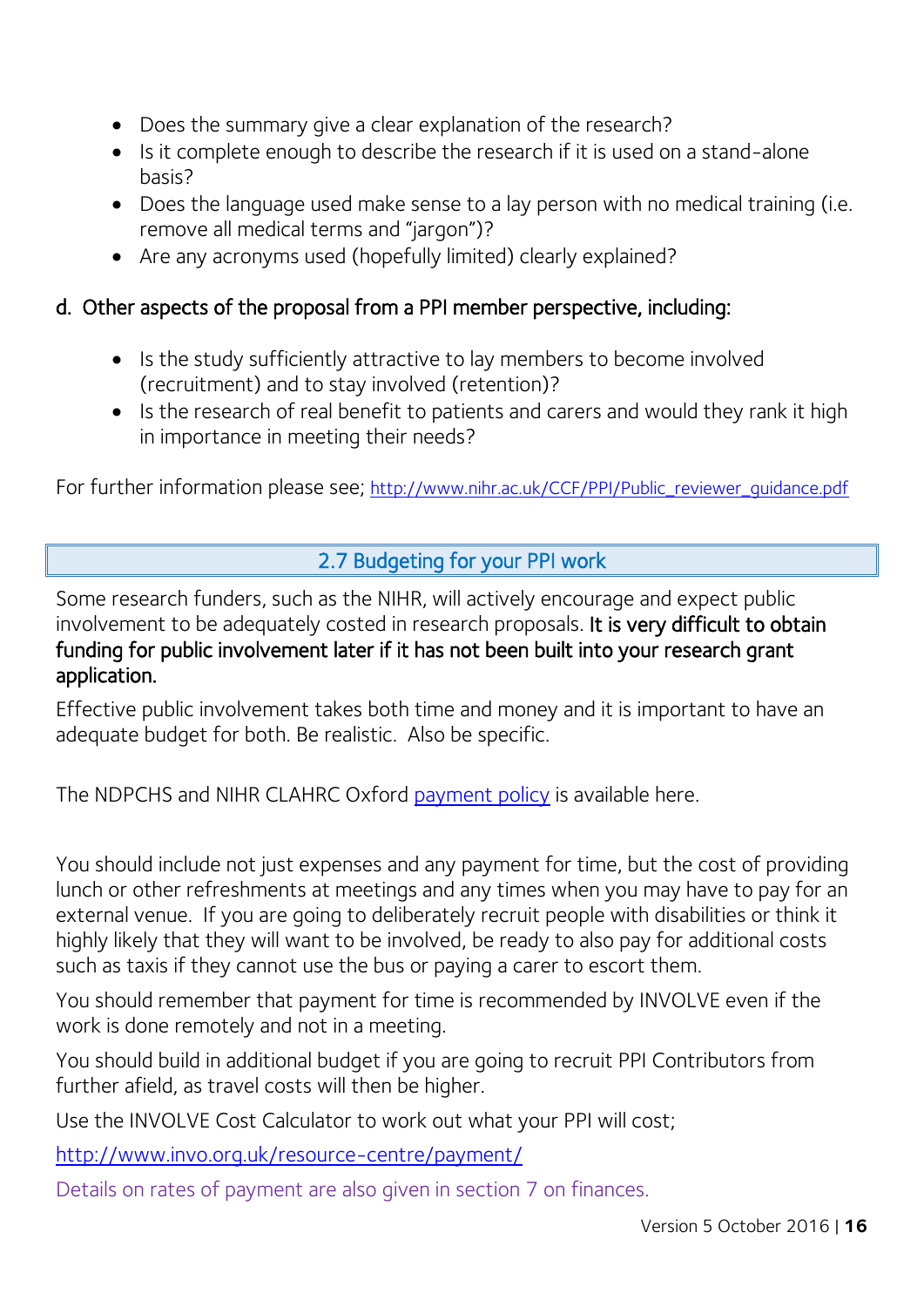## Section 3 – Advertising

<span id="page-16-0"></span>Before you can begin the process of advertising you need to decide what you want your PPI Contributor to provide;

a) a specific perspective based on their understanding of the issue you are researching? This is generally referred to as lived experience. If this is what you want you should also consider if it will be acceptable to you to also work with the family carer of someone with that condition or someone from a voluntary organisation that represents the illness or condition involved?

b) a general public contribution in terms of the management of your work? Be clear in your advertising and when you speak to candidates which of these you require.

Before launching into an advertising campaign it is important first to clearly define who your audience is, and plan *how* and where you will reach them; then you can match the advertising activities to suit. Think about whether you will reach them directly through word-of-mouth activities such as emails or letters, or indirectly through adverts, flyers etc.

To get a better understanding of your target audience ask yourself where they go, what websites do they visit, who do they interact with?

For example, to reach people for weight or diet-related research target local weight loss groups. Or for a study on child or women's health target Mumsnet.

Don't just put an advert up on your department website if members of the public don't visit it, or Tweet something from a Twitter account with few followers or the wrong type of followers; keep your advertising activities well targeted and you will have a higher success rate.

#### <span id="page-16-1"></span>See appendix for sample adverts

#### 3.1 Advertising to the internal pool of volunteers

The PPI Coordinator holds a list of PPI Contributors who have expressed an interest in our research. They can be selected according to;

- locality (national or Thames Valley),
- age range
- gender
- interests
- lived experience of a particular condition.
- whether they are new recruits or experienced PPI Contributors.

There is also the possibility of asking these volunteers to review Lay or Plain English summaries.

To advertise to these PPI Contributors simply contact the PPI Coordinator.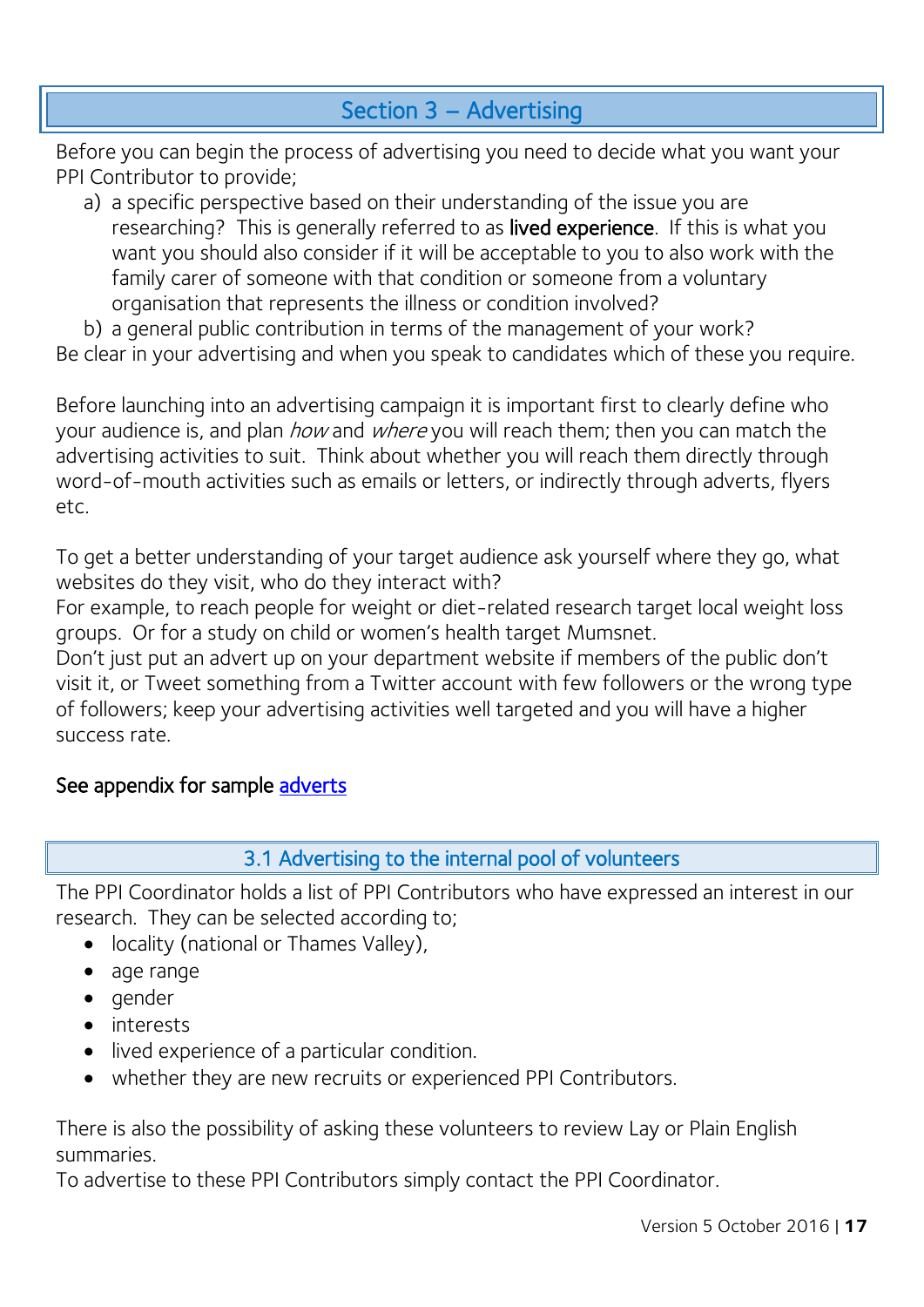The Department also coordinates the [Weight Management Panel.](https://www.phc.ox.ac.uk/get-involved/ppi/current-opportunities/weighing-up-the-issues-participants-panel) These PPI Contributors (many of whom are not local) can be contacted about any diet related issue through the Professors' PA.

#### 3:2 Potential methods of advertising:

- <span id="page-17-0"></span> $\checkmark$  Adverts/flyers in surgery/clinic waiting rooms/ pharmacies/dentists (see 3.4) This would include PowerPoint slides for a TV monitor.
- $\checkmark$  Adverts/flyers placed with Voluntary Sector infrastructure organisations. These [directories of voluntary sector organisations](https://www.phc.ox.ac.uk/get-involved/ppi/information-for-researchers/directories.docx) that support people with specific conditions could be a starting point.
- $\checkmark$  Adverts in local/national newspapers
- $\checkmark$  The web pages of your department or NIHR CLAHRC Oxford
- $\checkmark$  Adverts on the Patients Active in Research website for the Thames Valley [PAIR](http://patientsactiveinresearch.org.uk/) or nationally from NIHR's [People in Research](http://www.peopleinresearch.org/)
- $\checkmark$  Face to face discussion with relevant patients during clinical encounters
- $\checkmark$  Letters to potentially-interested patients/service users
- $\checkmark$  Adverts on local community message boards or parish magazines
- Use of personal contacts and word-of-mouth
- $\checkmark$  Local radio and T.V.

If you need to recruit PPI Contributors from 'seldom heard' communities discuss this with the PPI Coordinator so that you can focus on some targeted recruitment methods. Please note that this will almost certainly take longer to achieve and you should build this into your planning. (This topic is covered in more detail in section 10)

#### 3:3 Information for potential applicants

<span id="page-17-1"></span>Potential applicants should be told;

- Basic details about the project, what you hope to achieve and why it may be of interest to them
- What the format of involvement will be (trial steering committee or one off focus group etc.)? Include if known how their input will be used e.g. to r/define the research questions, to help write the lay summary etc.
- How often they will be asked to attend meetings, how long meetings will last and if they will take place in central Oxford?
- How long will the project go on for and are they expected to commit to the whole time period?
- Do they need to have 'lived experience' of the condition you are researching?
- Whether they will be reimbursed their expenses?
- Whether they will be paid an honorarium and if so how much?
- If more people apply than are needed how they will be selected?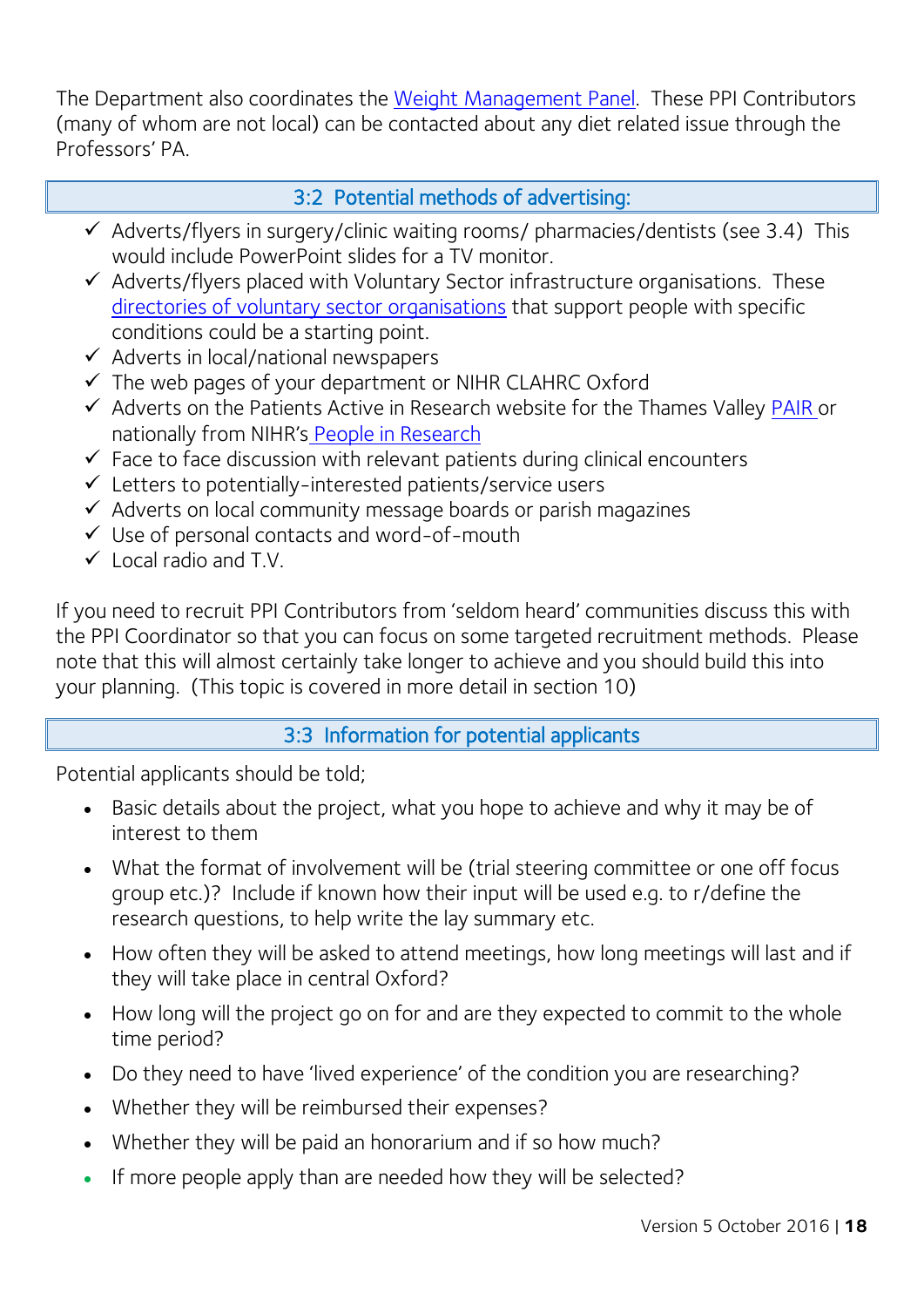- What is the deadline for their application?
- If this is before you have grant funding will you want to include them if you are successfully funded in the future?]

## 3:4 Method for approaching clinicians to recruit patients

<span id="page-18-0"></span>A good method of recruiting people to be involved in your project will always be from personal recommendation. It may be that you are a GP yourself or you have a colleague who is, or you have contacts in allied health professions who feels able to approach some of the patients at their surgery/clinic. This is acceptable but should only be done with the full agreement of the Practice's senior partner or clinic's organisational lead. You could contact them informally if you know them, you could ask your colleague to approach them or you could write formally. Whichever method you use it would be advisable to get their approval in writing, to save any misunderstandings at a later stage.

#### See Appendix for template letter to send to a [GP Practice Senior Partner/ Organisational](#page-59-0)  [lead](#page-59-0)

## Produce a flyer

It may be the case that a GP practice or clinical setting feels that a direct approach puts too much pressure onto the patient. In such cases consider creating a flyer (A5 or smaller) that primary or secondary care colleagues could hand to patients to take away with them, giving them the opportunity to contact you if they are interested, without feeling obliged to say yes to the health professional that asks them.

Before sending it make it into a pdf (as many people may not be able to open Publisher documents etc.)

#### 3.5 Directories of Voluntary sector health organisations

<span id="page-18-1"></span>These directories hold a large range of voluntary sector groups who support people with particular health conditions, illnesses and diseases.

| Contact a Family – for families | www.cafamily.org.uk/medical-information/conditions |
|---------------------------------|----------------------------------------------------|
| with disabled children          |                                                    |
| Patient - trusted medical       |                                                    |
| information and support - NHS   | www.patient.co.uk/directory                        |
| Choices                         |                                                    |
| Self-Help $UK$ – the quide to   | www.self-help.org.uk/directory                     |
| patient support and self help   |                                                    |
| Rare Disease UK - the national  |                                                    |
| alliance for people with rare   | http://www.raredisease.org.uk/members.htm#patient  |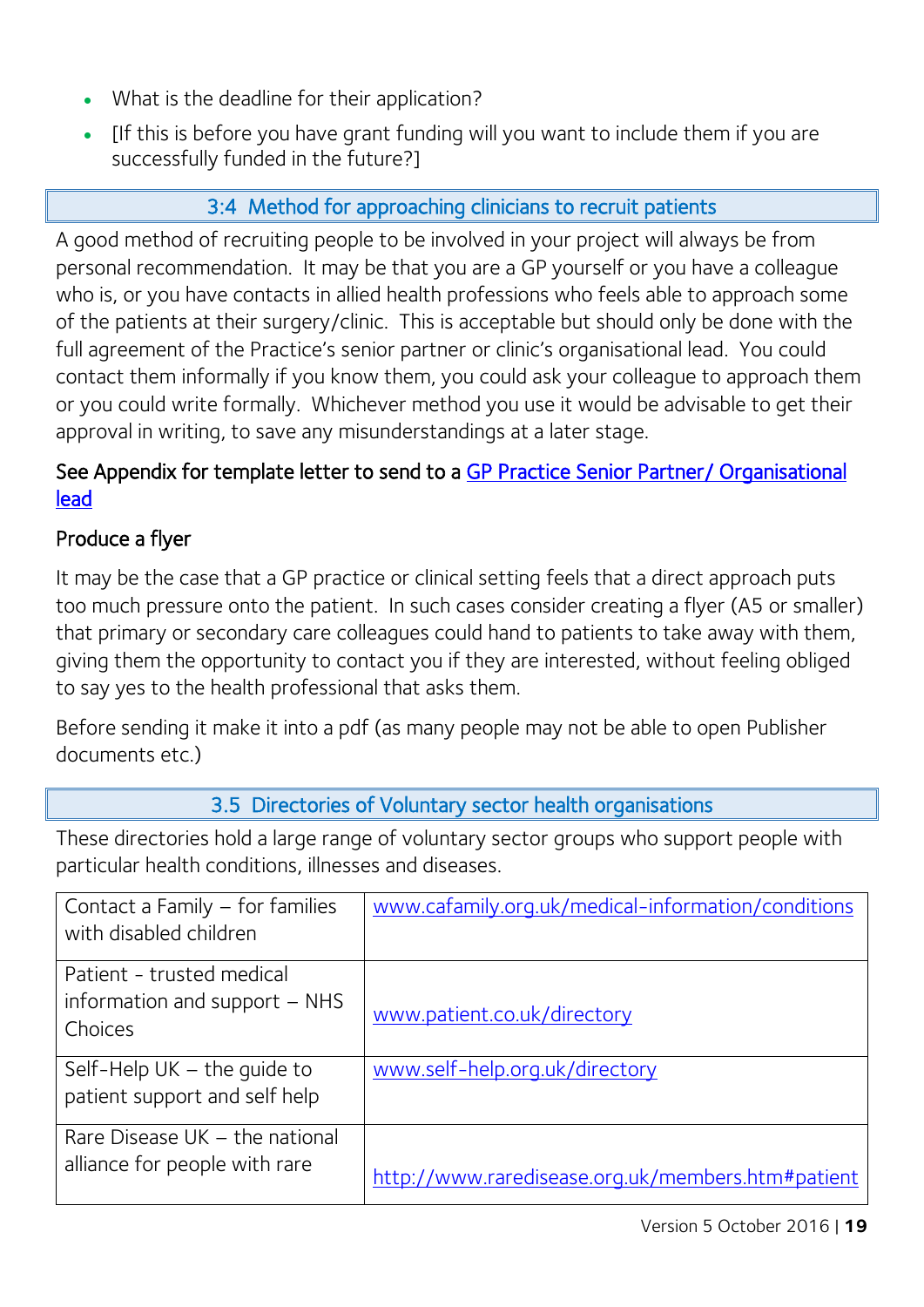| diseases and all who support<br>them                                                |                                                               |
|-------------------------------------------------------------------------------------|---------------------------------------------------------------|
| McPin Foundation $-$<br>transforming mental health<br>research                      | http://mcpin.org/resources/service-user-and-carer-<br>groups/ |
| Coach - County of Oxfordshire<br>advice on care & health set up<br>by GP Federation | http://directory.my-coach.org.uk/#/search/list                |

#### 3.6 Advertising on social media

<span id="page-19-0"></span>Social media is the new normal - up to 70% of emails are opened using a mobile phone and around two million blog posts are written every day globally. The web can be used to simply inform, for example through a corporate website, or to consult and gather views. This might be through online surveys, by setting up a discussion forum or by encouraging discussion through social media sites such as Facebook or Twitter.

The main advantages of social media are the ability to reach large numbers of people who might not formally volunteer to attend meetings and the ability to seek the views of people who might not want to come forward due to the nature of their experience (so for example if you want to conduct research with pregnant women that drink alcohol).

The possible disadvantages are that negative comments may stay 'live' and there is an increased potential for others to hijack the agenda.

Don't dive in and start using multiple social media platforms at the same time. Unless you are able to resource this for a sustained period of time your efforts are likely to go unrewarded. Start small: plan – do – review. Increase as you become more confident and established. Recommended daily posts are twitter x 3, Facebook x 2.

If you blog, you're likely to attract more visitors to your website, and regular posting can generate more interest. Don't be half-hearted as blogging takes planning, commitment and dedication – don't start something that you cannot sustain

When posting on social media platforms such as Facebook or Twitter, have a point and put it upfront in your post. Your audience will instantly know if their thinking is aligned with yours and you'll attract many more meaningful engagements.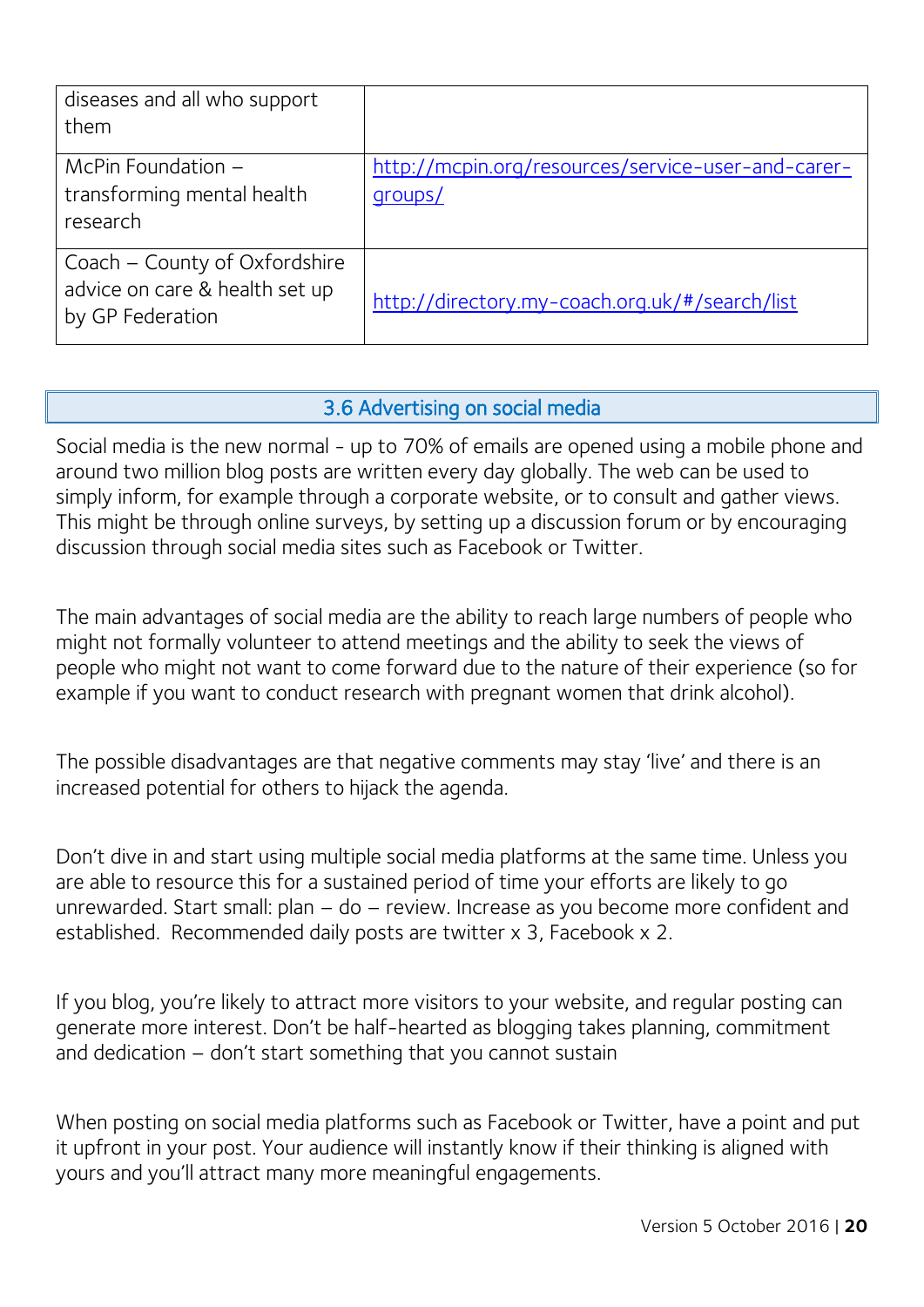If another organisation, or someone you follow/like has published something that you think would be of interest to your chosen audience(s) share it – but remember to quote your source. As a general rule of thumb no more than a 3rd of your posts should be from other sources.

#### Resources to help you

Take advantage of free tools and monitor your performance with tools like Hootsuite or Tweetdeck to schedule all your messages and track the responses and engagement you are getting. You can also use Google Analytics to monitor your website. These are all free tools. Set metrics; likes and follows are nice, but shares, mentions and 2-, or even 3-way conversations are much more powerful engagement metrics.

Ask for help from our Communications Officers (see section 16 for their contact details).

Access this advice from the University Research Services;

[http://www.admin.ox.ac.uk/media/global/wwwadminoxacuk/localsites/curec/documents](http://www.admin.ox.ac.uk/media/global/wwwadminoxacuk/localsites/curec/documents/BPG_06_Internet-Based_Research.pdf) [/BPG\\_06\\_Internet-Based\\_Research.pdf](http://www.admin.ox.ac.uk/media/global/wwwadminoxacuk/localsites/curec/documents/BPG_06_Internet-Based_Research.pdf)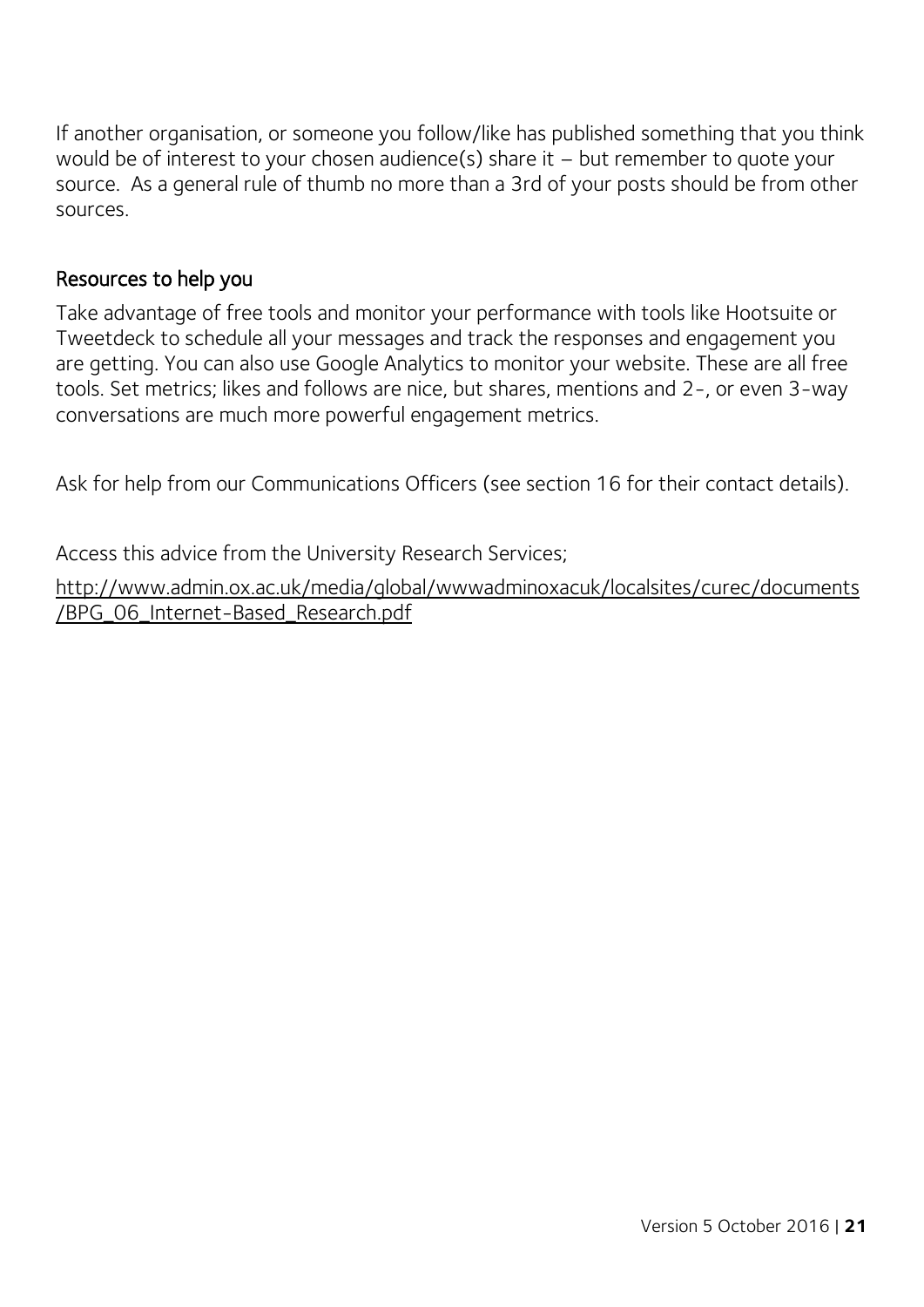## Section 4 – Recruiting

<span id="page-21-0"></span>The key message in any contact that you have with people who show any kind of interest in getting involved in research should be gratitude. Make it clear that you are delighted at their input and welcome their inclusion in your work.

There are various sorts of roles in PPI Contributor work. For our purposes they will be allocated in the following diagram into either involvement or leadership. You will need to decide which is the more relevant for your role and tailor your recruitment approach accordingly.



Developed by the Thames Valley Patient Experience Strategy Group

#### 4.1 Develop a role description and person specification

<span id="page-21-1"></span>It will be an important part of recruiting for you to consider what you are looking for in your PPI Contributor. For some roles (leadership as above) it will be appropriate to develop a written role description and person specification and to use a job application form and formal process e.g. a PPI Contributor on a theme steering group for the CLAHRC. For other roles (involvement as above), you may adopt a more informal approach e.g. being on a focus group for a research project.

However, even if you do not develop a written role description and person specification you will need to think about the kind of person you are looking for so that you can be clear with candidates in your conversations with them and know how you will make your selection (see 3.3).

#### See Appendix for template [role description](#page-61-0) and person specifications

You can also find templates of role descriptions at [INVOLVE](http://www.invo.org.uk/resource-for-researchers-templates/)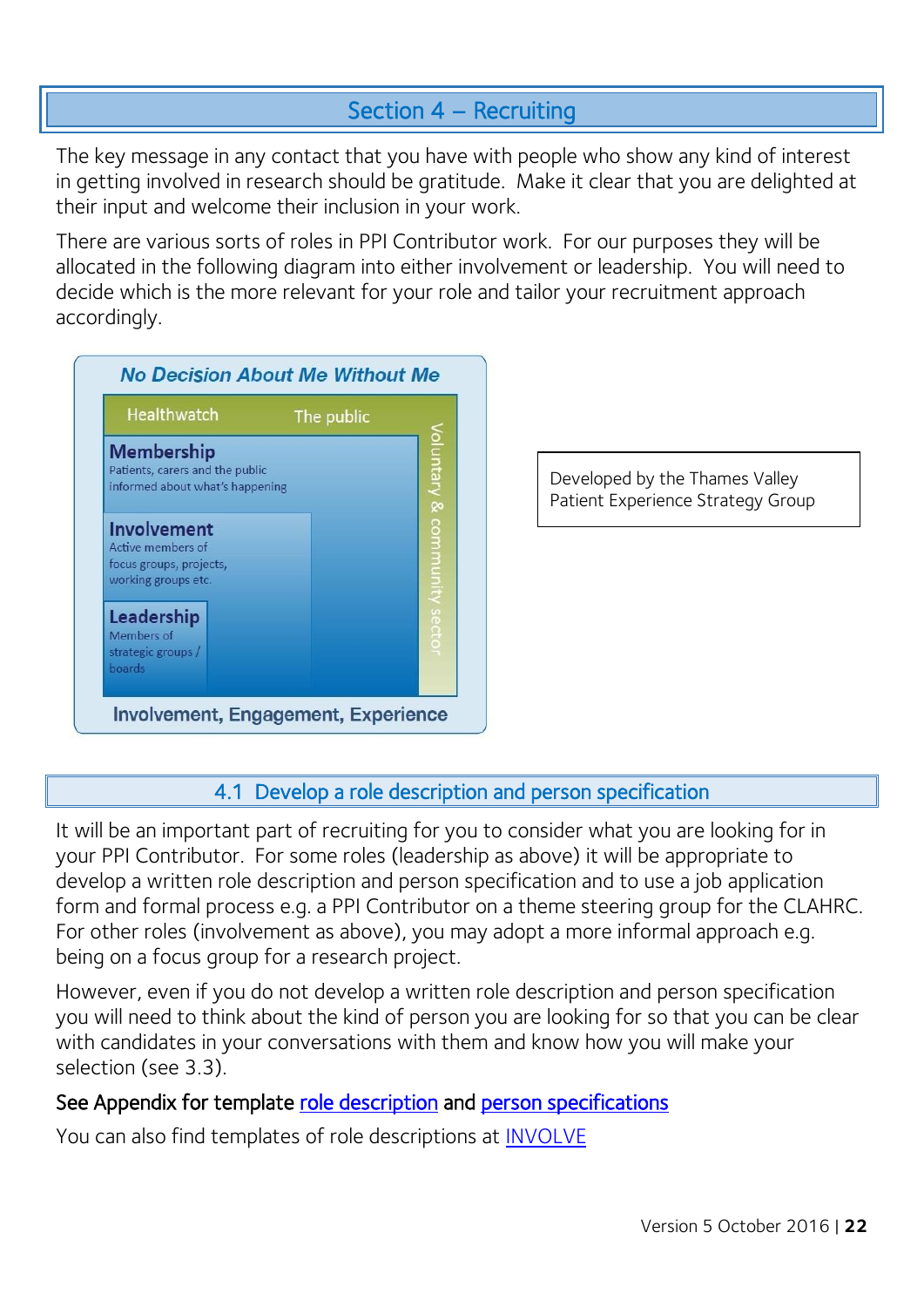#### 4.2 The application process

<span id="page-22-0"></span>As there are different types of roles at different levels there will be different approaches to how you contact applicants. For the leadership roles you may need to be more formal in your approach, and ask people to complete an application form (or do so for them over the phone). For other roles you might decide that you can be less formal and might want to simply discuss with the person what they are interested in, and gather their details as you do so.

#### See Appendix for template [application form](#page-64-0) and expression of interest forms

In dealing with any potential involvement level recruits you should be conscious that for some, paperwork and forms may be off putting. You should also ensure that you check if your potential recruit has any special needs which you will need to accommodate to help them to fully contribute, such as wearing hearing aids, using a wheelchair, having English as a second language etc.

In all cases you need to be clear in your own mind what your selection criteria is so that you can select candidates if you have more applicants than you need.

#### 4:3 Interview

<span id="page-22-1"></span>It is always better to have an open and transparent recruitment process but particularly so if you are paying someone for their time.

An interview does not need to be a very formal affair or have to be face to face. However, it is good practice on receipt of the application/expression of interest form to contact the applicant and discuss further with them the skills that they think they will bring to the role, why they are applying and what they hope to get out of involvement as well as to explore further any issues that may arise.

If you are in a position to have formal interviews for PPI Contributor roles then these should be carried out similarly to the interviews for staff; with 3 people on the panel, with standardised questions that relate to the role etc.

Interviews conducted face to face should offer the candidates expenses, but payment for their time should not be applied until they are appointed.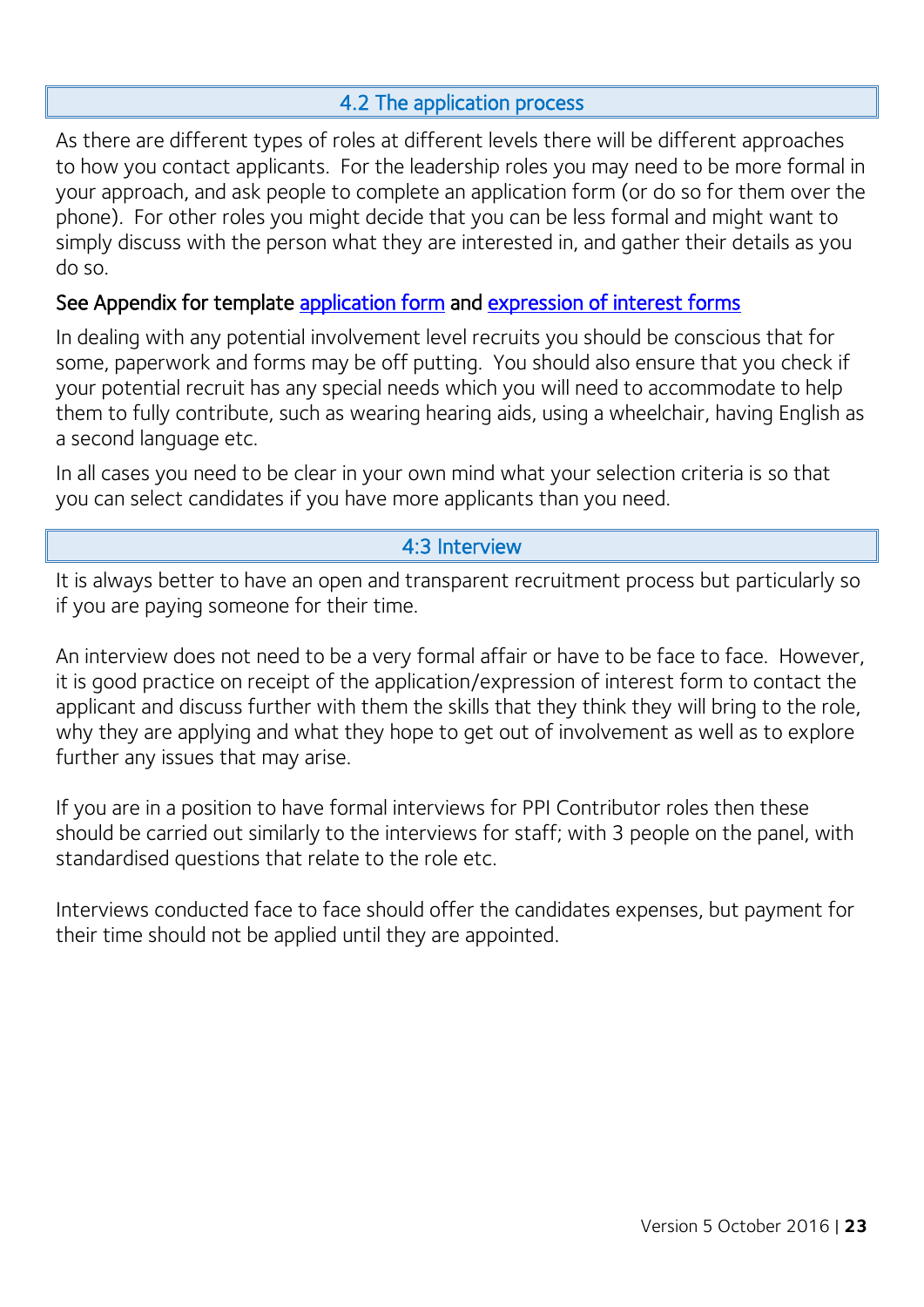## Section 5 – Appointing

<span id="page-23-0"></span>When you appoint someone make sure that you thank the person for their willingness to get involved and that you provide them with some basic information.

How you choose to present this information is up to you. You might decide that you want to provide people with a written working agreement or you might just want to send them an email. Much of the details will have been part of the process of discussing with those who show an interest. You might opt to put some details in separate documents that they can refer to. Whichever route you choose this is the checklist of information to consider providing;

- Title of project and Department research group or NIHR CLAHRC Oxford theme
- Who is the work funded by
- Main aim of the project
- Link person and their contact details and working hours
- Alternative contact person in case of absence (or difficulties with main link person)
- What level of time commitment is expected, and how long the project will last
- Where most meetings will be held (and its reception phone number for late cancellations) if known
- Details of how to claim for reimbursement of expenses
- Details (where appropriate) of how to claim for payment for time
- Details of the Benefits advise line
- Clarity that they are a volunteer and can withdraw at any time

## <span id="page-23-1"></span>See Appendix for template [working agreement](#page-68-0) (formal) and [appointment letter](#page-72-0) (informal)

#### 5:1 PPI Contributor 'personnel' file

If you are appointing a PPI Contributor who will be on your trial steering committee for the full length of your project you will probably find it helpful to keep all information about them in one place. This can include;

- a copy of their application / expression of interest form
- a copy of their working agreement / appointment letter
- any notes taken at the interview
- record of all training that they have undertaken however informal
- record of their details needed for Payment Request Form
- all review records
- copies of any letters provided for them to the Job Centre or outlining different ways of paying them

This level of detail will not be necessary for PPI Contributors who are just helping with a one-off focus group. However, you should keep contact details of them so that you can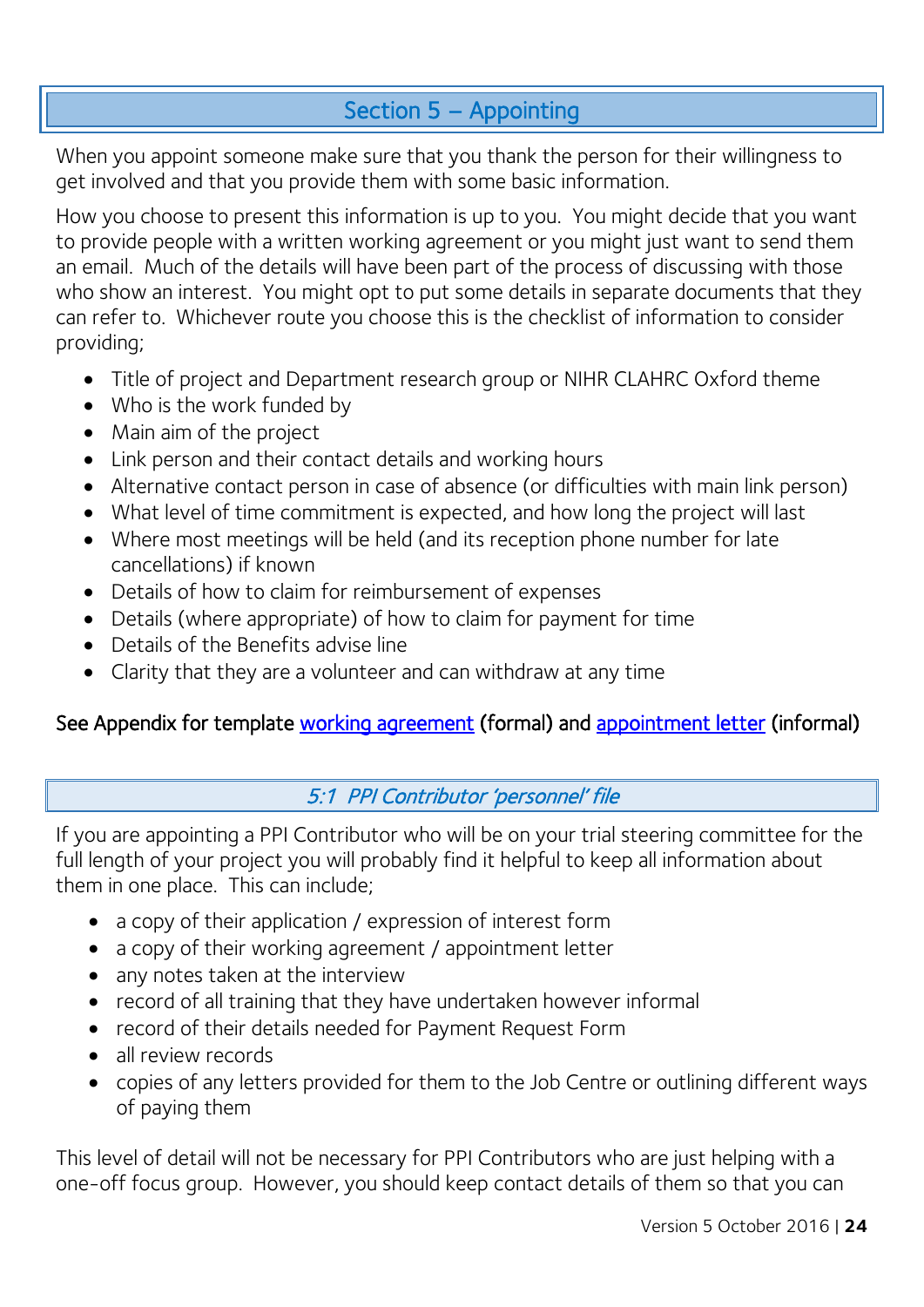let them have updates on the project and thank them for their input. It may also be helpful if the project changes and you decide to hold a follow up meeting with the same group. In articles you should acknowledge their input and your records should show that you have their permission to name them.

In addition you should provide their contact information to the PPI Coordinator (with their permission) so that they can receive information and support from the Department or CLAHRC, more generic than just for your project. Ask the PPI Coordinator for a flyer which can be shared with your PPI Contributor to help them see the benefits of being part of the 'virtual pool'.

If the person is on Benefits and asks for a letter for the Jobcentre Plus to state that their involvement does not suggest capacity to work, speak to the PPI Coordinator who can help.

If the person is on Benefits and asks about having their payments made differently (such as averaging one meeting over several weeks) so that they do not breach their earnings limit, speak to the PPI Coordinator who can help.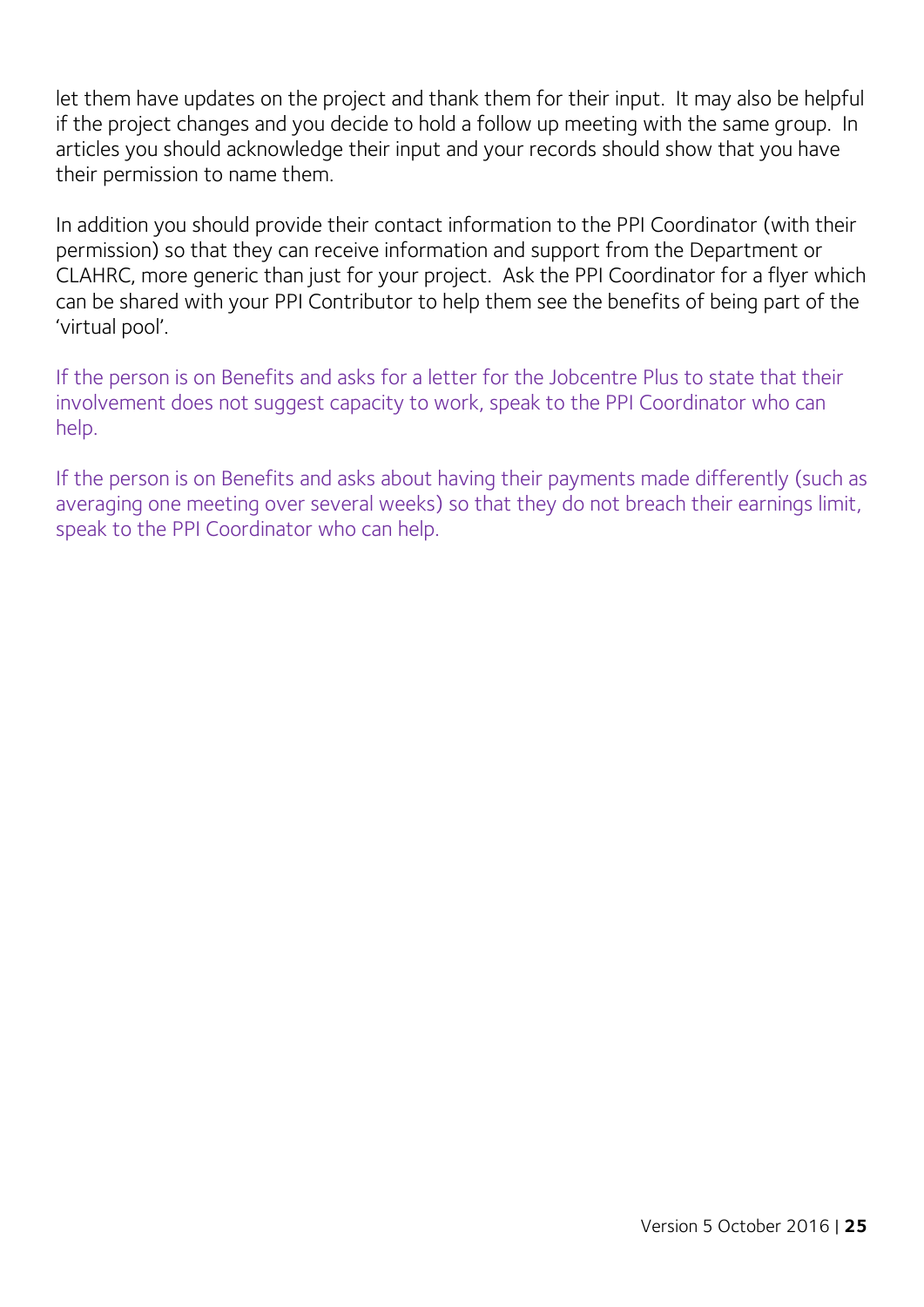## Section 6 – Induction

<span id="page-25-0"></span>The principle behind offering an induction is to enable the PPI Contributor to contribute as fully as possible. They should all be given the basic induction and introductory reading material. Remember that the PPI Contributor has volunteered their time and they need to be encouraged and supported throughout their time with us, but particularly in the early stages.

An example of how to make someone feel valued and welcome is to ensure that they receive specific and clear instructions on finding the meeting venue, with details on how to get there and contact details of reception for last minute queries (in case the contact person has gone to the meeting and is no longer available on their phone).

#### 6:1 PPI Contributor induction

<span id="page-25-1"></span>The following should be offered as a minimum:

- Opportunity to meet the other PPI Contributors on the project
- Opportunity to see the venue of the research (where this may have a significant effect on the person's ability to understand the work) and/or the meetings
- Information about the full research team members
- Opportunity to witness the research and/or meet some of the researchers
- Basic information about how the project fits into the Department or the NIHR CLAHRC Oxford
- Details of how to claim expenses (and payment if appropriate)
- Opportunity to ask questions about the written agreement and to sign it for their file
- <span id="page-25-2"></span>Welcome pack for new PPI recruits [available on website](https://www.phc.ox.ac.uk/get-involved/ppi/information-for-researchers/ppi-welcome-pack.pdf) or at [CLAHRC website](https://www.clahrc-oxford.nihr.ac.uk/get-involved/ppi/information-for-researchers)

#### 6:2 PPI Contributor introductory reading material

- Written information clear to a lay audience about the research project
- Sufficient information about the research methods being used for the PPI Contributor to fully understand the project
- Glossary of terms and acronyms so that the PPI Contributor has all the knowledge needed for your project (a basic version is available from the Coordinator on request which could be tailored to your project.)
- PPI strategy for the NDPHCS and NIHR CLAHRC Oxford (when approved will be available on the website)
- [Payment policy](http://www.clahrc-oxford.nihr.ac.uk/get-involved/ppi/information-for-researchers/multi-agency-ppiee-policy-for-expenses-and-payments-v9.docx) for the NDPHCS and NIHR CLAHRC Oxford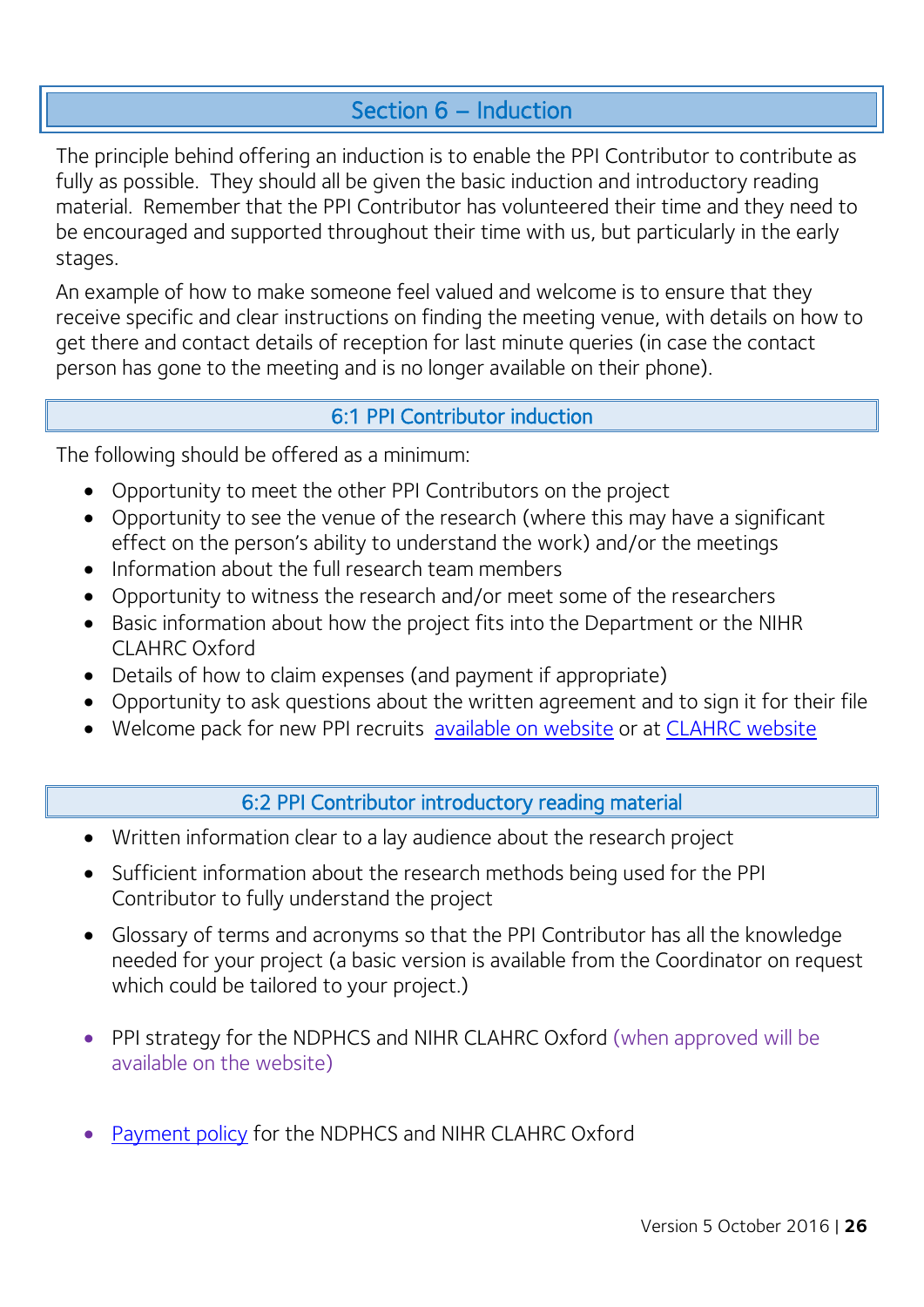## Section 7 – Finances

#### <span id="page-26-0"></span>Please refer to Section 2 for information about budgeting for PPI work in your funding application.

These points are all general to any financial transactions with PPI Contributors;

- Be sensitive in handing out claim forms and talking to people about Benefits. Some people may be embarrassed if they are making a claim when others do not – nobody should be made to feel awkward about this. Assume that everyone may be on Benefits and do not make assumptions about this based on how they dress or speak!
- You should always be clear with people that they do not have to accept either expenses or payment but that we think it is fair to reward people for the time they spend helping us.
- Some people might ask you to donate their expenses or payment to a charity of their choice but because the University of Oxford is a charity we are unable to make a direct transfer payment. It would of course be entirely up to the recipient what they choose to do with any monies they receive from us.
- In principle payment relates to children & young people as much as it does to adults. However, it is good practice to get permission from parents or guardians before giving payment to a minor. Where a young person or child is involved and it is their parents who have incurred expenses to enable their involvement, then it is the parents who should make the claim for their expenses to be reimbursed.

The [payment policy](https://www.phc.ox.ac.uk/get-involved/ppi/patient-and-public-involvement-ppi/information-for-researchers) is available here.

If the person is on Benefits and asks for a letter for the Jobcentre Plus to state that their involvement does not suggest capacity to work, speak to the PPI Coordinator who can help.

If the person is on Benefits and asks about having their payments made differently (such as averaging one meeting over several weeks) so that they do not breach their earnings limit, speak to the PPI Coordinator who can help.

#### 7:1 Reimbursement of PPI Contributor expenses

<span id="page-26-1"></span>Reimbursement for expenses are not taxable. Reimbursed expenses will not be seen as earnings and will not affect a person's benefits if they are a PPI Contributor with us.

The University of Oxford expense form can be found here; [expenses form](http://www.admin.ox.ac.uk/finance/epp/forms/expensesandrelocation/)

Where you are paying expenses you should be clear with the PPI Contributor right from the start that they must get your permission before claiming expenses not listed in their agreement with you. You should pay expenses as follows;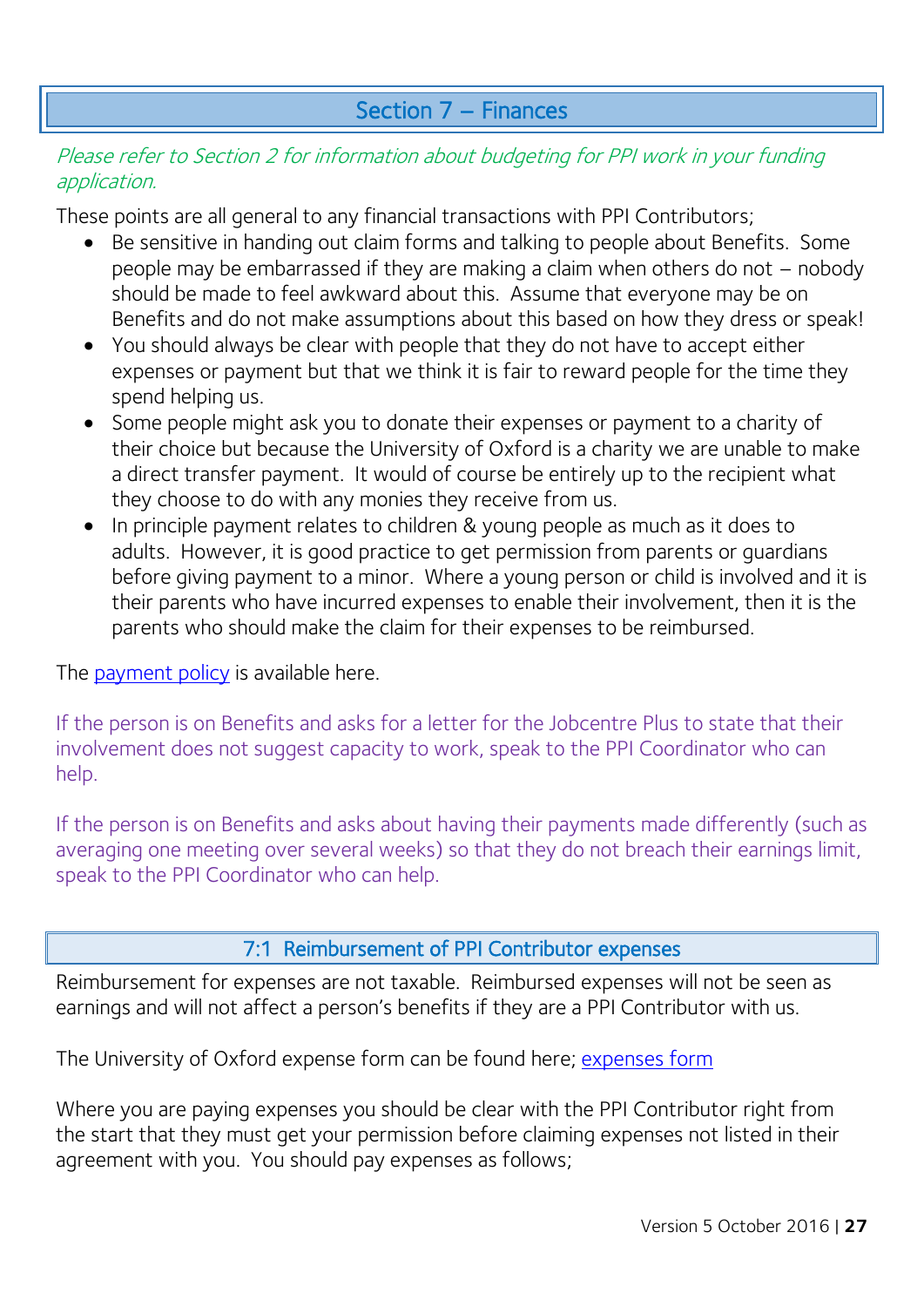- Mileage for private vehicles at 45p per mile for the first 10,000 business miles in the tax year and then 25p for each business mile over 10,000 in the tax year.
- Cost of public transport
- Taxi in cases which can be justified e.g. multiple people travelling to same place, personal safety, disability or efficiency.
- Cost of a paid carer providing the PPI Contributor's caring role in their absence. This to include travel/accommodation/subsistence requirements and hourly costs.
- Cost of a paid carer supporting the PPI Contributor to attend the meeting due to their own support needs. This to include travel/accommodation/subsistence requirements and hourly costs.

Make sure that you have plenty of expense claim forms available at meetings. You could also prefill them in with some details including 'n/a' in the employee number box.

You should encourage your PPI Contributor to make their expenses claims as soon as possible and arrange the payment to be made as soon as possible after they do so. Anything that is more than 12 months old will not be paid. Evidence of expenses in the form of a receipt or ticket must be provided and the form must have a 'wet signature' so scanned/emailed forms are not acceptable. Where receipts are difficult to obtain (for example the use of Oyster cards or calls made on mobile phones) copies of bills or computer printouts with the relevant section highlighted can be accepted. Whether your project is part of the work of the Nuffield Department of Primary Health Care Sciences or the Oxford NIHR CLAHRC Oxford you should send your claim forms to the budget holder or delegated authority for authorisation and they will then send it on to your Department's finance team.

It is good practice to pay people on Benefits (at least) their expenses on the day and for this reason you may prefer to arrange for petty cash, although restrictions on amounts may make this difficult. (You would do this across the board so as not to embarrass any individuals)

To do this at the Nuffield Department of Primary Health Care Sciences:

- a) Ask the Finance Officer for a float from petty cash up to a limit of £50 for a meeting and each claim can only be a maximum of £20
- b) If you will need more than £50 per event then give the Finance Officer a week's notice of needing a bigger float. The maximum for any one claim will remain at £20
- c) You could reimburse the PPI Contributor out of your own pocket and then use their receipts to make your own expense claim to the department.

The use of petty cash only applies to expenses, not payment for time.

At NDORMS it is not possible to pay petty cash and all expenses should be paid via the University expense form.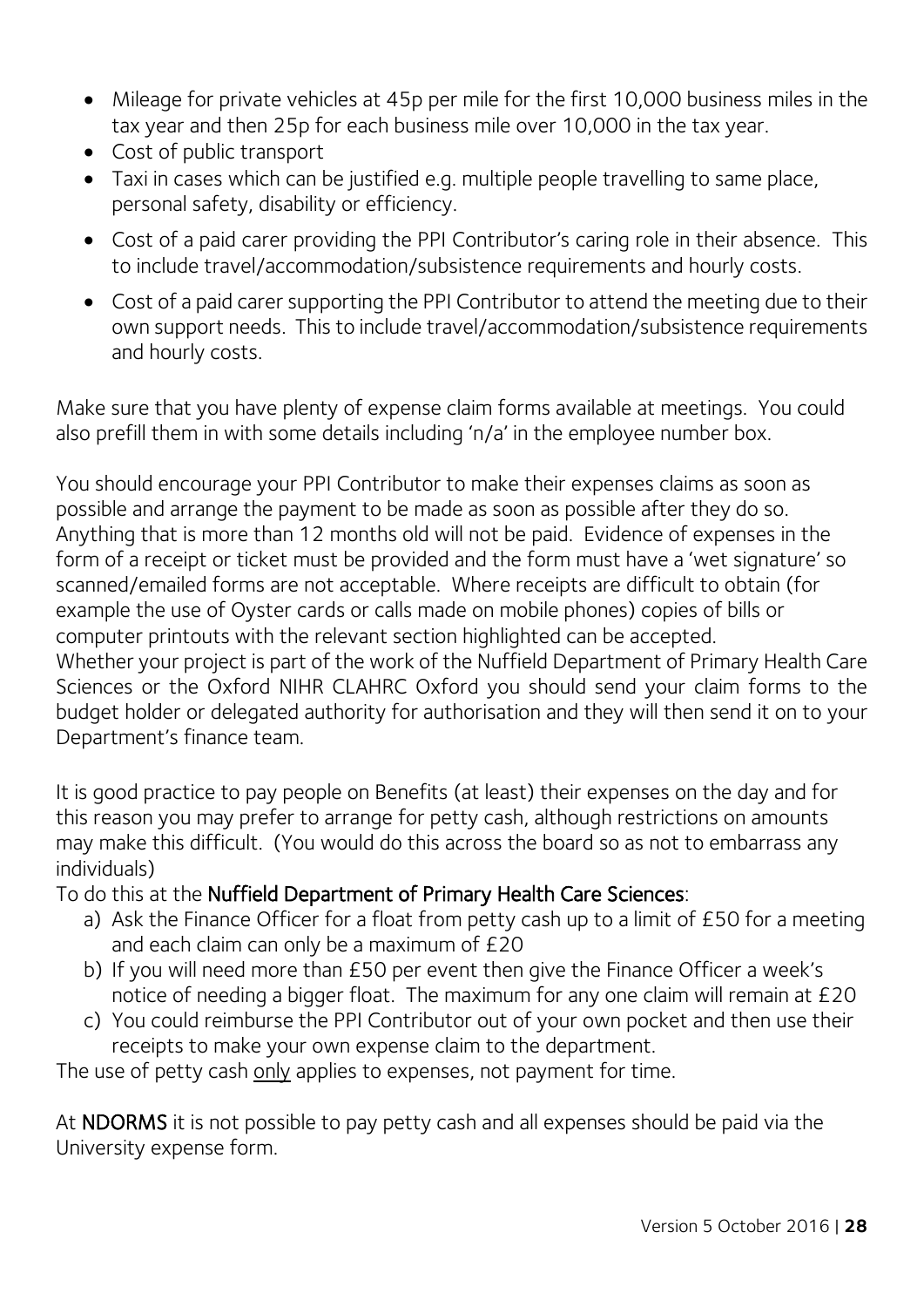At the Dept of Population Health petty cash payments are only available for very minor amounts such as local bus fares – speak to your finance team about accessing this. At the Dept of Psychiatry it is possible to pay petty cash when small amounts are involved or the recipient does not have a bank account. However, generally speaking expense claim forms are preferred.

Please note that if a PPI Contributor asks for payment by cheque they should be warned that this may delay payment – BACS transfer is the University's preferred method.

If a PPI Contributor does not have a bank account speak to the PPI Coordinator about alternative options.

#### 7:2 Payment of PPI Contributor

<span id="page-28-0"></span>This refers to payment for time which is over and above the reimbursement of expenses Payment for time is taxable and should be declared for tax purposes.

You can either use the expense form to cover this element too or the Payment Request Form. (NDPCHS prefer the Payment Request Form. Check with your finance team to see which they would prefer). The relevant forms can be found; [expenses form](http://www.admin.ox.ac.uk/finance/epp/forms/expensesandrelocation/) or AP [Payment Order form.](https://www.admin.ox.ac.uk/finance/ppt/forms/payments/) In either case it is important to show expenses and reimbursement amounts separately because of their tax status and the potential impact on Benefits.

In order to complete a Payment Request Form you will need your PPI Contributor's contact details, bank details & NI Number. If they are coming to multiple meetings get these details at the start of their involvement and keep a record of this on their file to assist with any payment or reimbursement issues that might arise. Ensure that you password protect this document.

#### It is strongly recommended that you encourage any PPI Contributor in receipt of State Benefits to contact the helplines at 7.3 to ensure that there are no adverse effects of their involvement work with you, prior to their involvement.

You will have made clear to the PPI Contributor from the advertisement onwards what, if any, payment is available. This will be based on what you budgeted for when you made your funding application.

| Full day meetings                |     | $\vert$ £150 $\vert$ to include all prep and follow-up |
|----------------------------------|-----|--------------------------------------------------------|
| Half day meetings                | £75 | to include all prep and follow-up                      |
| Short pieces of work $\vert$ £20 |     | require little prep or follow-up, such as a telephone  |
|                                  |     | meeting or reviewing short documents; 1-2 hours:       |
| 2 hour meeting                   | £50 | No prep or follow up                                   |

You may use the INVOLVE recommended rates which are;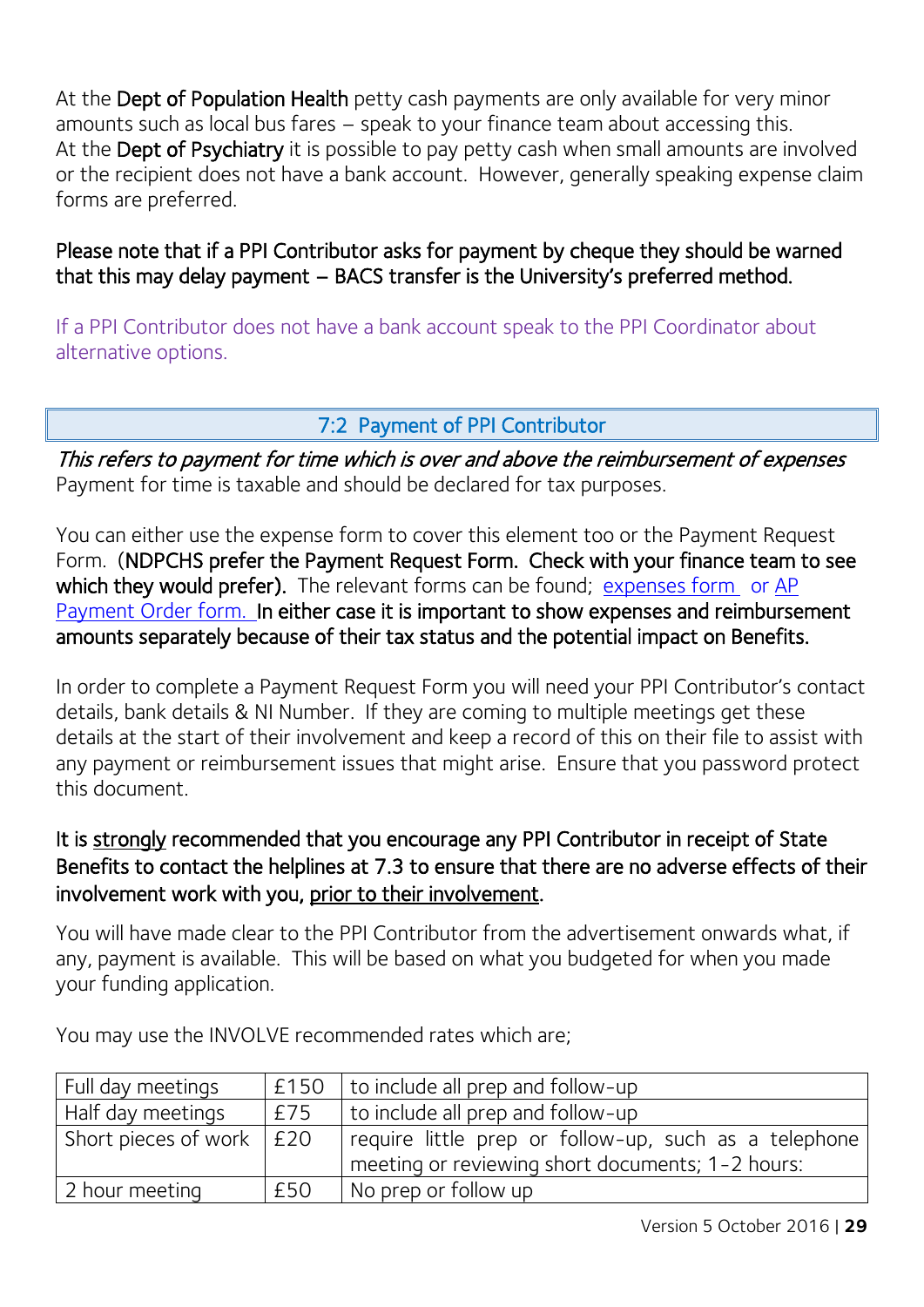| Reviewing document | ∽<br>$\ddot{\phantom{1}}$ |
|--------------------|---------------------------|
| 56.<br>ח∩ק         |                           |

Payments made for time to PPI Contributors are deemed by HMRC as income. This applies even if payment is made via vouchers. PPI Contributors receiving any payments or incentives should be made aware that this may impact on their entitlement to Benefits. Breach of benefit conditions can result in an individual's Benefits being stopped. It is the person's responsibility to keep to the conditions of those Benefits on what they can do and amount they can be paid. (Direct them to the helplines at 7.3)

PPI Contributors are also responsible for their own related pension contributions, National Insurance (NI) and income tax.

In some cases you may decide that you would rather pay the person with vouchers.

| Nuffield Department<br>of Primary Health | Uses the Gifts for All company for this. You will need to raise a<br>purchase order and wait for them to be paid before they will send                                                               |
|------------------------------------------|------------------------------------------------------------------------------------------------------------------------------------------------------------------------------------------------------|
| <b>Care Sciences</b>                     | you the vouchers so you would need to allow at least a month for<br>this process. Alternatively you can request Blackwell's vouchers<br>from the Finance Officer and they will be available within 3 |
|                                          | working days.                                                                                                                                                                                        |
| <b>NDORMS</b>                            | Staff are not able to pay with vouchers                                                                                                                                                              |
| Dept of Population                       | Staff should speak to their finance team about the possible                                                                                                                                          |
| Health                                   | purchase of High St vouchers (usually M & S).                                                                                                                                                        |
| Dept of Psychiatry                       | Staff may pay vouchers (usually Amazon) – they should speak to                                                                                                                                       |
|                                          | their finance team who will raise a purchase order or for smaller                                                                                                                                    |
|                                          | amounts will purchase by credit card (N.B. this means that                                                                                                                                           |
|                                          | smaller amounts will take less time to arrange)                                                                                                                                                      |

In either reimbursing or paying, the PPI Contributor may ask you to make a direct payment for the item such as direct payment to their carer. In such circumstances speak to the PPI Coordinator who will help.

#### Please note that if a PPI Contributor asks for payment by cheque they should be warned that this may delay payment – BACS transfer is the University's preferred method.

If a PPI Contributor does not have a bank account speak to the PPI Coordinator about alternative options.

For advice on paying children and young people see

[http://www.invo.org.uk/find-out-more/how-to-involve-people/involving-children-and](http://www.invo.org.uk/find-out-more/how-to-involve-people/involving-children-and-young-people/resources-for-involving-children-and-young-people/)[young-people/resources-for-involving-children-and-young-people/](http://www.invo.org.uk/find-out-more/how-to-involve-people/involving-children-and-young-people/resources-for-involving-children-and-young-people/)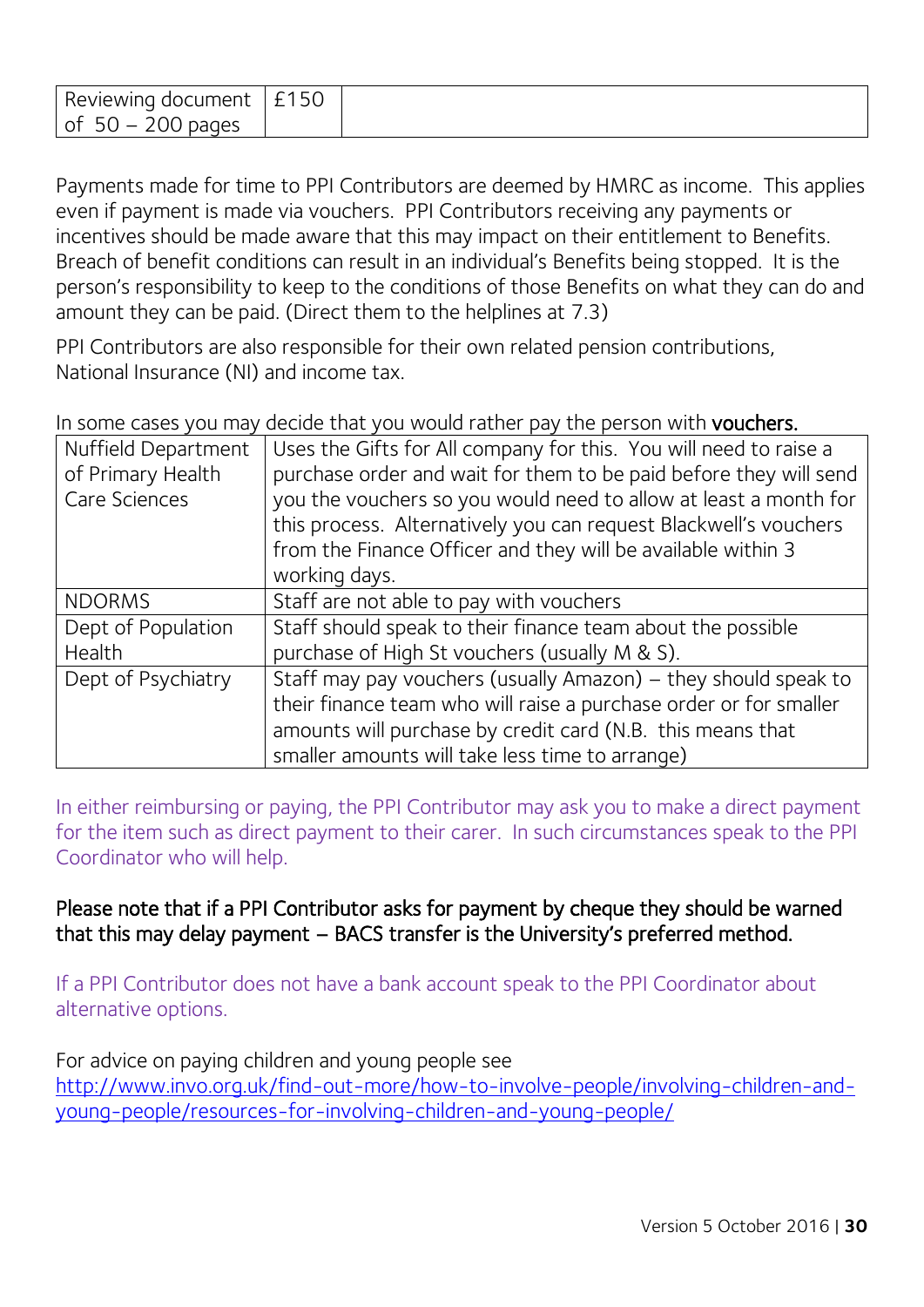#### 7.3 Benefits Advice Service for involvement

<span id="page-30-0"></span>There are two confidential free services providing advice and support, depending on the funder. For this reason it will be important that you tell each PPI Contributor where the funding for your project comes from.

It is strongly recommended that you encourage any PPI Contributor in receipt of State Benefits to contact the appropriate helpline to ensure that there are no adverse effects of their involvement work with you, prior to their involvement.

1. INVOLVE which will offer personal advice and support on how payment of fees and expenses for public involvement might affect people in receipt of state Benefits.

It is available to:

- members of the public involved with NIHR organisations
- members of the public involved in studies funded by the NIHR
- staff within NIHR organisations who are supporting members of the public to get involved

The process is:

- contact INVOLVE on [benefits@invo.org.uk](mailto:benefits@invo.org.uk) or 023 8059 5628, stating which part of the NIHR you work in (for example, BRU, NIHR CLAHRC Oxford, LCRN)
- members of the public can contact INVOLVE using the contact details above (INVOLVE staff do not need to know anything about their Benefits situation)
- the person enquiring will then be given an email address (or telephone number) to contact the Benefits advice service directly, together with a unique code that will need to be quoted.
- E-mail is preferred for the first contact. The service will then arrange a time to call.

It is important to allow members of the public with enquiries to contact the Benefits advice service directly, rather than raising any enquiries on their behalf. This will avoid misinterpretation or confusion in any advice offered.

If you are not sure whether your project qualifies to use this service, please contact INVOLVE on [Benefits@invo.org.uk](mailto:benefits@invo.org.uk) or 023 8059 5628.

N.B The service is not able to give advice on tax or National Insurance enquiries, or on Benefit queries relating to payment for participating in research (for example, for taking part as a subject of a clinical trial or research study).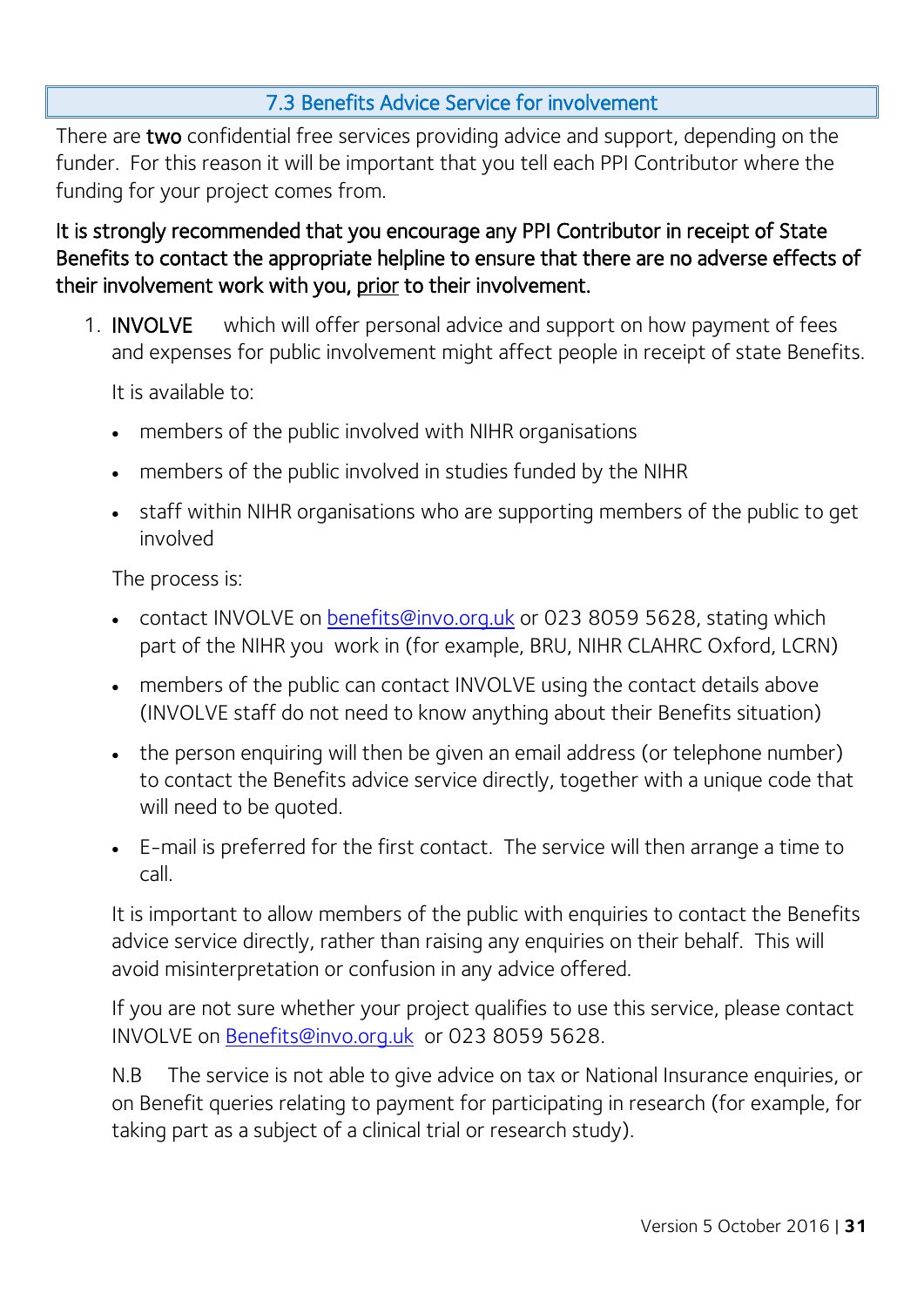2. NHS England has also arranged for a helpline to be available to patients and staff who have queries about being involved with NHS England's work. Bedford Citizens Advice Bureau provides a telephone helpline service to help resolve any benefit concerns that arise from payment of fees and expenses for public involvement. The service should be contacted via email involve@bedfordcab.org.uk with a brief summary of the query, or by calling 01234 330604.

#### Relevant to both helplines

One of the biggest difficulties for people on benefits because of ill health or disability is that Jobcentre Plus offices can interpret involvement as readiness for work whether or not payment is being offered. Suggest that the CAB is asked for help with this where appropriate.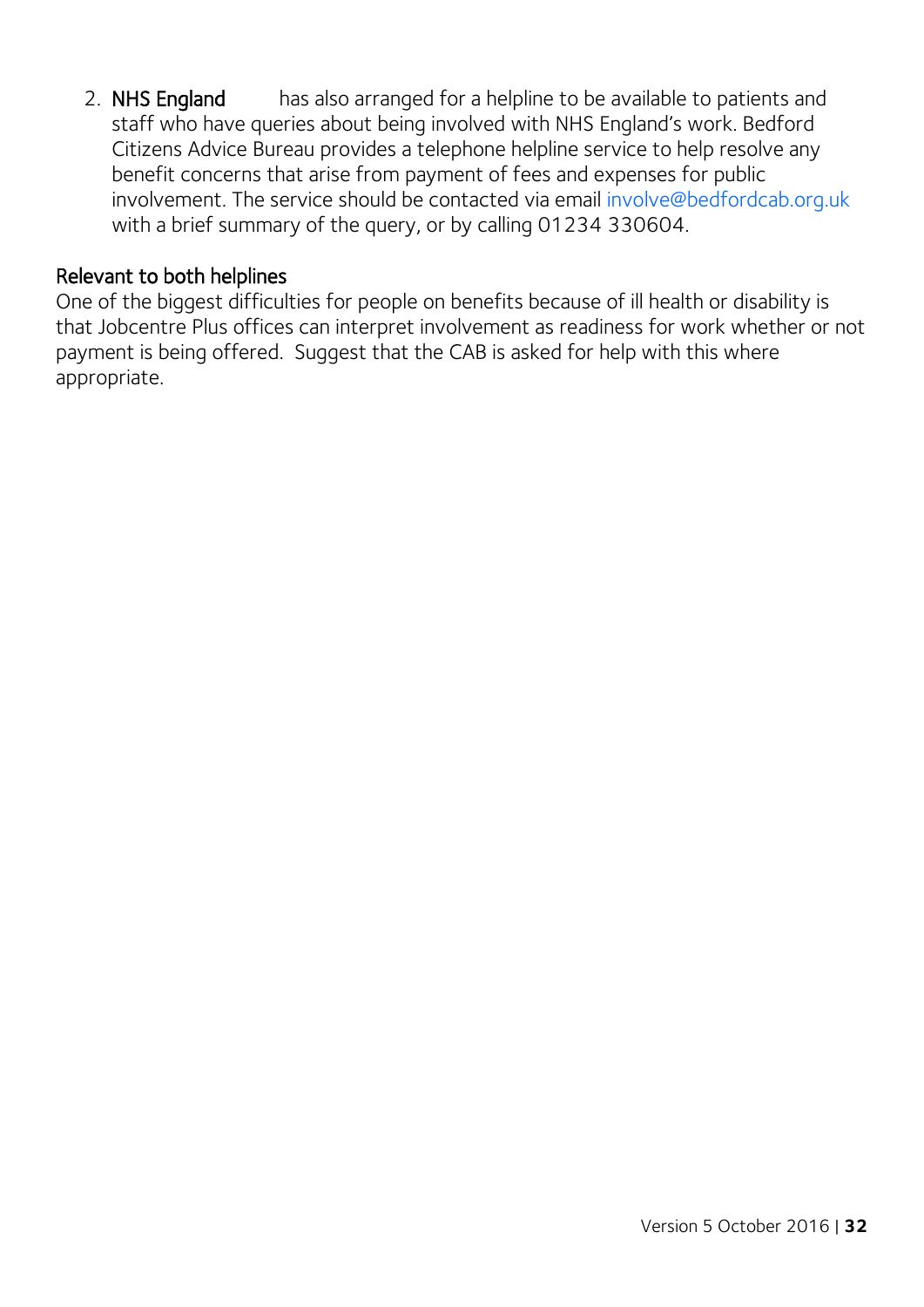## Section 8 – Training

<span id="page-32-0"></span>Training can be provided to;

- 1) PPI Contributors
- 2) Research staff
- 3) PPI Contributors and Research staff together

In all cases the aim will be to encourage delegates to feel better able to work together, with a greater understanding of how to do so and why it matters.

<span id="page-32-1"></span>[INVOLVE](http://www.invo.org.uk/resource-centre/training-resource/) hold a database of available training.

#### 8:1 PPI Contributor training

The principle behind offering training is to enable the PPI Contributor to contribute as fully as possible. They should all be given the basic induction and introductory reading material (see section 6). In addition, it may be necessary to arrange specific training for a given project as need arises. This cannot be prescriptive because of the nature of the research (some will be more technical than others) and because the starting knowledge and experience of PPI Contributors will vary. The main aim will be to encourage PPI Contributors to feel able to ask questions and to challenge appropriately. They should also be encouraged to contribute their working/life experience where it would help the research project (i.e. not just health issues)

A series of training sessions ran Jan – May 2016 to provide PPI Contributors with a grounding in the basics of research terminology and practices.

| 2016     | <b>Topic</b>                                                                                        | <b>Trainer</b>                               |
|----------|-----------------------------------------------------------------------------------------------------|----------------------------------------------|
| January  | What is evidence? What is a randomised<br>controlled trial? What is meant by the research<br>cycle? | Dr Katherine Tucker                          |
| February | What is the difference between quantitative &<br>qualitative research?                              | Dr Veronika Williams                         |
| March    | Understanding ethics and what is meant by<br>informed consent.                                      | Dr Andrew Papanikitas                        |
| April    | What is a systematic review?                                                                        | Dr Nicola Lindson-Hawley<br>& Dr Rachna Begh |
| May      | How can we work together to improve PPI?                                                            | Dr Anne-Marie Boylan                         |

When more are arranged they will be advertised on the websites and through internal communication channels.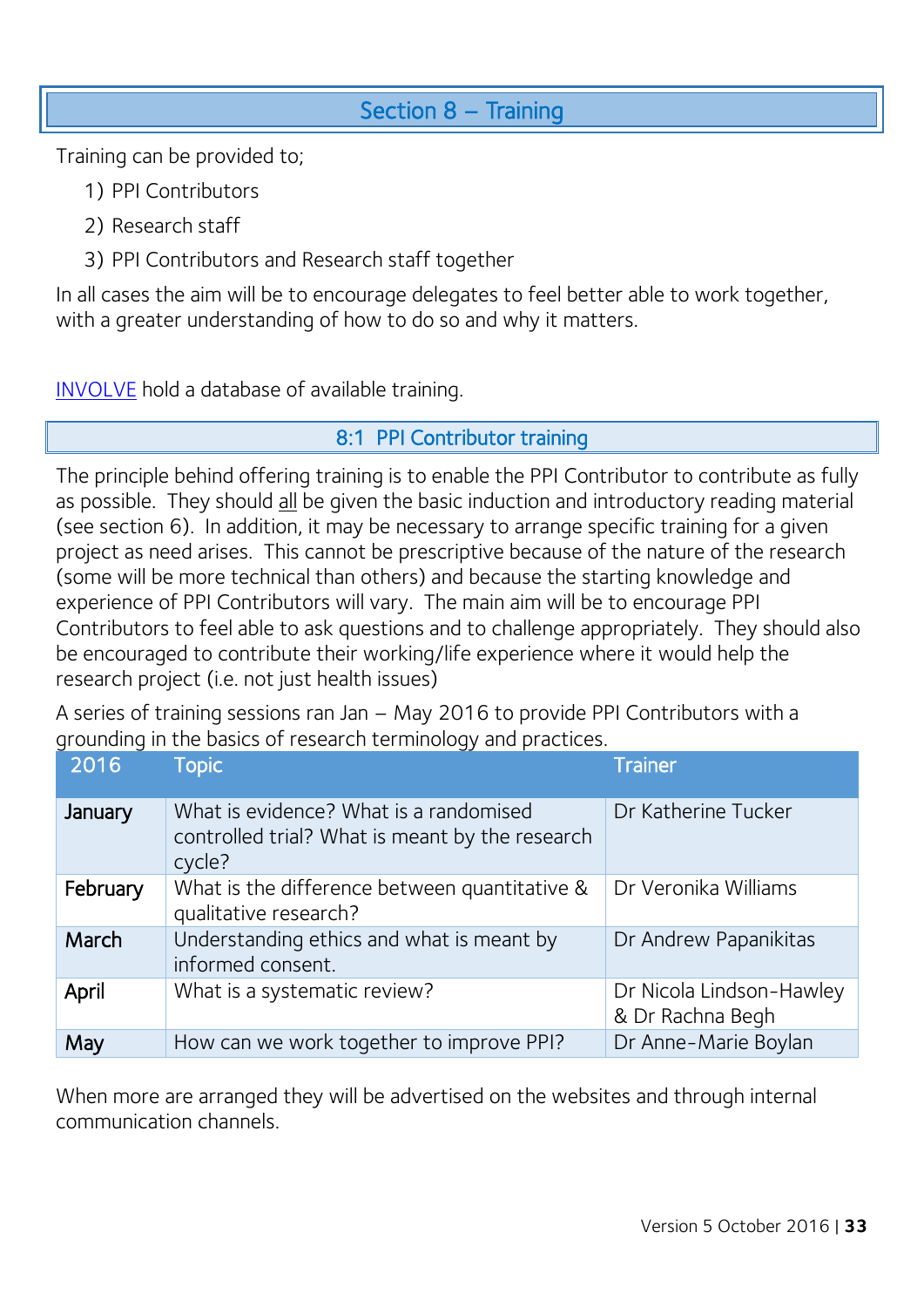#### 8.2 Training in best practice in PPI for researchers

<span id="page-33-0"></span>Training for researchers is provided in a variety of ways.

- a) This document is always available on NDPCHS and CLAHRC websites
- b) The PPI Coordinator is available for consultation
- c) The PPI Coordinator holds monthly drop in sessions for staff working at venues outside NDPCHS

|                              | <b>Dept of Psychiatry</b><br>Café at Warneford<br><b>Hospital</b> | <b>Dept of Population</b><br><b>Health</b><br><b>Tulip Tree Cafe</b><br><b>Richard Doll Building</b><br><b>Old Road Campus</b> | <b>NDORMS</b><br><b>Retreat restaurant</b><br>In the atrium area of NOC,<br><b>Windmill Road</b> |
|------------------------------|-------------------------------------------------------------------|--------------------------------------------------------------------------------------------------------------------------------|--------------------------------------------------------------------------------------------------|
| Thr $16th$ June $16th$       | $1 - 2 p.m.$                                                      | $2.15 - 3.15$ p.m.                                                                                                             | $3.30 - 4.30$ p.m.                                                                               |
| Tue $19th$ July 16           | $11.30 - 12.30$ a.m.                                              | $9 - 10$ a.m.                                                                                                                  | $10.15 - 11.15$ a.m.                                                                             |
| Wed 21 <sup>st</sup> Sept 16 | $3.30 - 4.30$ p.m.                                                | $2.15 - 3.15$ p.m.                                                                                                             | $1 - 2 p.m.$                                                                                     |
| Thr $20th$ Oct 16            | $9 - 10$ a.m.                                                     | $10.15 - 11.15$ a.m.                                                                                                           | $11.30 - 12.30$ a.m.                                                                             |
| Wed 16 <sup>th</sup> Nov 16  | $1 - 2 p.m.$                                                      | $2.15 - 3.15$ p.m.                                                                                                             | $3.30 - 4.30$ p.m.                                                                               |
| Tue $6^{th}$ Dec 16          | $1 - 2 p.m.$                                                      | $2.15 - 3.15$ p.m.                                                                                                             | $3.30 - 4.30$ p.m.                                                                               |

- d) Training offered by other organisations (such as RDS) are advertised in internal communication channels
- e) Occasional seminars are offered in-house [Two examples are;](https://www.phc.ox.ac.uk/about/seminars-and-talks/Department-seminars)  How to involve PPI Contributors before you have funding

Thursday, 10 November 2016, 10.30am to 11.30am

Running meetings that include PPI Contributors Thursday, 24 November 2016, 10.30am to 11.30am

- f) New staff and PPI Contributors are invited to attend an induction session led by the PPI Coordinator – contact her to get dates.
- <span id="page-33-1"></span>g) Introductory sessions on PPI are embedded in NDPCHS' MSc in Evidence Based Health Care.

8.3 Training for staff and PPI Contributors together

The Leading Together programme enables lay people and health professionals to develop genuine partnerships that make a difference to local health organisations and communities and lead to improvements in healthcare and research.

Between February and October 2016 a total of 60 health professionals and 60 lay people took part in the programme at six different venues across southern England.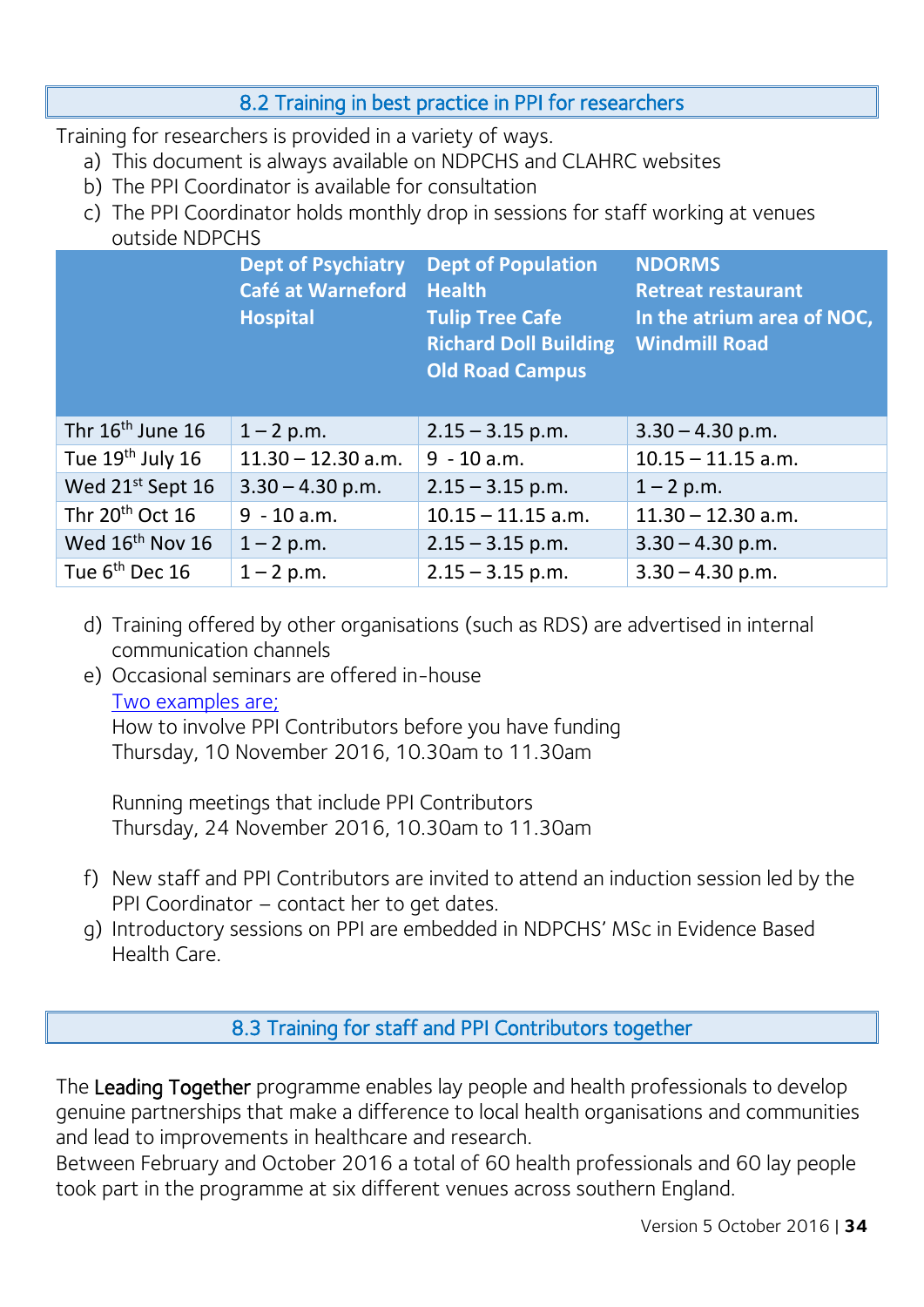[http://www.oxfordahsn.org/our-work/patient-and-public-engagement-involvement](http://www.oxfordahsn.org/our-work/patient-and-public-engagement-involvement-and-experience/leading-together/)[and-experience/leading-together/](http://www.oxfordahsn.org/our-work/patient-and-public-engagement-involvement-and-experience/leading-together/)

Other training for PPI Contributors and staff together will be developed in 2017. If you would like to be part of the planning for this please speak to the PPI Coordinator.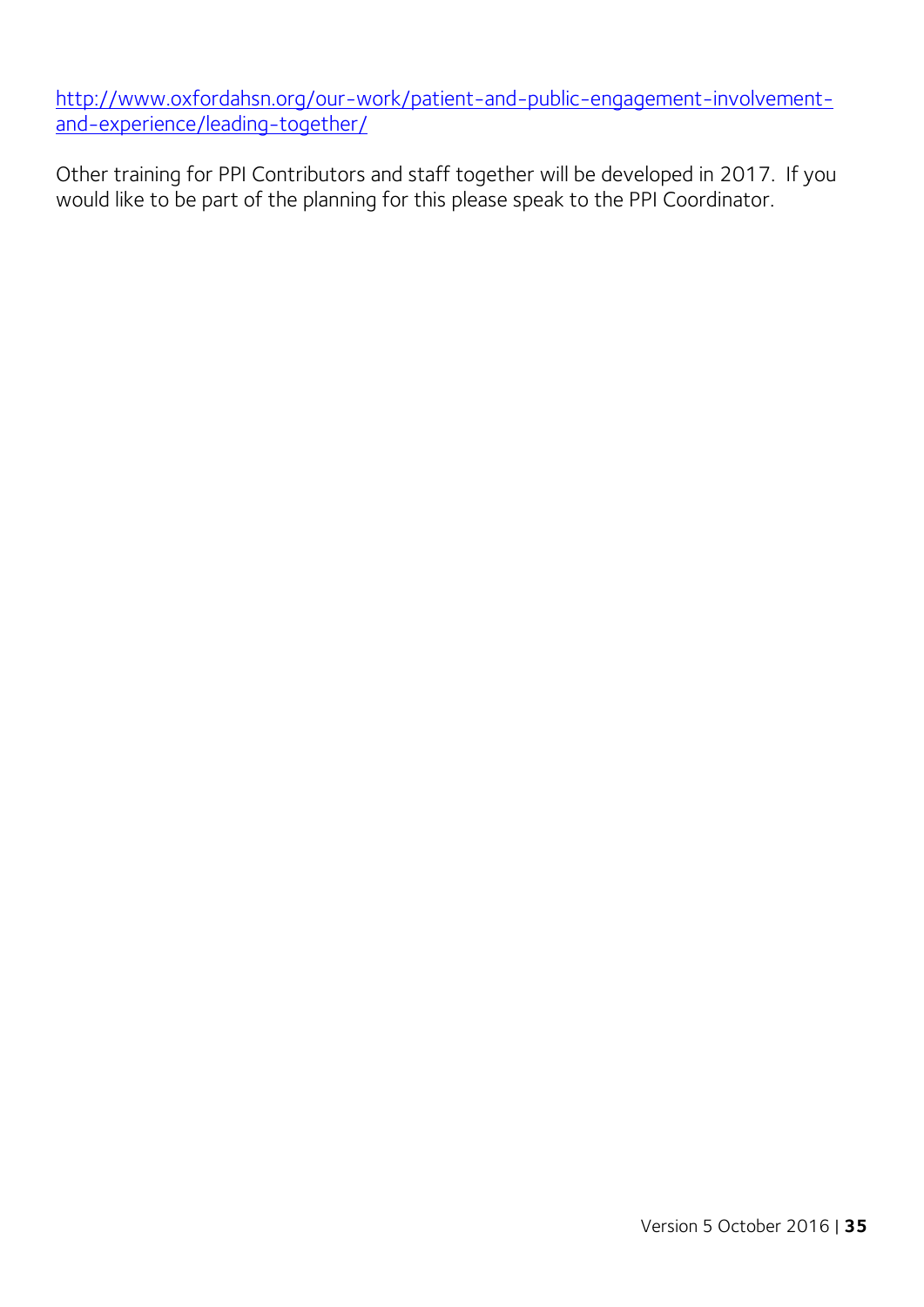## Section 9 - Running meetings that involve PPI Contributors

<span id="page-35-0"></span>Remember that it is vitally important to acknowledge your PPI Contributors input and encourage their involvement. Say thank you to them at the end of the meeting. Send a follow up email that thanks them for their input. Make sure that PPI Contributors input is minuted. Contact the person before and after their first meeting to help put them at ease and see if they have any questions about the agenda. Ideally contact them like this before all meetings.

It is considered good practice to always have at least two PPI Contributors in any meeting. This enables them to gain confidence from each other and for the meeting to get more than one view. It also means that if one of them is unable to make a meeting you have not lost your entire PPI Contribution.

There are many different types of meetings that may include PPI Contributors and how they are run will vary accordingly.

| Style                          | Definition                                                                                                                                                                                                                         |
|--------------------------------|------------------------------------------------------------------------------------------------------------------------------------------------------------------------------------------------------------------------------------|
| Trial<br>steering<br>committee | Group that has overall strategic and overall responsibilities for the<br>research throughout its funding period. Will include clinicians,<br>researchers, statisticians, health economists etc. and at least 2 PPI<br>Contributors |
| Advisory or                    | When you get a group of PPI Contributors together to ask them specific                                                                                                                                                             |
| focus group                    | questions and it is just them with 1 or more facilitators.                                                                                                                                                                         |
| Stakeholder                    | An advisory/focus group that contains PPI Contributors but also clinicians                                                                                                                                                         |
| group                          | and researchers or others relevant to the study.                                                                                                                                                                                   |
| Visit to an                    | Commonly a voluntary or charitable support group or peer support group                                                                                                                                                             |
| existing                       | of people with a particular condition or need in their own setting at an                                                                                                                                                           |
| group                          | existing meeting                                                                                                                                                                                                                   |
| Virtual<br>panel               | Where you consult with PPI Contributors by email or telephone or Skype<br>etc. If this is set up as a meeting it can conform to any of the models<br>above.                                                                        |

#### 9.1 Terms of Reference

<span id="page-35-1"></span>Whether you are managing your PPI input through focus groups or including Contributors on trial steering committees or other groups you will have to consider how the group functions. It will be good practice for the group to discuss and agree its own Terms of Reference at the beginning of their work and to review these occasionally.

#### See Appendix for template Terms of Reference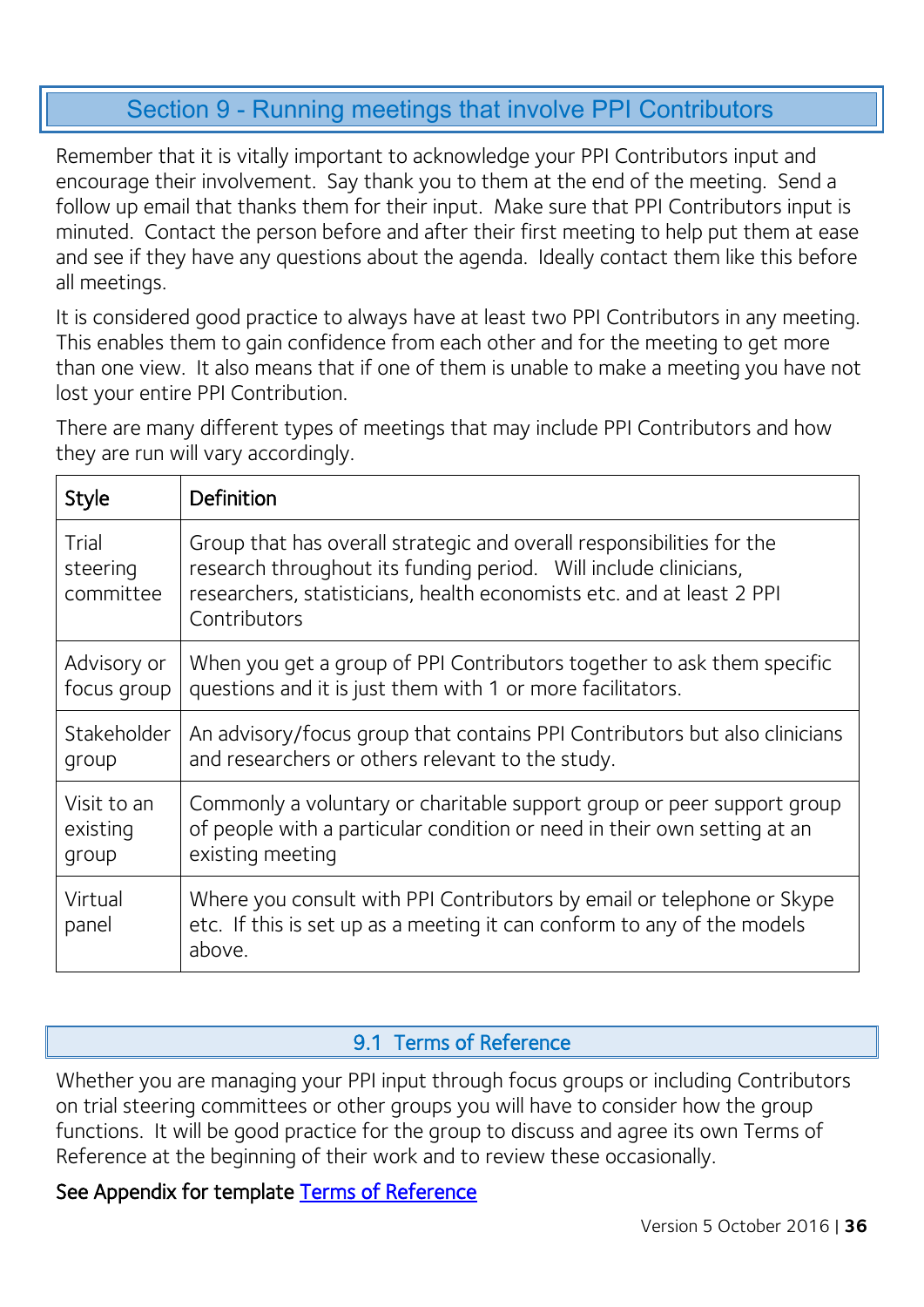# 9.2 Good practice in running a meeting

# Things to consider when setting up a meeting that includes PPI Contributors

- $\checkmark$  Make sure that the room you are using is accessible that there are disabled toilets that can be accessed by someone in a wheelchair and that there is a hearing loop.
- $\checkmark$  Make sure that there is disabled parking and that other parking is as easy as possible. In a place like Oxford if parking is not possible then ensure that you consider holding the meeting out of town where people can park or ensure that you choose a venue on easy bus routes.
- $\checkmark$  Provide not just the address of the venue but a map and any other details necessary to make it easy to find for someone coming for the first time. Provide the phone number for the reception in case of last minute difficulties.
- $\checkmark$  Think about how people are going to enter the building will they need to be met, given a parking permit or directed to the actual room?
- $\checkmark$  Ask people if they have any special dietary needs (e.g. vegetarian, gluten free etc.) and be sensitive to the patient population you could be meeting with e.g. people with diabetes.
- $\checkmark$  Provide up-to-date travel expenses and payment forms and ensure they are filled out correctly – be aware that some people may be embarrassed to claim if others are not and alter your system appropriately (providing in a sealed envelope etc.)
- $\checkmark$  Don't make the meetings too long and plan breaks (particularly relevant if your PPI Contributors have a disability or condition that means they need the toilet more often or they cannot sit in a chair for too long…) Breaks will generally be welcomed by all!
- $\checkmark$  Consider evening or weekend meetings if you need to attract working age and young adult participants.
- $\checkmark$  Consider your venue if you want to attract a particular cohort. For example holding a group in a Sure Start Centre with facilities for play may attract young parents.
- $\checkmark$  Have an agenda for your meeting that you share at least a week before the meeting.
- $\checkmark$  Create an atmosphere where people feel able to share ideas by always welcoming input from all, encouraging people to speak up and thanking those who make suggestions.
- $\checkmark$  Give plenty of notice of meetings do not assume that because your PPI Contributor is retired for example that they do not have many other commitments.

# Before the meeting, facilitators should

 $\triangleright$  Try to ensure that they are working in pairs as meetings can often be busy and it is hard to welcome people, deal with the room and refreshments as well as taking a leading role or taking minutes.`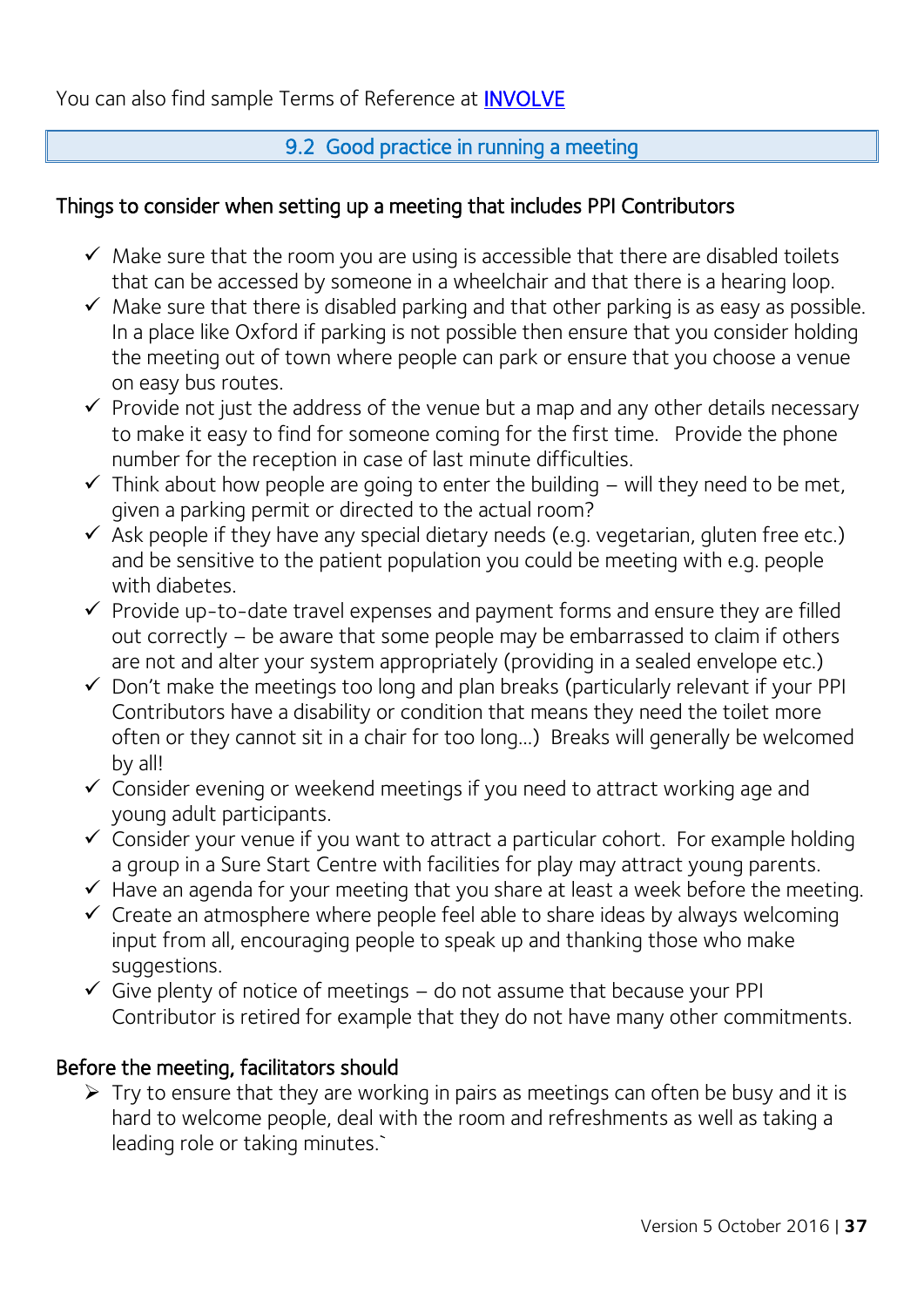- $\triangleright$  Try to provide basic refreshments such as tea and coffee on arrival, and allow time for this in the agenda. If the meeting is longer consider whether it is appropriate to provide a light meal or another drinks break and make arrangements for this. If you are doing this you will need to find out about any special dietary requirements of attendees beforehand. When thinking about your venue remember to book an accessible room: Are there disabled toilets on the same floor? Lifts? Is there a hearing loop?
- $\triangleright$  Think about how you are going to fully involve those with a disability or condition but how you are going to do this respectfully without drawing unnecessary attention to them.
- $\triangleright$  Think about what you want to get out of the meeting but also what the attendees could get out of it.
- $\triangleright$  Make sure that you think about how you are going to gather feedback about the meeting.
- $\triangleright$  Offer PPI Contributors the opportunity for a chat to answer any questions they have individually and check that they are happy

# On the day facilitators should

- Ensure the room is comfortable, warm and not too noisy and that the seating allows attendees to see and interact with each other
- Bring with you enough copies of any paperwork sent to the attendees; do not assume that they have been able to print them out at home. (You should establish with new PPI Contributors if they have a printer at home and if using it is acceptable to them)
- Greet each attendee and start the session with introductions. It's a good idea to get each person to introduce themselves and say a little bit about why they came; this helps break the ice and makes people more confident about contributing later on. Name badges may help for those with poorer memories or who did not hear a name. You may find that name plaques stood in front of the person if the meeting is round a table are helpful if distances make name badges hard to read.
- Remember basic housekeeping; make people aware of fire alarms and exits, toilet location etc.
- \* Remind people of the purpose of the meeting, run through the agenda and mention the beginning and ending times, and whether there will be any breaks.
- Discuss and agree ground rules of the session. Is it ok for people to ask questions at any time? Remind people not to talk over one another. Ask people to respect each other's contributions. Make a clear statement about the confidentiality of the information provided by participants. Explain how the information from the meeting will be used. Ask people to respect each other's confidentiality too. (see 9.1 for Terms of Reference)
- ◆ Ask if there are any questions before you start.
- $\triangle$  Make sure that everyone has the chance to speak you might need to actively encourage quieter members to do so and discourage some from dominating proceedings.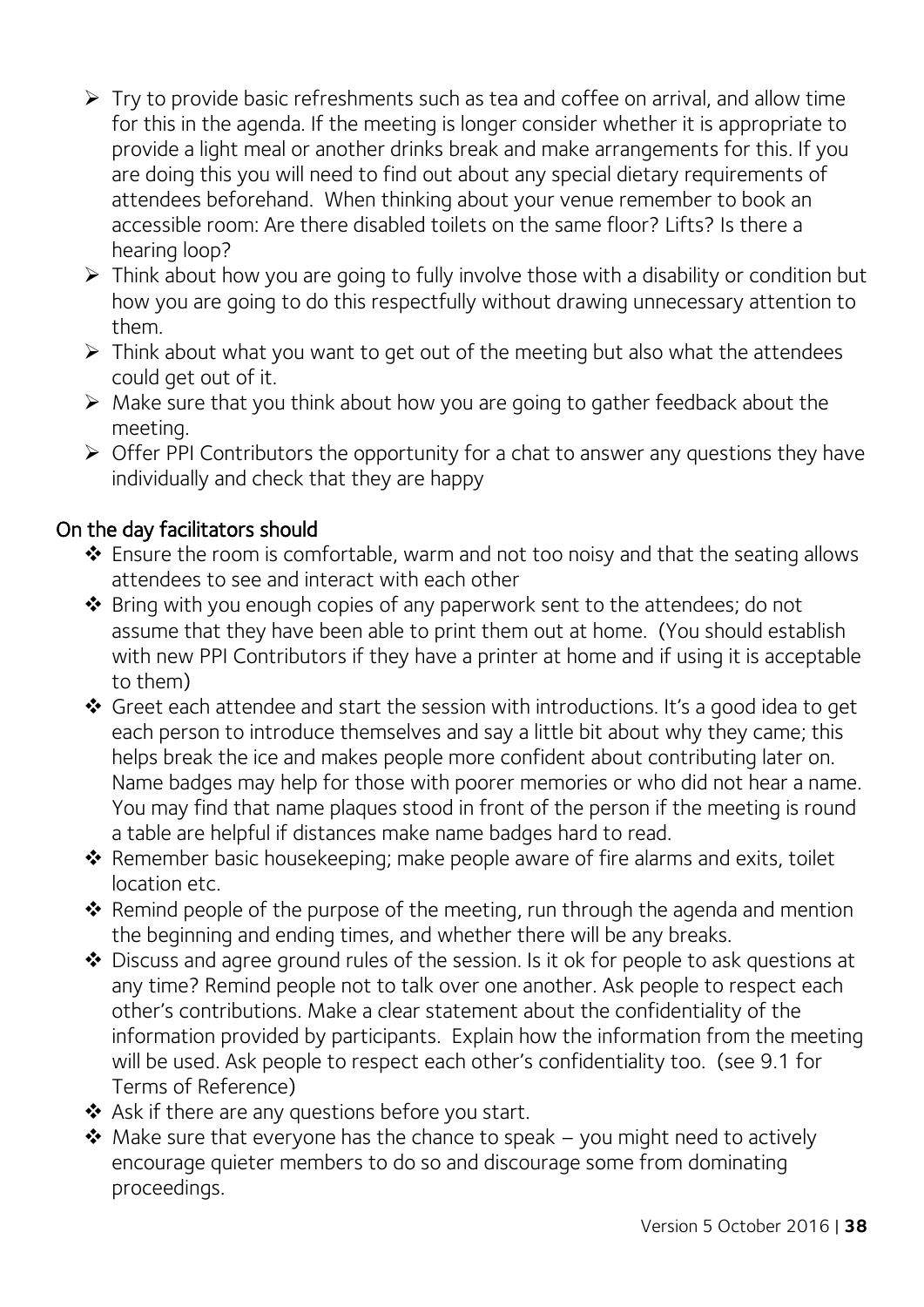- $\cdot$  Try to avoid becoming defensive if there is criticism or problems are raised as this will stifle further conversations about these issues.
- Avoid letting the meeting run overtime; people may need to get back for caring responsibilities etc.
- \* Ensure people are clear about what will happen next; will there be another meeting? Will there be further correspondence? What are the next steps for the project?
- ❖ Ensure people have filled out their expense forms and know what to expect from the reimbursement procedure, such as how long it can take.
- ◆ Thank the group for their time.
- ◆ Provide an opportunity for feedback verbal, written etc. Consider how you are going to make this open – does it need to be anonymous for example? How real can that be in a small group? Do not assume that everyone can read or write.
- If a meeting is being recorded for accuracy give people the opportunity to confirm that they are happy with this.

#### After the meeting

Write to people and thank them for participating. Summarise what happened and let them know what will happen next. Invite people to give you feedback.

#### 9.3 Helping people to contribute effectively during meetings

There are many reasons for non-participation during meetings including lack of preparation, shyness, being overawed by rank or someone's specialist knowledge or being put off by another's aggressiveness or dominant behaviour.

To draw out the silent type and protect them from intimidation it might be helpful to ask questions that tap their expertise, praise their good ideas, openly note their contributions, and call on those that are shy or junior first.

Of course you may also have to limit the long winded. This can be done by setting the ground rules at the start including how long any one person can speak for at a time. You should also request that remarks be confined to the topic of discussion. If someone still insists on an opera length speech you may have to tactfully but firmly insist that you move on.

It is equally important to remain focused on the agenda and what needs to be achieved. To do this you will want to summarise progress and remind everyone of the meeting's objectives. You will also have to interrupt if the discussion gets out of hand, off topic, too heated or rowdy. Act quickly if a serious disagreement arises.

Sometimes a participant may have something worthy to contribute but may not be the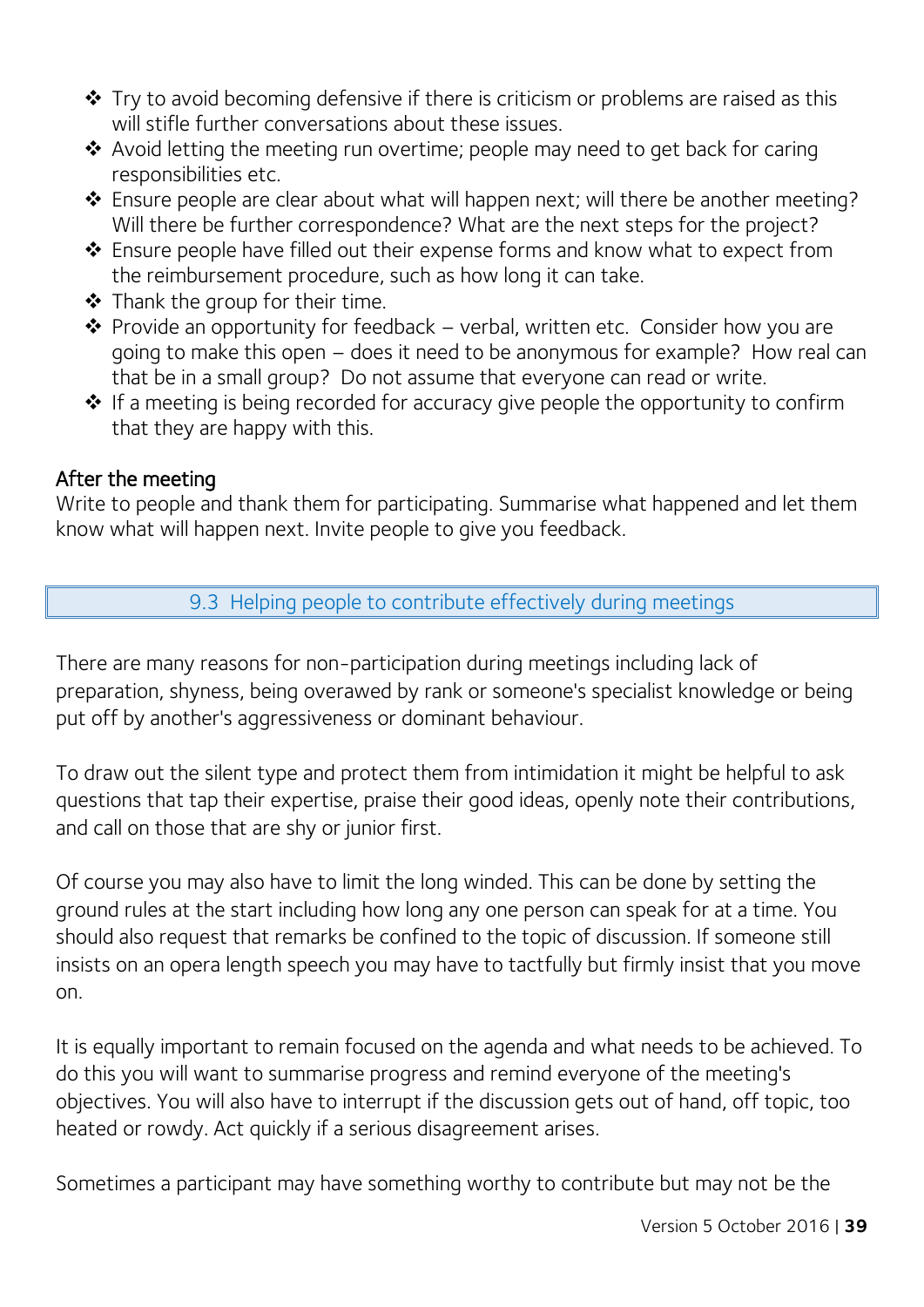best public speaker. At such times it is the chair's job to rescue that person by helpfully summating what they think he/she was trying to say.

You should work to encourage diverse points of view, especially if it is a problem solving or brainstorming session. Well run meetings enable a group of people to achieve more than the sum of their individual efforts, through the creation of synergy and the combination of their collective expertise.

You should encourage all opinions and perspectives to be explored but be prepared to highlight bias and oversights. Some participants will need to broaden their viewpoints while others must be encouraged to be more realistic.

To generate ideas you may want to try brainstorming, asking open questions (ones that cannot be simply answered by yes or no), encourage partial ideas, reserve your own ideas until the end, clarify and paraphrase for others (make sure you ask them to confirm that you have it right), and the use of verbal and non-verbal reinforcement

# You may wish to offer a de/briefing meeting for PPI Contributors before and/or after the meeting.

#### 9.4 Facilitator tips for running a focus group

#### Focus groups

Focus groups are a good way to explore issues in depth.

#### Plan what you want to achieve

Clarify your objectives – how will the output be used, what do you already know and what new information do you need?

Arrange participants – about 6 people

Arrange a venue – make it a comfortable setting and provide nice refreshments

Plan the discussion quide – with a list of  $6 - 8$  primary questions you would like answers to and secondary questions to probe people's responses to primary questions.

# Example of a typical approach

| Ground rules<br>10 mins | Introduce yourself, objectives and ground rules                       |
|-------------------------|-----------------------------------------------------------------------|
| Introductions           | Each person introduces and says a bit about themselves and their      |
| 15 mins                 | interest in this topic                                                |
| <b>Headlines</b>        | Ask people to jot down headlines of two or three issues that are most |
| 30 mins                 | important to them. Go round the room, each person raising one topic   |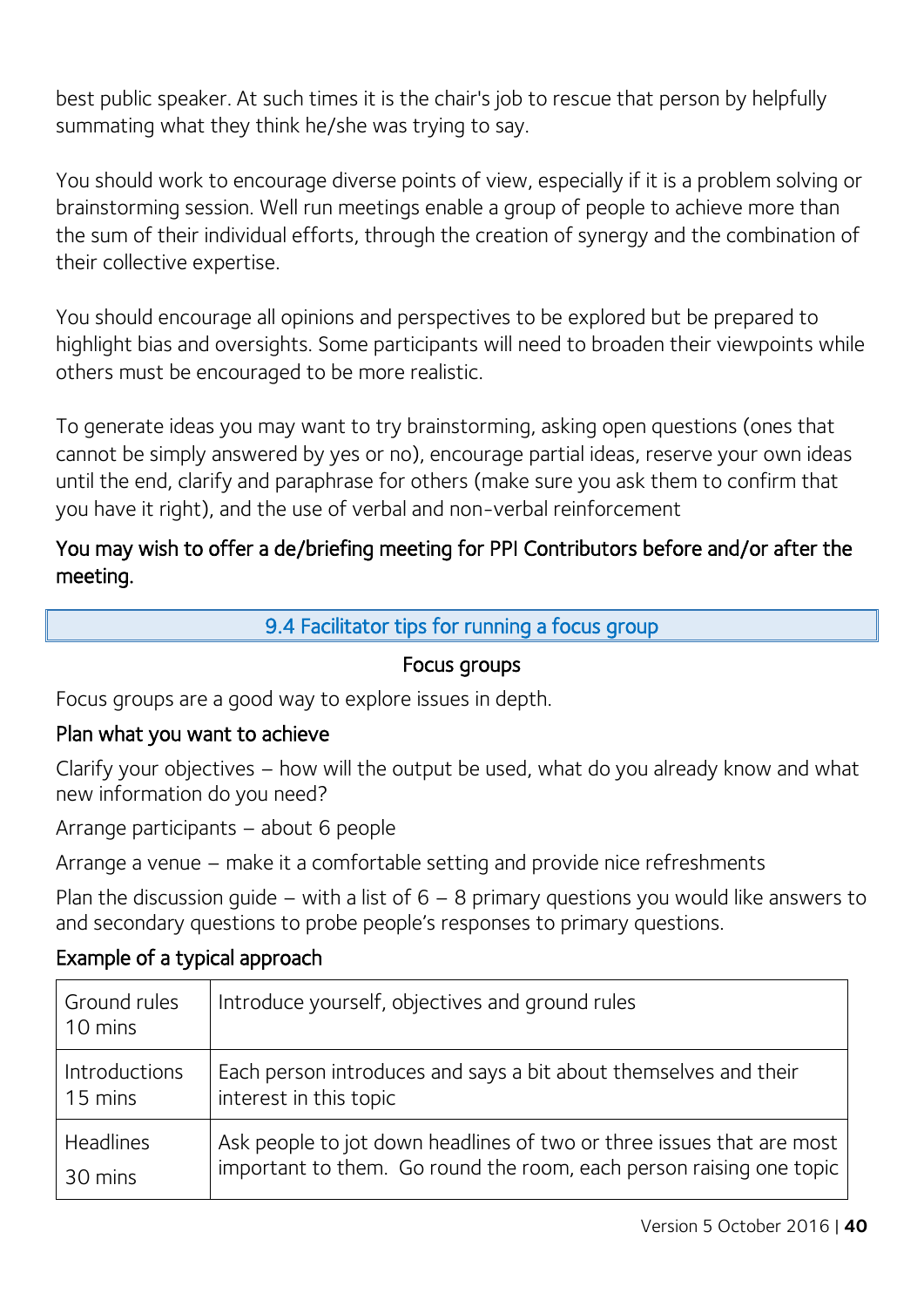|                         | and discuss for 5 mins. Ask 'why is this important?' and 'who else had<br>something like this'? When everyone has spoken agree 3 key issues<br>to discuss in details. |
|-------------------------|-----------------------------------------------------------------------------------------------------------------------------------------------------------------------|
| Focus<br>$30 - 60$ mins | Raise your questions if they were not included in participants' lists.<br>Discuss views about each issue in turn. (see notes for facilitators<br>below)               |
| Thank you<br>5 mins     | Tell them what the next steps will be and how they will be told of any<br>outcomes.                                                                                   |

#### Notes for facilitators

#### What is a facilitator?

A facilitator is the person who moderates a workshop or focus group. Anyone can facilitate PPI provided they have an open mind, are a good listener and are happy to hear others' views without judging or imposing their own.

#### The role of the facilitator

The facilitator's role is to help people express their views:

- $\checkmark$  To quide the discussions following the agreed agenda and to meet the agreed objectives
- $\checkmark$  To encourage everyone to have a say, without judging
- $\checkmark$  To take care no one person dominates the conversation (thank them for their energy/enthusiasm and ask their permission to give others the chance to air their views)
- $\checkmark$  To listen to others views', not to take over the debate and impose your own opinions on people
- $\checkmark$  To ask open questions rather than state opinions or facts
- $\checkmark$  To ensure each sections runs to time, so that people have a chance to talk about all the topics on the agenda
- $\checkmark$  To regularly sum up discussions and to prioritise key points for feeding back

# Introductions and ground rules

Briefly introduce yourself, your role (for example to help everyone in the group express their views and opinions on the topic) and your objectives for the session

Ask attendees to set the ground rules which could include;

- o Confidentiality and anonymity
- o Listen to and respect each other's individual views
- o Participation from everyone who wants to
- o Challenging points of view not individual people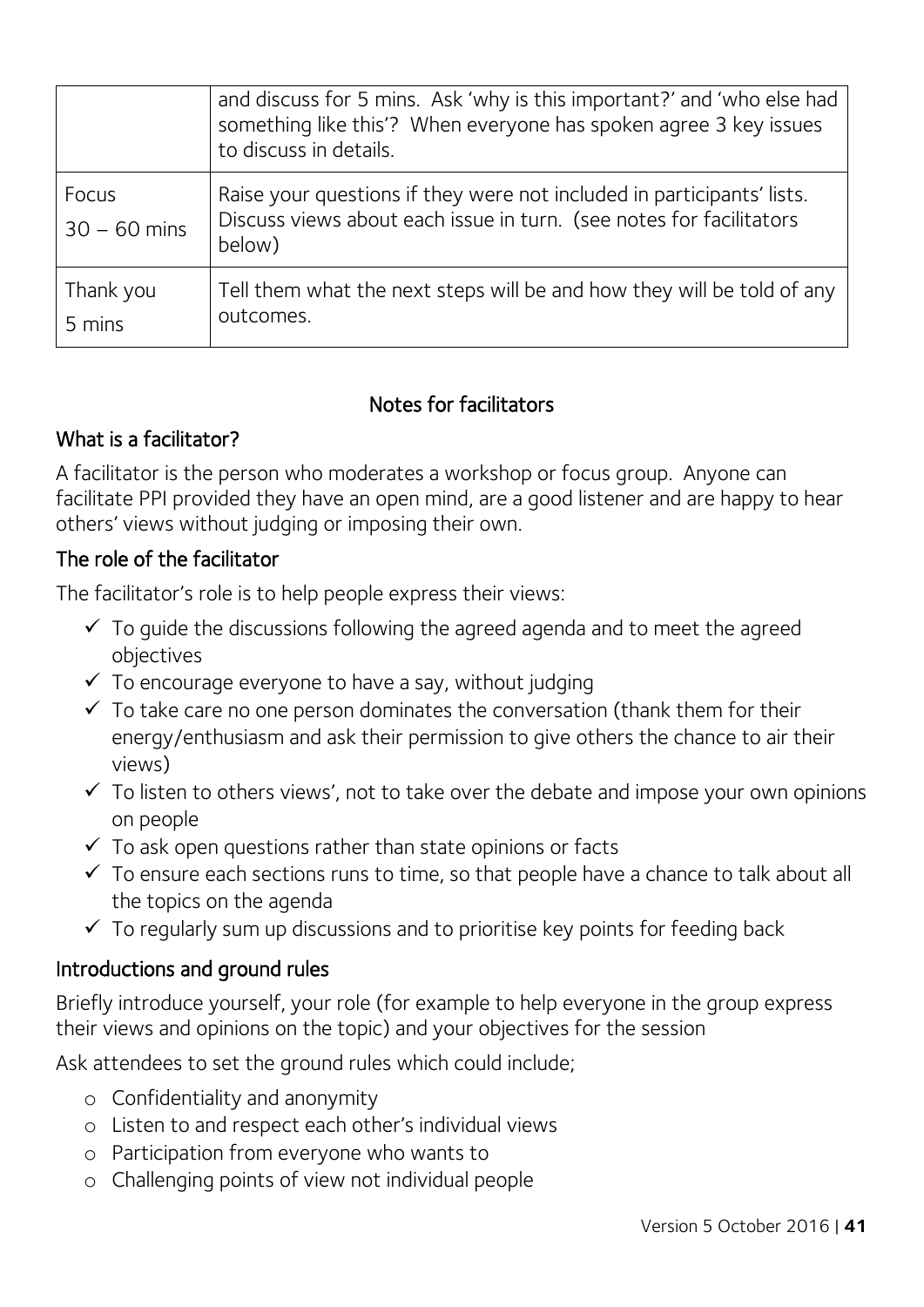- o Honesty and an open attitude
- o Agree to cover all topics and to move on if necessary
- o Mobiles and pagers off or on silent

#### During the workshop

The following prompts and questions may be helpful for people to express their views and the move discussions along:

Open: What is your experience? What happened to you?

Probe: Can you tell me a little more about that?

Probe: Do you have an example of that?

Motivation: What is it that makes you say/think that?

Be careful with asking 'why?' – this can sometimes lead people to second-guess reason unless you are very specific.

At the end ask people to note on a flipchart what went well and what could have been better about the session.

#### Afterwards

Summarise key points of the workshop illustrated with quotes from participants written as people said them.

#### Hints and tips

- You could ask an independent person to run your focus group and offer to run one for them
- Tape or ask a colleague to note the conversation, so that you can concentrate on listening and questioning, but do make sure you get their permission to do so
- Or ask people to write their own ideas onto post-it-notes, then play 'snap' to group them into themes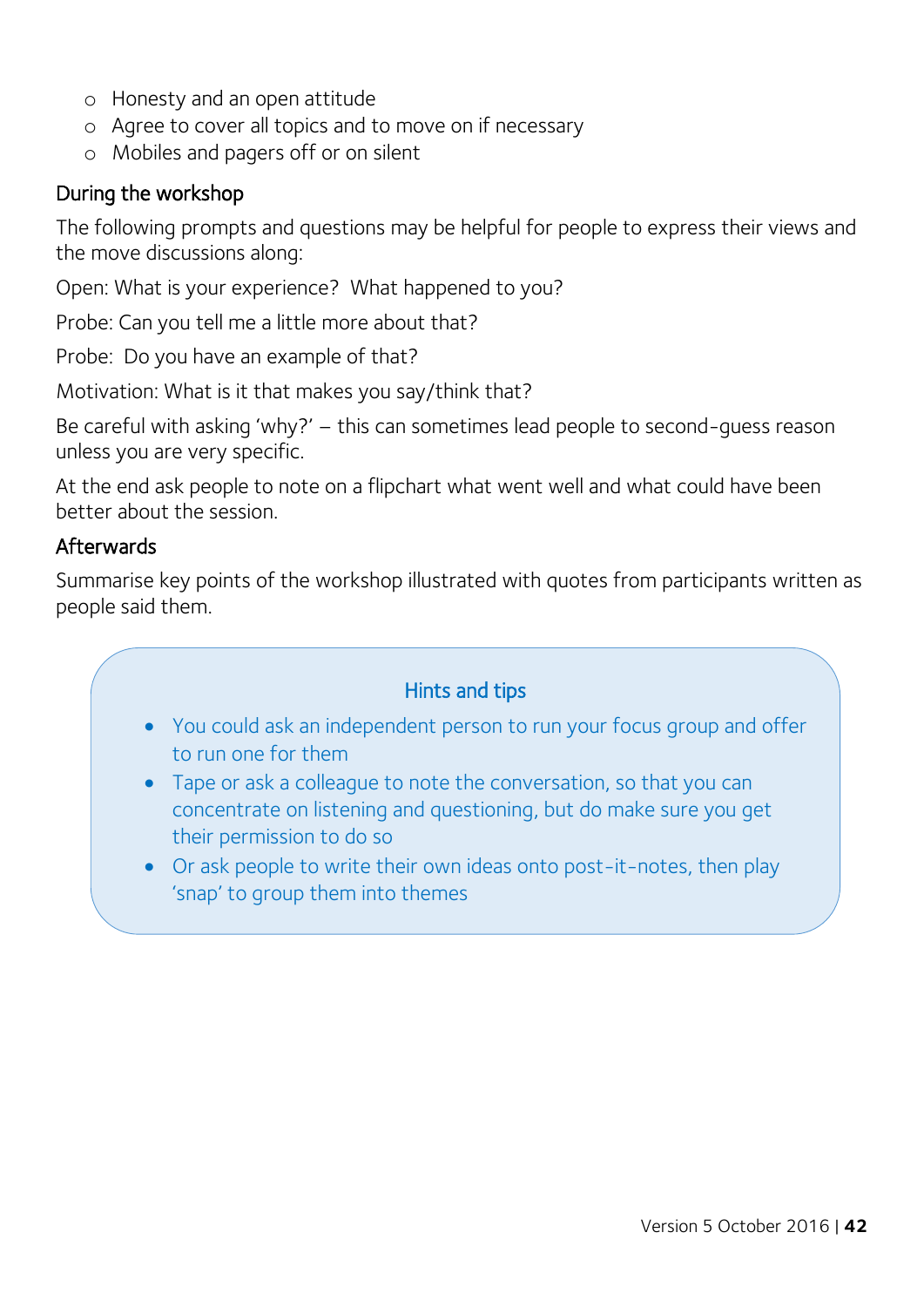# Section 10 – Working with the seldom heard

# 10.1 Working with children & young people

Most of the principles of working with PPI Contributors apply to working with children and young people too but there are some variations and rather than attempting to lay it all out here please refer instead to this range of good practice and expert publications in this area.

If you have any specific queries or would like further help please speak to your PPI team.

1 INVOLVE can direct you to young people's advisory groups, guidance on involving young people in research, advice on reward & recognition and a video by a young PPI **Contributor** 

[www.invo.org.uk/find-out-more/how-to-involve-people/involving-children-and-young](http://www.invo.org.uk/find-out-more/how-to-involve-people/involving-children-and-young-people/resources-for-involving-children-and-young-people)[people/resources-for-involving-children-and-young-people](http://www.invo.org.uk/find-out-more/how-to-involve-people/involving-children-and-young-people/resources-for-involving-children-and-young-people) 

and

<http://www.invo.org.uk/find-out-more/involving-children-and-young-people/>

3. NIHR provide information about young people's advisory groups they support

<http://www.nihr.ac.uk/get-involved/young-people-and-research.htm>

4. The National Children's Bureau have young Research Advisers and are also able to provide guidance on how they work

[http://www.ncb.org.uk/what-we-do/how-we-work/research/involving-children-young](http://www.ncb.org.uk/what-we-do/how-we-work/research/involving-children-young-people-research)[people-research](http://www.ncb.org.uk/what-we-do/how-we-work/research/involving-children-young-people-research)

5. Participation Works Partnership has developed guidelines in working with young PPI Contributors in research in line with the National Children's Bureau

[http://www.participationworks.org.uk/resources/guidelines-for-research-with-children](http://www.participationworks.org.uk/resources/guidelines-for-research-with-children-and-young-people)[and-young-people](http://www.participationworks.org.uk/resources/guidelines-for-research-with-children-and-young-people)

6. Nuffield Council on bioethics report looks at how children and young people can ethically be involved in research, and makes recommendations about the roles and responsibilities of children, their parents or guardians, researchers and others.

<http://nuffieldbioethics.org/project/children-research/>

7. This report discusses how to shape Health Services through young people's participation, so may be helpful if your research crosses into service provision settings.

[http://www.myapt.org.uk/wp-content/uploads/2015/06/Taking-on-The-Challenge-](http://www.myapt.org.uk/wp-content/uploads/2015/06/Taking-on-The-Challenge-Young-Peoples-Participation-in-Health-Services-Ebook.pdf)[Young-Peoples-Participation-in-Health-Services-Ebook.pdf](http://www.myapt.org.uk/wp-content/uploads/2015/06/Taking-on-The-Challenge-Young-Peoples-Participation-in-Health-Services-Ebook.pdf)

8. Royal College of Paediatric and Child Health 'Infants', Children's and Young People's Child Health Research Charter

<http://www.rcpch.ac.uk/cyp-research-charter>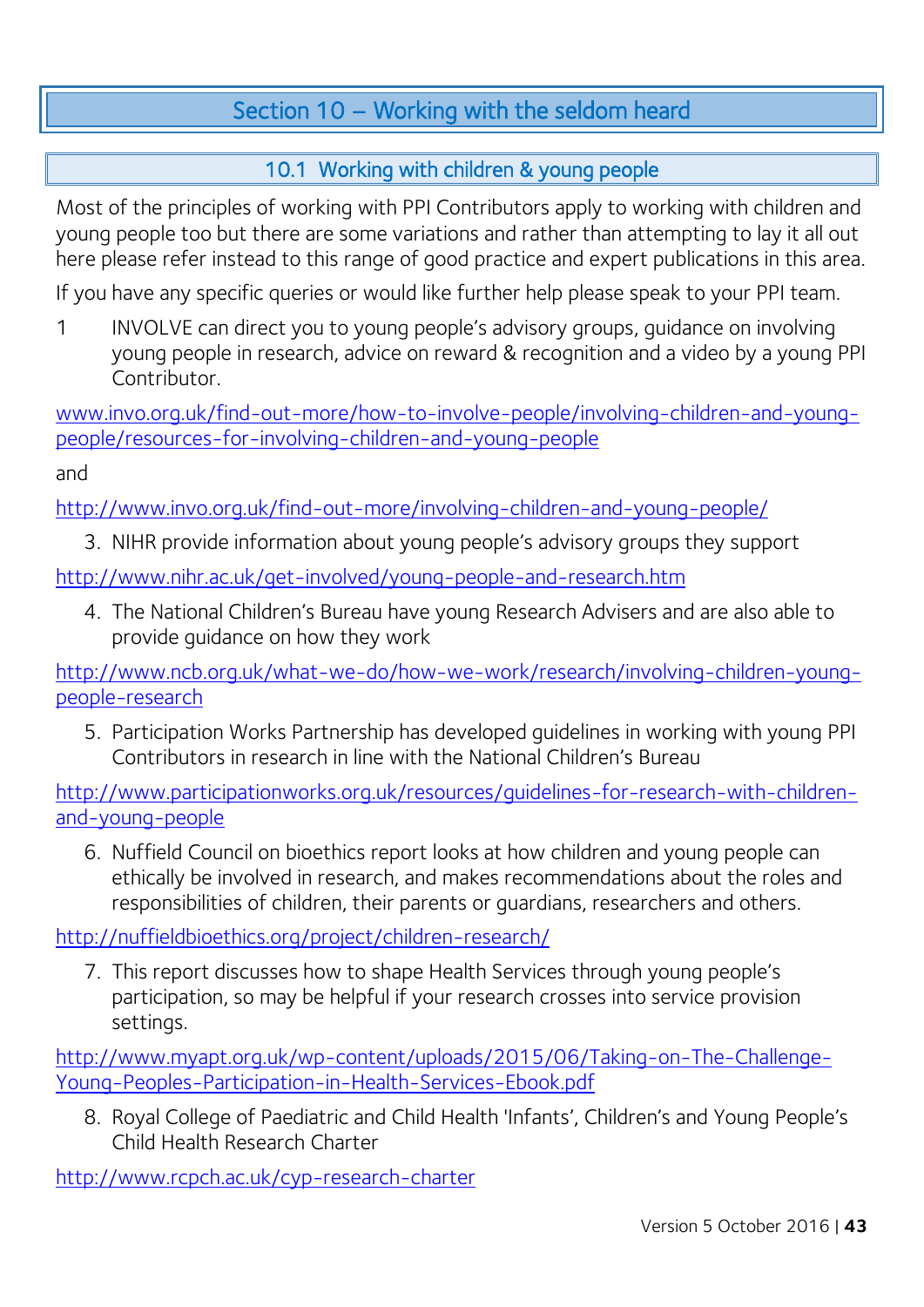# 10.2 Reaching adult seldom heard groups

Seldom heard' is a term used to describe groups who may experience barriers to accessing services or are under-represented in healthcare decision making.

Traditionally, some of the groups identified include;

- rural communities
- black & minority ethnic (BME) groups,
- qypsies and travellers,
- lesbian, gay, bisexual & transgender,
- asylum seekers and refugees
- prisoners
- homeless
- young carers.

However, in reality, teenagers, employees, people with mental health issues or a learning disability or substance misuse issues and many others may be considered as seldom heard, due to the fact engagement may not be straightforward.

The only way to actually engage with different groups is to understand them individually and tailor involvement to them accordingly.

- Understand their needs and priorities  $-$  this will help to define the way you engage
- Find out how they like to get involved  $-$  align your approach with this
- Determine the way they prefer to be communicated with and what tools they use tailor your method, for example, to social media, video, or even workers in the community
- Find out who they trust and have good relationships with  $-$  develop a relationship with those stakeholders and ask them to help you reach people
- Don't expect everyone to feedback in the same way from online snap surveys to face-to-face discussions, adjusting the approach to get the right results is important

Professor Louise Locock of Oxford University has done some specific work in this area; [http://www.invo.org.uk/posttypeconference/patient-involvement-as-a-route-to](http://www.invo.org.uk/posttypeconference/patient-involvement-as-a-route-to-seldom-heard-groups/)[seldom-heard-groups/](http://www.invo.org.uk/posttypeconference/patient-involvement-as-a-route-to-seldom-heard-groups/)

Oxfordshire County Council has been proactive in both training their staff in this area and recruiting PPI Contributors from traditionally seldom heard groups. Contact with them can be made via your PPI Coordinator.

Some specific advice is available from the [Social Care Institute for Excellence;](http://www.scie.org.uk/publications/positionpapers/pp10.asp)

and the [East Midlands Academic Health Science Network](http://emahsn.org.uk/images/resource-hub/PPI%20documents/How%20to%20guidance/How_to_engage_seldom_heard_groups.pdf)

If you have any specific queries or would like further help please speak to your PPI Coordinator.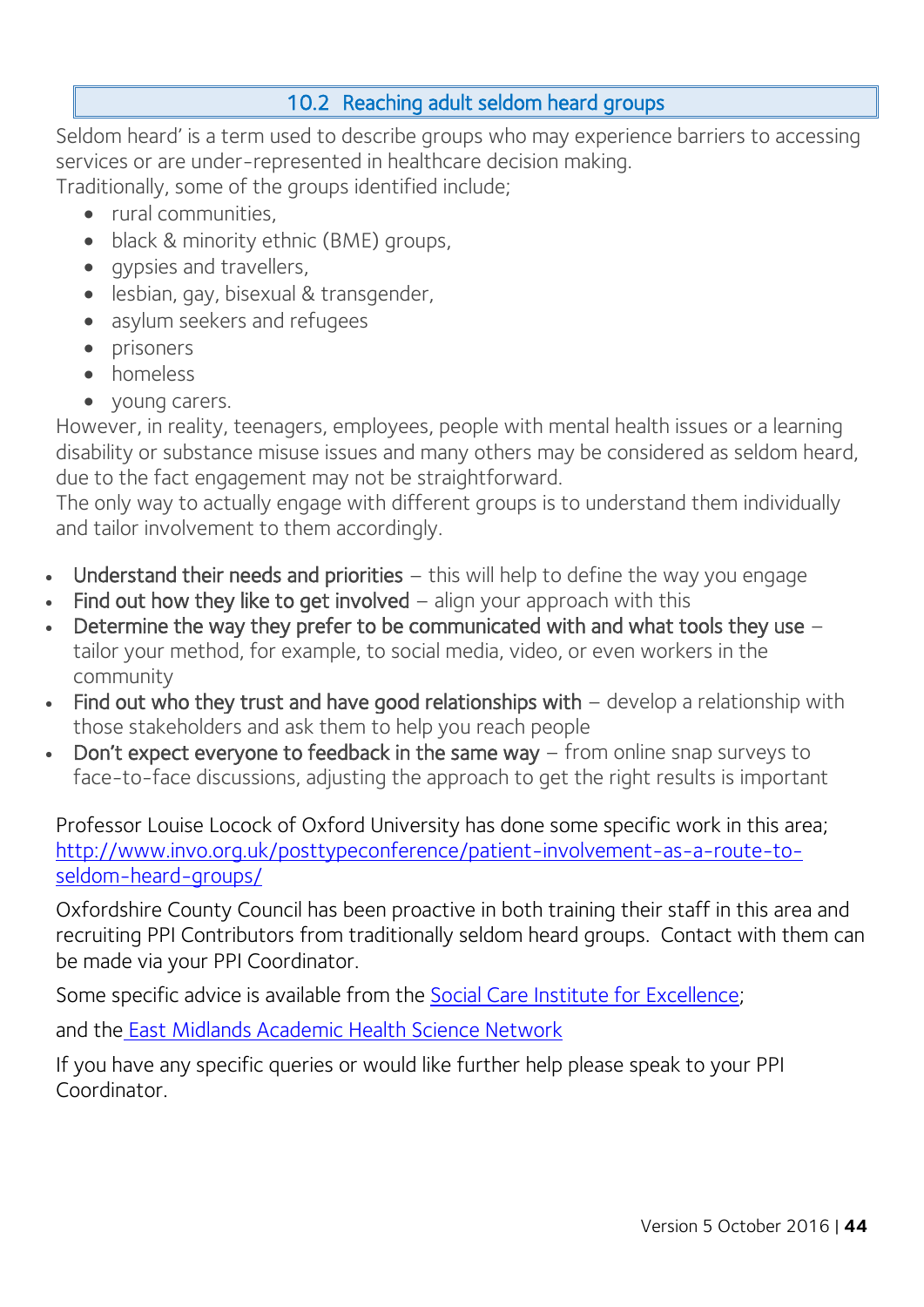# Section 11 – Ongoing support

# 11:1 PPI Contributor ongoing support

Many people choose to become involved with research for the opportunity to learn new skills, make a contribution, and meet new people. Aim to create an atmosphere that allows this.

Remember that even if you are paying people for their time it is important to thank them for their contribution regularly. A formal letter of appreciation from the head of the research project will also be much appreciated.

You should arrange to provide the following support as a minimum;

- Meeting papers to be sent  $1 2$  weeks in advance
- Phone contact in the weeks before and after meetings to answer any project related queries
- Access to additional information provided on PPI by INVOLVE as needed
- Clear instructions on how to claim expenses and payment
- The template logbook form for them to record their expenses received etc.
- Informal in-house training to explain the project
- Additional formal training as it becomes available
- Regular feedback about what progress being made on the project, including feedback on how they have made a difference to the work.
- Providing their contact details to the PPI Coordinator so that they may be included in any relevant support such as PPI Pulse, the PPI newsletter.

Consideration should be given to other forms of support and recognition to enhance the experience for individuals who get involved. This might include, for example, training and learning, attending conferences, confidence building, help with ongoing learning, CV development and future employment. If you do not feel able to provide this please talk to the PPI Coordinator to discuss possibilities.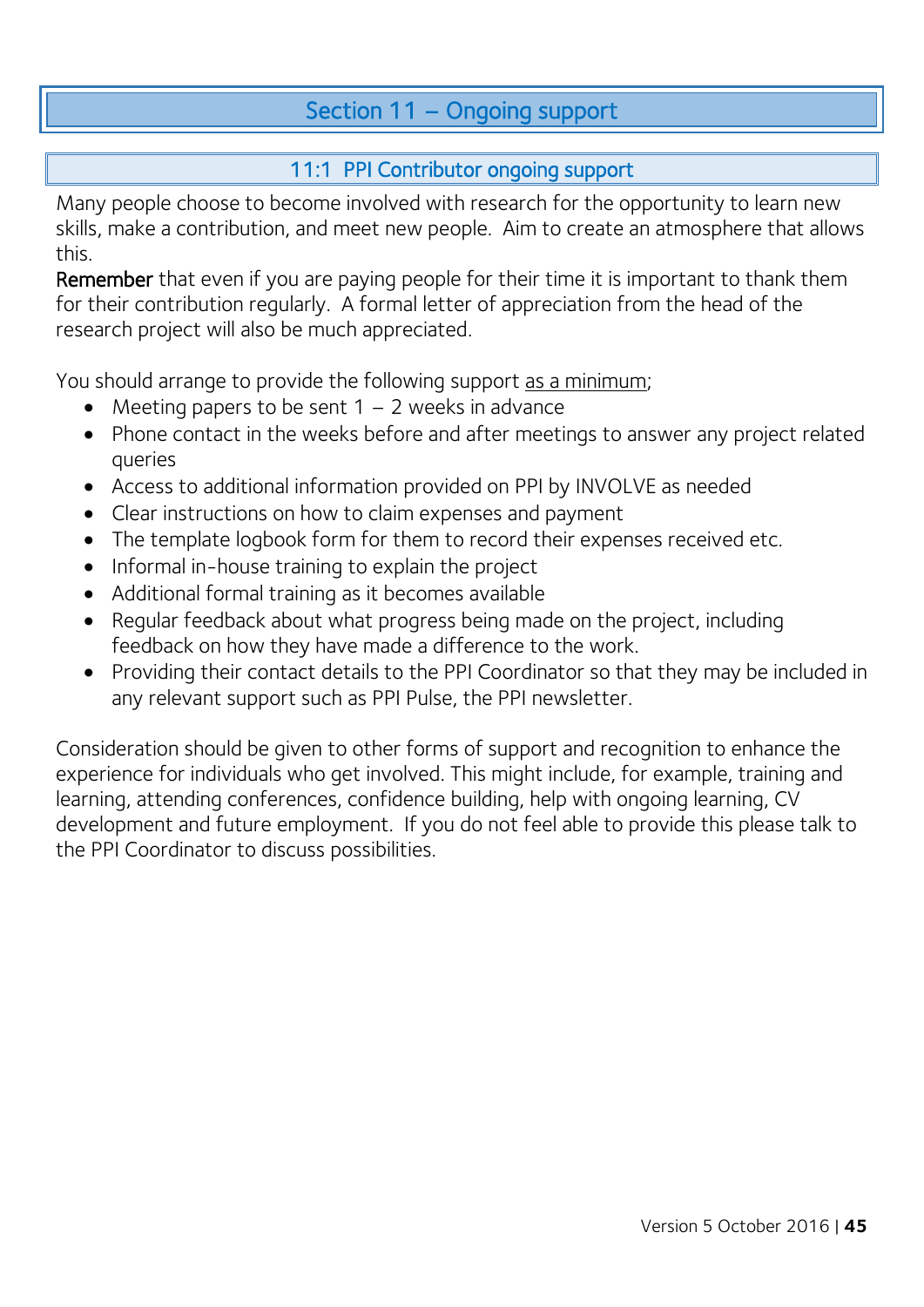# Section 12 – Record keeping

It is important that you keep records as you go along, as it is impossible to remember everything and in particular longer studies may change and become quite complex. Recording as you go along will save you time and frustration in the long run! This relates to your PPI work as much as it does to your research.

#### 12:1 PPI Contributor contribution to the work of the project

There are various tools to assist you in recording the impact of your PPI Contribution.

[Public Involvement Impact Assessment Framework](http://piiaf.org.uk/) has been produced to help researchers assess the impacts of involving members of the public in their research in diverse fields from health care to local history.

[Guidance for Reporting Involvement of Patients and Public.](https://www.ncbi.nlm.nih.gov/pubmed/22004782) The GRIPP checklist represents the first international attempt to enhance the quality of PPI reporting

#### Further details of GRIPP Phase 2 to be put into this section when made available by national working group.

Encourage your PPI Contributors to comment on and suggest changes to these records, and make sure the final versions are agreed with them if possible. Keeping such records will help towards identifying and reporting PPI impacts at the end of your study, which is becoming increasingly important.

# 12:2 Financial record of PPI Contributors work on the project

You should set up a PPI financial recording file for your project to help you keep track of expenditure and so that you can respond to queries from finance staff or PPI Contributors.

You should include the financial record at the front of the file

#### See appendix for template [financial recording forms](#page-75-0)

All receipts and forms to raise the BACS payments should be kept behind these records in the folder in date order.

They should be kept until the end of the Project and then advice sought from finance colleagues about what should be done with the records.

# See Appendix for record keeping format

It is also good practice to encourage the PPI Contributors to keep their own records of any payments that they receive so that they can keep track of claims they make and when these are paid. This dual recording can be used to clarify any discrepancies. If they do PPI work for more than one research project they might want to keep a separate record for each of these.

You should provide them with the record keeping chart in template section as part of their induction. See appendix for [record keeping format](#page-75-0)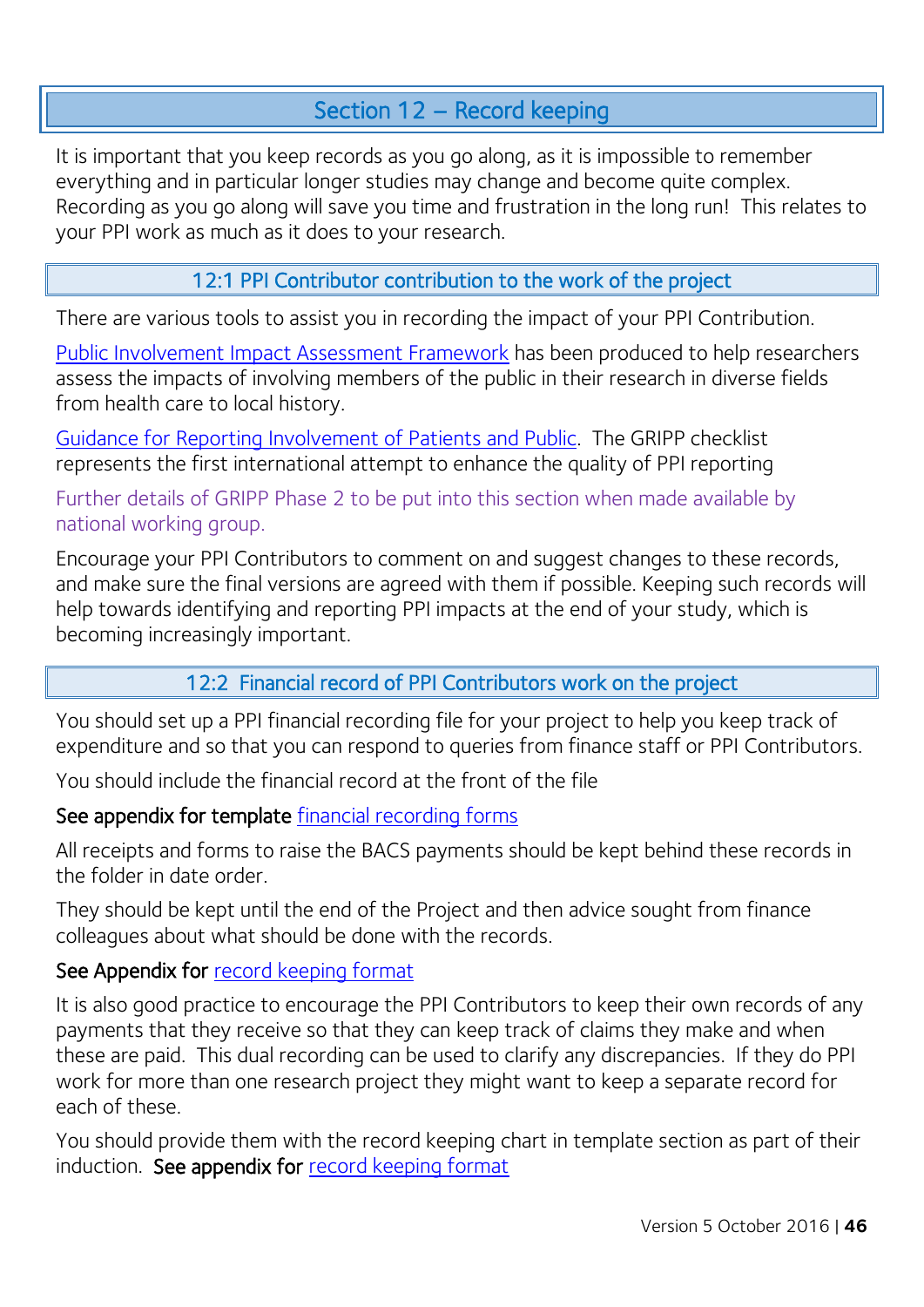# 12:3 Acknowledge the input of your PPI Contributors

[INVOLVE](http://www.invo.org.uk/) encourage you to acknowledge public contribution to your research in reports, publications, posters and presentations.

#### Acknowledgment in journals

Anyone wishing to submit an article to *The BMJ* is now required to answer the following questions and this should be considered at the start of a project, when considering what you will record of your PPI work?

- How was the development of the research question and outcome measures informed by patients' priorities, experience, and preferences?
- How did you involve patients in the design of this study?
- Were patients involved in the recruitment to and conduct of the study?
- How will the results be disseminated to study participants?
- For randomised controlled trials, was the burden of the intervention assessed by patients themselves?

Patient advisers should also be thanked in the contributorship statement or acknowledgements.

If patients were not involved please state this.

If this information is not in the submitted manuscript The BMJ will ask you to provide it during the peer review process.

Please also note also note that *The BMJ* now sends randomised controlled trials and other relevant studies for peer review by patients.

<http://www.bmj.com/about-bmj/resources-authors/article-types/research>

#### 12.4 Writing a case study demonstrating the impact of your PPI involvement

This is something that you may be asked to do by your funders and the following guidance is provided to assist you;

- $\checkmark$  Make a plan before you start, jotting down ideas based on the template quidelines (see [appendix of templates\)](#page-78-0)
- $\checkmark$  Style of writing feel free to write in a style that suits you. Using 'I or we' is usually more compelling for the reader than 'It was felt that.'
- $\checkmark$  Aim to write between one and two sides of A4, not including illustrations (max 800 words). While short succinct case studies are great to read, they can be difficult to write well. So you may wish to ask your own communications team for help with editing a longer draft to less than 800 words.
- $\checkmark$  Consider including section headers and sub-headers to help the reader
- $\checkmark$  Consider using bullets for lists
- $\checkmark$  Try to include some photos, graphs, diagrams or video footage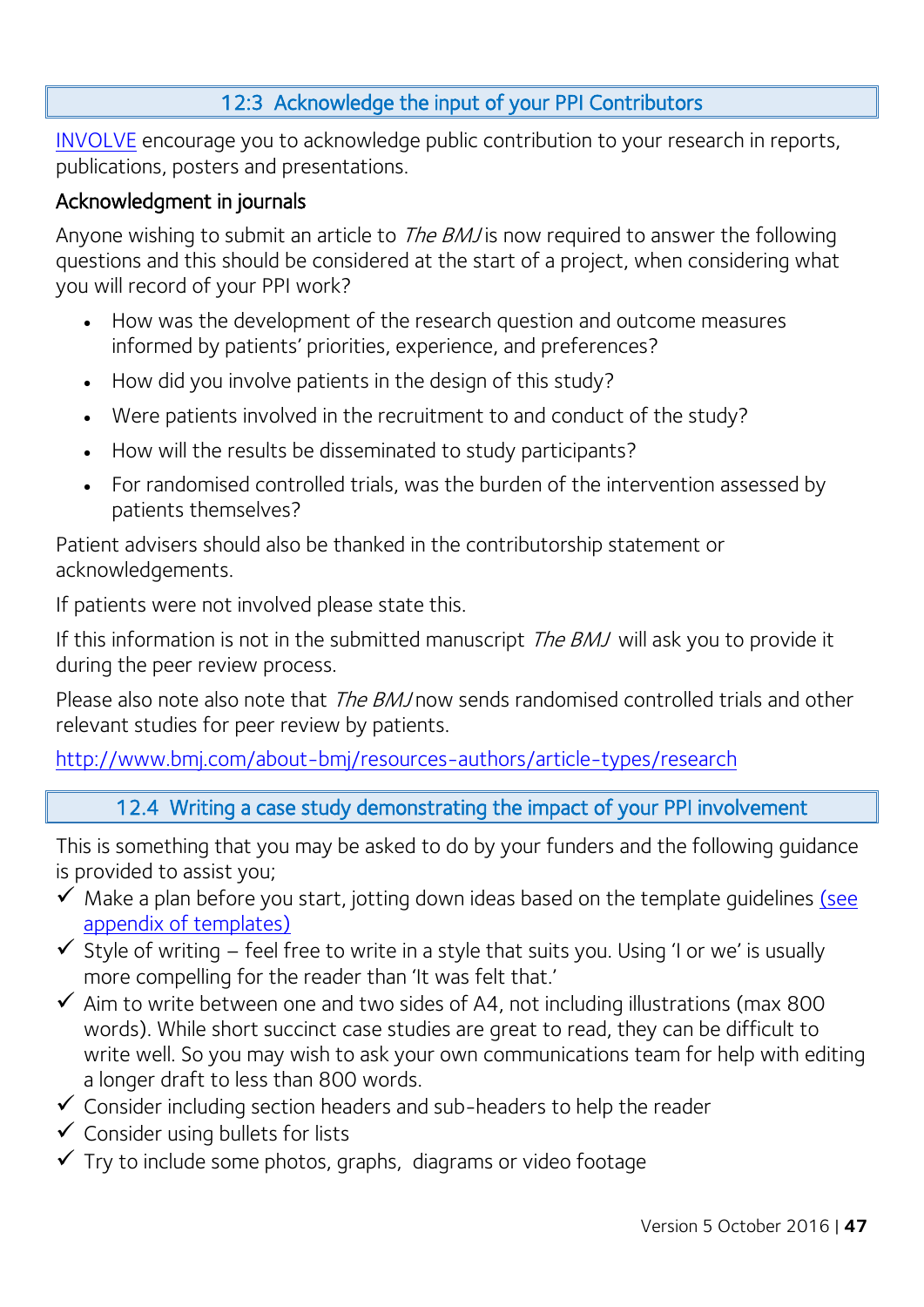- $\checkmark$  You may have documents that you produced as part of your project that will interest readers, so please reference them as appendices in your work and attach them with your case study. Remember to name the attached file so it can be easily identified e.g. Appendix 1: Diagram illustrating process of work.
- $\checkmark$  Edit and proofread your draft and delete any repetition in different sections. Remember that your Communications team might be able to help with this.
- $\checkmark$  Finally, ensure you have received advice and permission on sharing information, names and documents publically.

#### See appendix for template of case study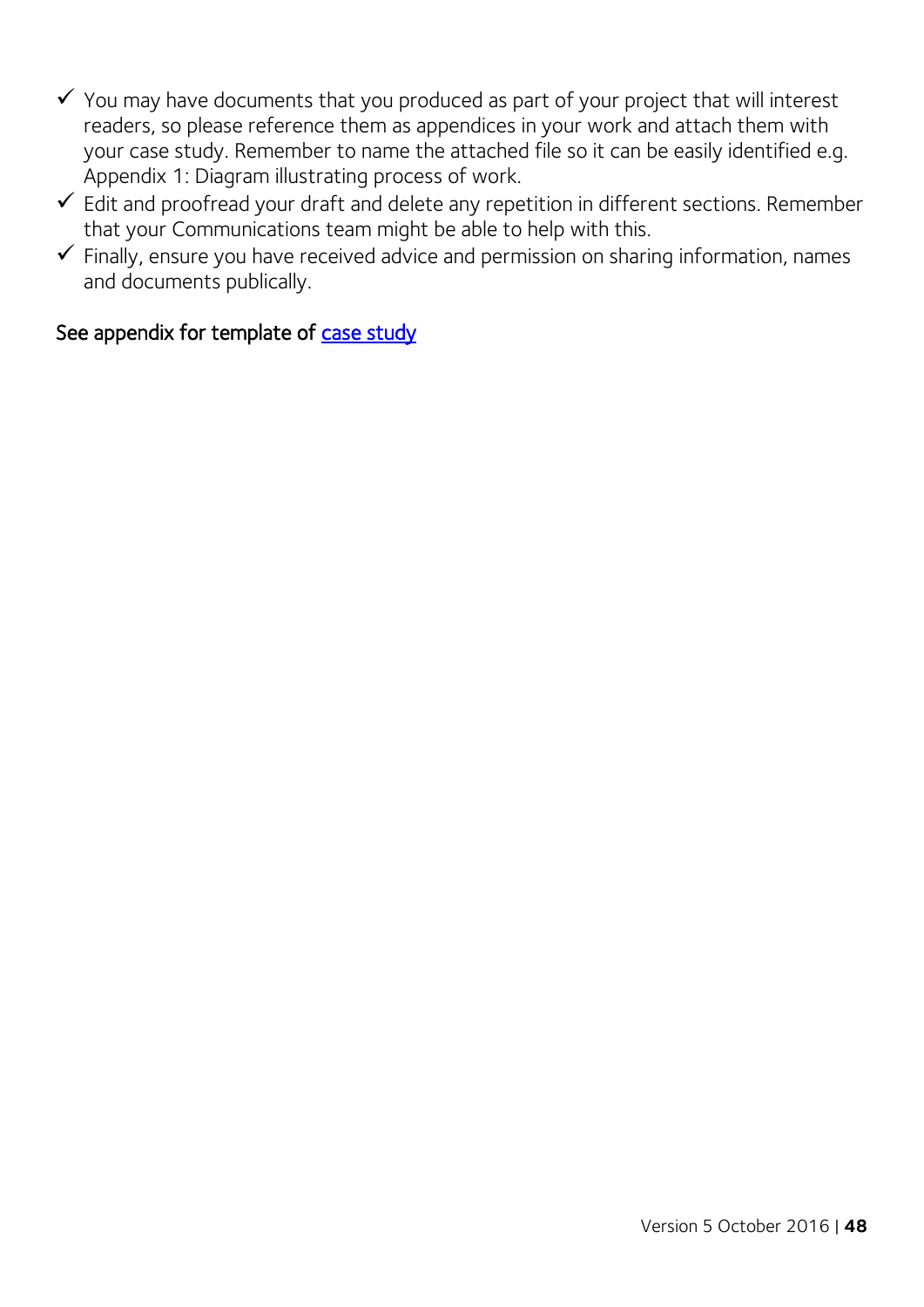# Section 13 Provide feedback to your PPI Contributors

When you are working with PPI Contributors you should give ongoing verbal feedback at the time. This should not be patronising. Do not tell them they have had a good idea if you do not believe that they have. Equally be encouraging where you can be. Your feedback will enable the PPI Contributor to improve their own input as they go along.

# 13.1 Two types of formal feedback

It is important to provide PPI Contributors with feedback on the work of the project. What have been the research outcomes, what is being done with the evidence and analysis, what publications has it gone into etc. PPI Contributors will want to understand what if any further research may be carried out on the back of, or as a result of the project.

It is equally important to provide PPI Contributors with feedback on the impact that their involvement had in the work of the project (i.e. what has been helpful and why).

For this reason it will be important that you set up from the start mechanisms to record this impact (see section 12).

You should also consider how you are going to provide this feedback and at what intervals. If your PPI Contributor is on a trial steering committee (TSC) that only meets annually, make a point of giving them at least quarterly updates that invite their comment. This will enable them to contribute more effectively at the TSC.

In both cases you will need to enable the PPI Contributors to respond to the feedback and to consider any appropriate responses from your Department's point of view.

Regular feedback can improve PPI contributions in the future.

With your PPI Contributor's consent you could name them and acknowledge their contribution in articles etc.

# 13.2 Feedback to those who helped you to recruit

In addition to the direct feedback that you will provide to your actual PPI Contributors you may wish to consider some of the following ways to provide feedback to those who assisted;

It is important to provide feedback on the outcomes of your project to any of the following that you asked to help you in recruiting either PPI Contributors or trial participants and to thank them, as this will encourage them to believe that their efforts were worthwhile and appreciated. Blind copy your PPI Contributors so that they have an understanding of what communications are taking place, outcomes and needs going forward.

- GP practices or other clinicians
- Voluntary agencies
- Existing PPI groups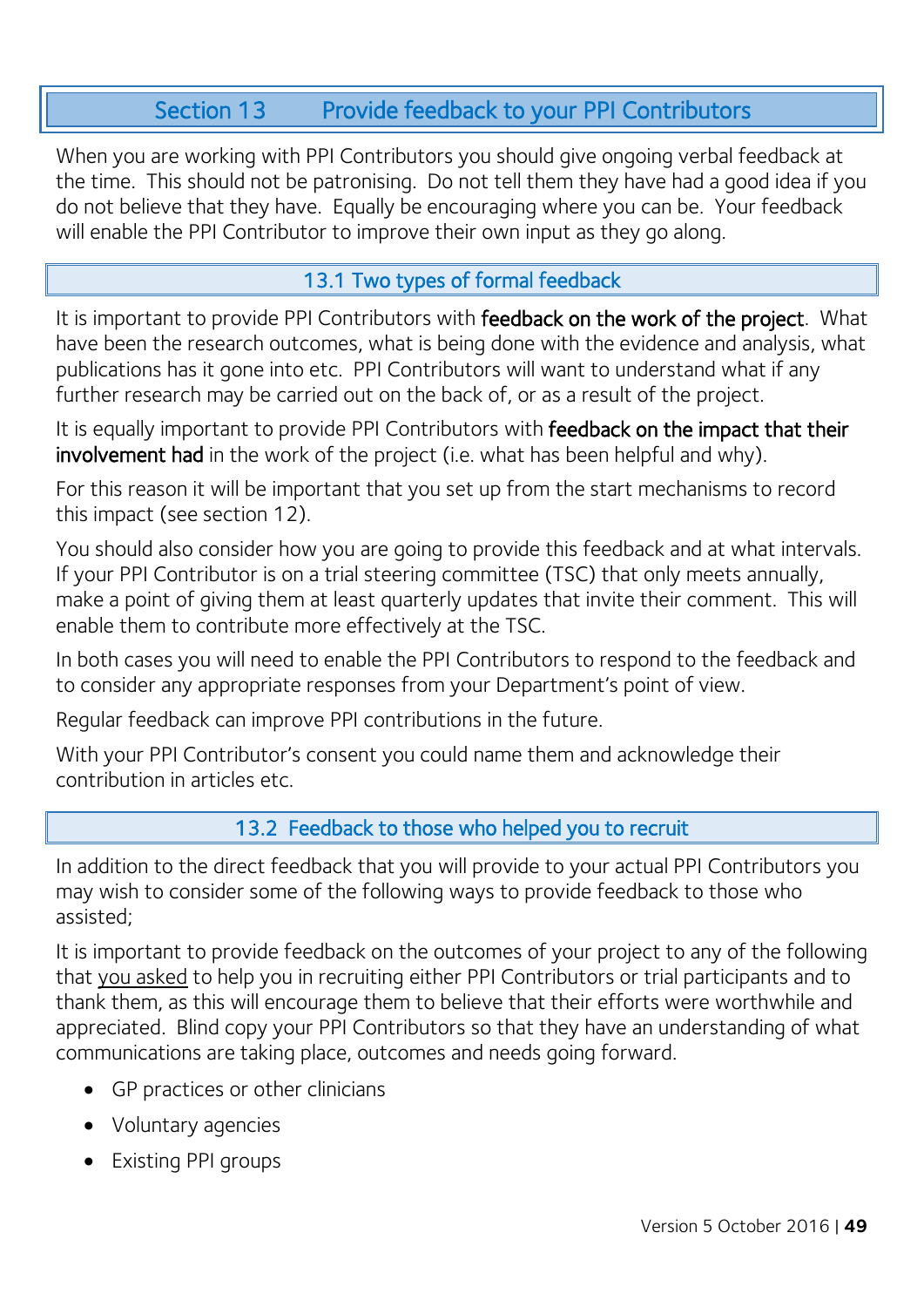- Student groups
- Research Design Service
- University of Oxford research support service
- GP Patient & Participation groups (PPGs)
- Stakeholder groups

#### How you could provide the feedback;

- You could send an item that could easily be inserted onto websites, with a link to your own organisation's web page
- You could provide a flyer that could be put on noticeboards giving a link to your results
- You could ask the PPI Coordinator to include your outcomes in the PPI newsletter
- You could ask your Communications officer to include your outcomes in your department's newsletter, to place on your department's website, Facebook page and to tweet it.
- You could run a public event to showcase your results (or piggy back on some other event)
- You could ask relevant voluntary sector groups to include your outcomes in their newsletters

There is a developed model of providing feedback that is called FANFARE (Feedback Announcements to Facilitate Awareness of Research Endeavours) – for more information on this please contact Christine A'Court at the NDPHCS who can give details of pros and cons for each method.

- Email practices a selective update/ results summary for trials to which they have recruited patients. Suggest practices post it on their practice website, with a link to Departmental website. Participants could be told at recruitment/during the study that the link exists and how to find it
- Ensure each trial's patient information includes clear information about how to access results e.g. PI's email address, website address
- Send practice a paper version of results summary, requesting it be posted to patients involved – only really feasible if a small numbers of patients
- Dept/CTU produce multi-study newsletters which can be left in practice waiting rooms, and/or posted to recruits
- In studies with high student population-display summarised results plus web site link on College/JCR/SCR noticeboards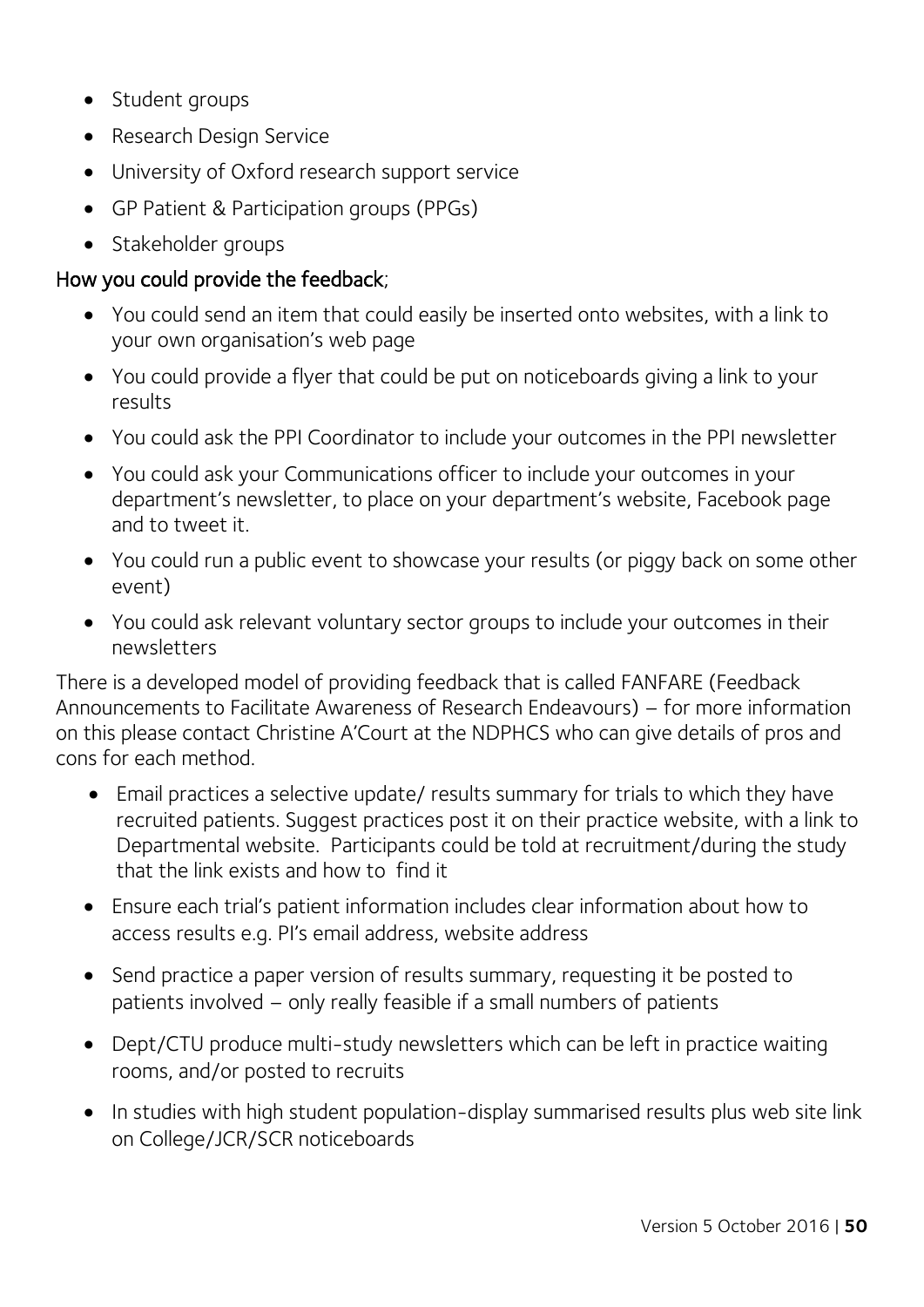- Tweet a snippet of results and/or availability of results on Departmental website/College noticeboards/practice noticeboards
- Text summary or availability of results might only work if Dept invest in mass texting software.
- Create a 'results' section on Departmental website. Use PPI groups to help compose content.
- Ask the practices' Patient Participation Groups (PPG) (virtual and face to face groups) for their input e.g. announcing results at any meetings they organise.
- As a PPI Group is now attached to every study as part of the grant application, include them in responsibility for dissemination e.g. via local radio, talks to relevant stakeholder groups such as parents' groups, Slimmers World, Diabetes UK etc.
- Ask PPI group or researchers to put on a 'results' meeting at the Department and invite all study participants
- Send all participants a copy of the journal article
- Send postcards to trial participants reporting on how trial is going. These could also highlight where/when results will be available. Send final easy-to-read ('lay') summary.
- Community meetings involving local population, hospital staff and local this does not specifically target trial participants.

#### 13.3 Certificate of Attendance

For some PPI Contributors it may be appropriate and helpful to provide them with a certificate of attendance e.g. young people looking for means to boost their CV.

#### Please see the template [Certificate of Attendance](#page-77-0) which you can adapt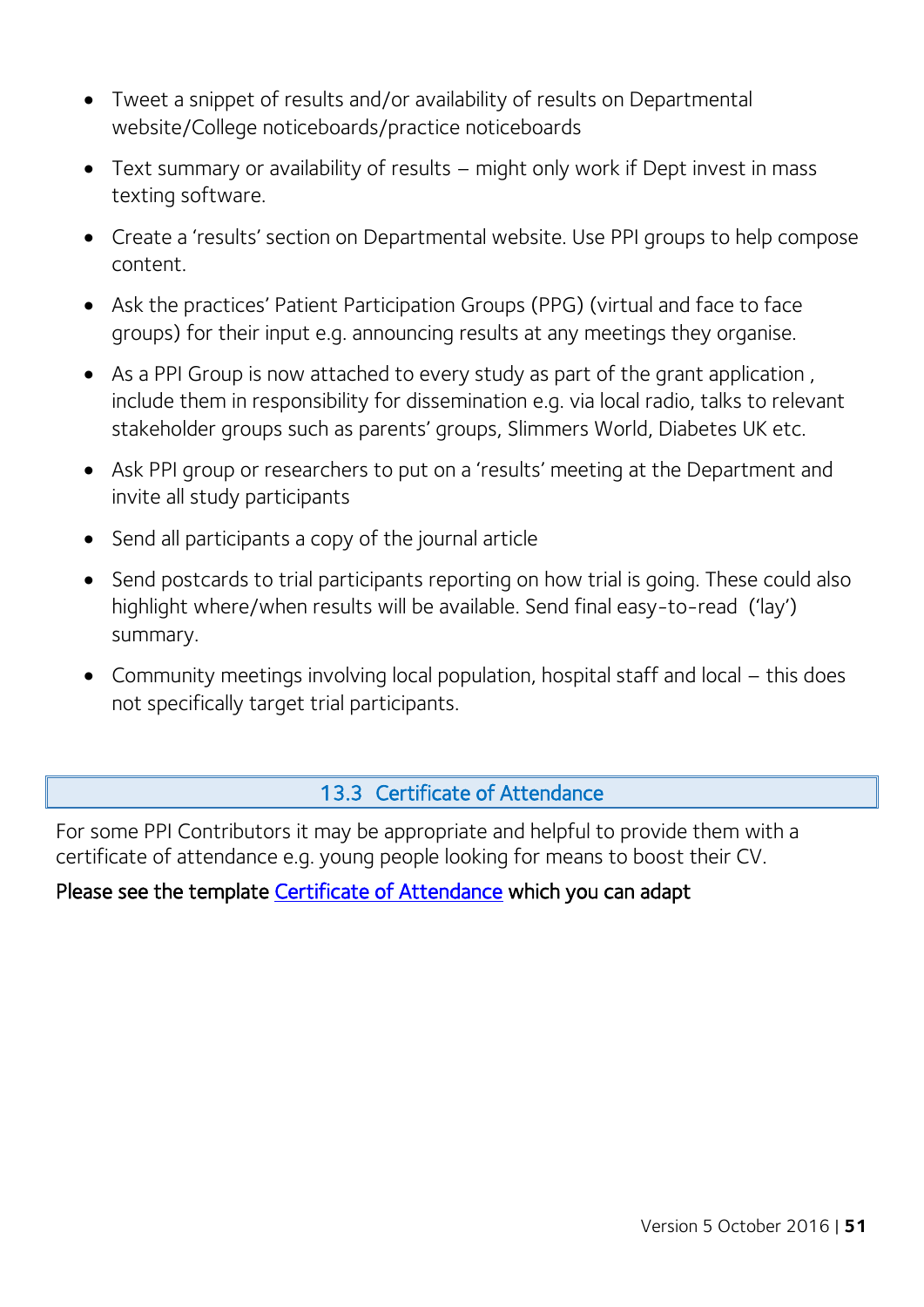# Section 14 – Review

# 14:1 PPI Contributor review process

You should arrange for either telephone or face to face opportunities to review the PPI Contributor's role at least 3 months into the project and again 6 months in. If the research goes on for more than one year you should also offer the review annually. The PPI Contributor should be encouraged to view this conversation as an opportunity to explore any areas of training need they still feel they have and to raise any issues they have in fully contributing to the work. You should also view it as an opportunity to get their feedback on how you might support them better or run your research differently.

If the PPI Contributor is not contributing as fully or as well as the researchers had hoped this should be raised and reasons for it explored. The PPI Contributor should be offered every support available to enable them to improve their involvement.

Be open to the PPI Contributor's suggestions for how you might improve your own performance in this area. Ask open questions to encourage their feedback.

The review conversation should be kept as informal as possible but key action points should be recorded and kept on their file.

In addition to reviewing the process of PPI Contribution you should encourage your PPI Contributors to feel that they can contact you between meetings or in an adhoc way with any queries that they have. Most contact can be done my email and can be very informal.

If your PPI Contributor is on a trial steering committee (TSC) that only meets annually, make a point of giving them at least quarterly updates that invite their comment. This will enable them to contribute more effectively at the TSC and help them to feel engaged in your work.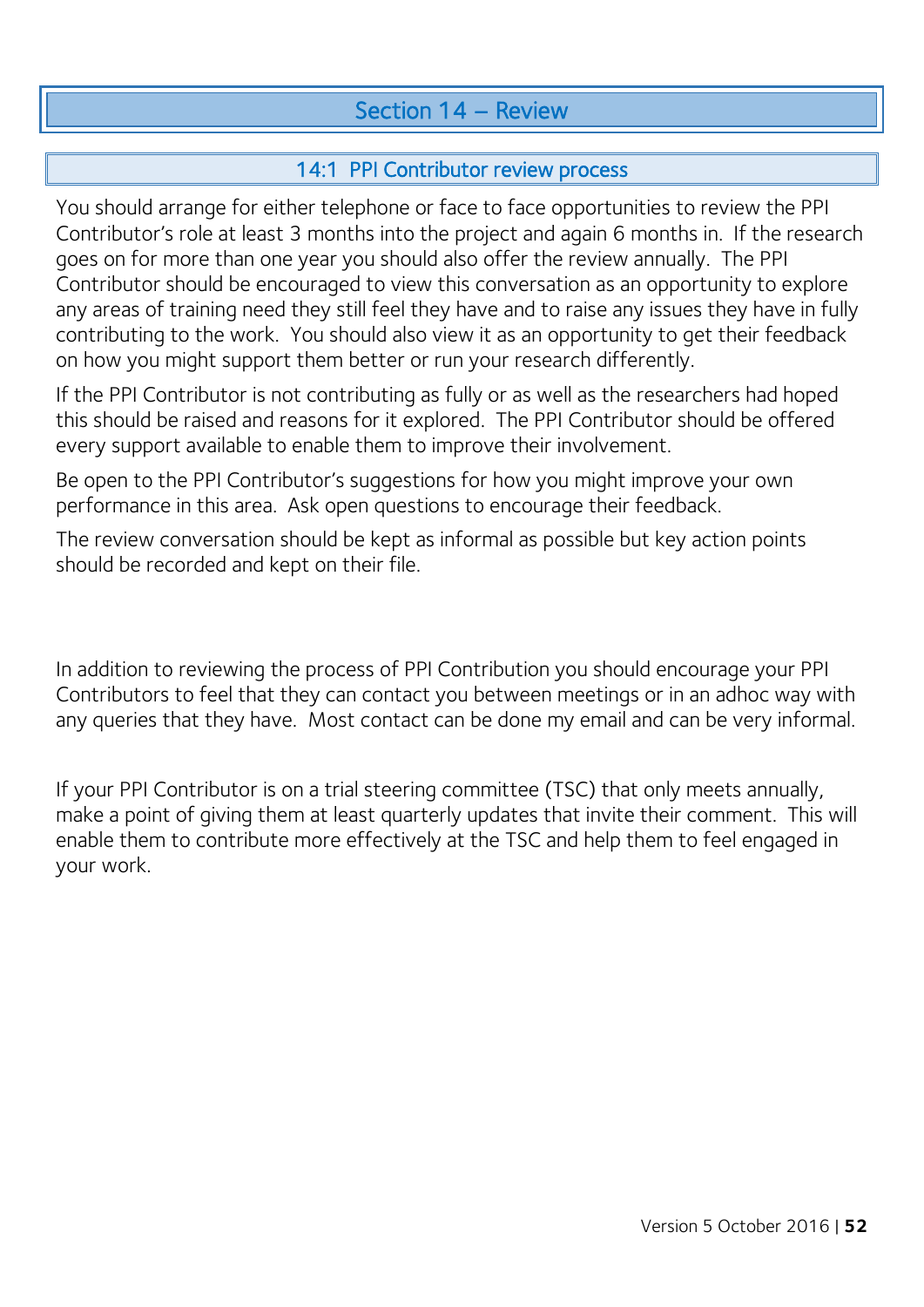# Section 15 Ongoing opportunities for your PPI Contributors

Plan in advance what will happen to the people you have involved at the end of the project, as many of them will have enjoyed it and be keen to do more. Your colleagues may also be glad to know of people willing to get involved in their own work. The PPI Contributor will have developed skills both in research and in involvement and it would be a shame (for both them and us) not to put this to good use.

If your project has come to an end talk to your PPI Contributors about whether they might be interested in continuing their PPI work, what other opportunities might be available and help them to get involved by making introductions. Or you could simply ask the PPI Coordinator to do this, if you have their permission to pass on contact details.

#### Wherever possible try to get PPI Contributors' permission to provide their details to the PPI Coordinator, who will help them to find another project.

In addition you could direct them to these websites where they could find other PPI opportunities for other organisations;

[Patients active in research \(Thames Valley\)](http://patientsactiveinresearch.org.uk/)

and

[People in research \(national\)](http://www.peopleinresearch.org/)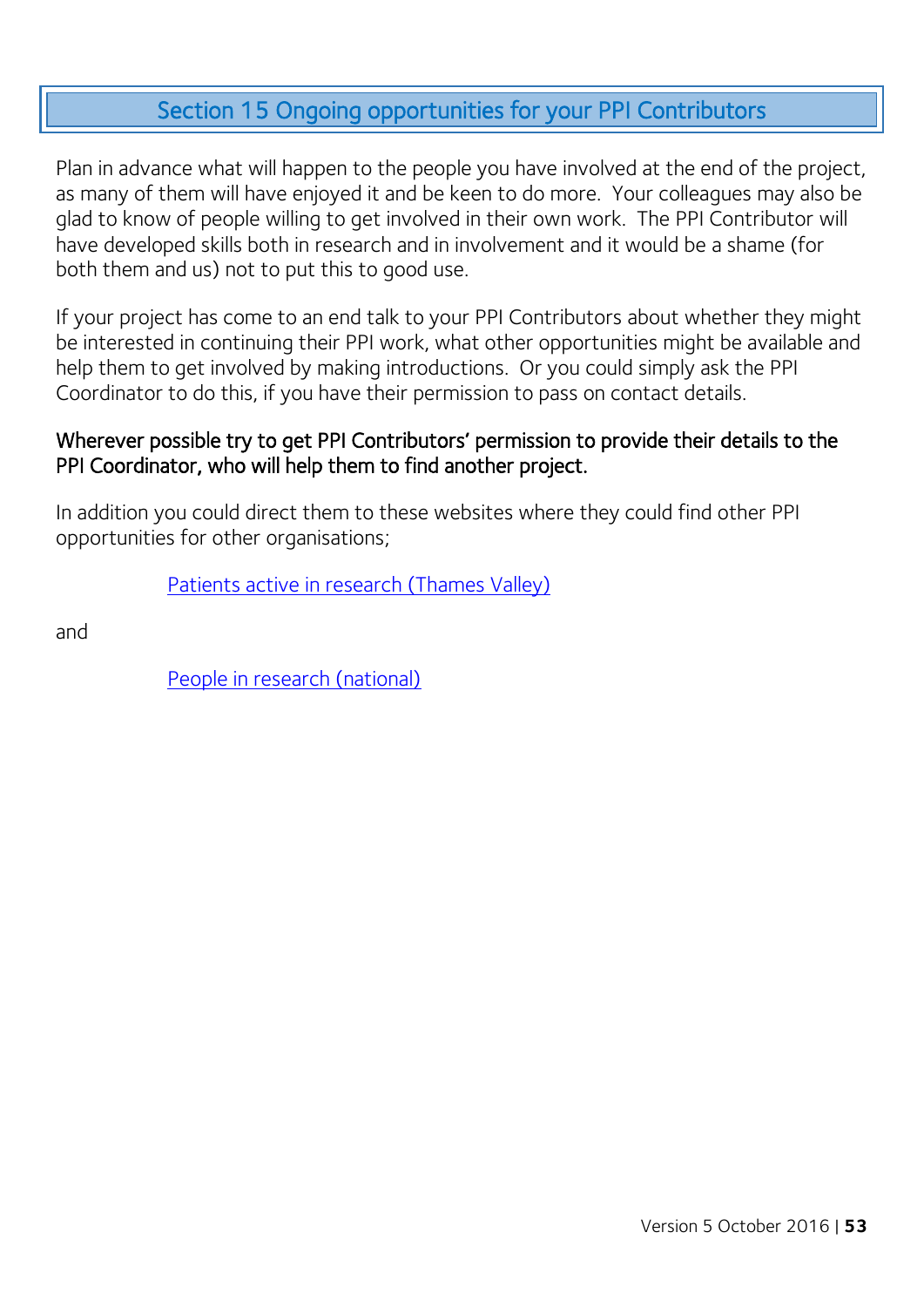# Section 16 – Contacts of your PPI team



Lynne Maddocks PPI Coordinator [lynne.maddocks@phc.ox.ac.uk](mailto:lynne.maddocks@phc.ox.ac.uk)  01865 617198

#### Support with Communications



Dan Richards-Doran Communications Manager [dan.richards-doran@phc.ox.ac.uk](mailto:dan.richards-doran@phc.ox.ac.uk) 01865 617870



Gavin Hubbard NIHR CLAHRC Oxford Communications **Officer** [gavin.hubbard@phc.ox.ac.uk](mailto:gavin.hubbard@phc.ox.ac.uk)

01865 617881

[www.phc.ox.ac.uk](http://www.phc.ox.ac.uk/) [www.clahrc-oxford.nihr.ac.uk/](http://www.clahrc-oxford.nihr.ac.uk/)

Nuffield Department of Primary Care Health Sciences, University of Oxford, Radcliffe Primary Care Building, Radcliffe Observatory Quarter, Woodstock Road, Oxford, OX2 6GG.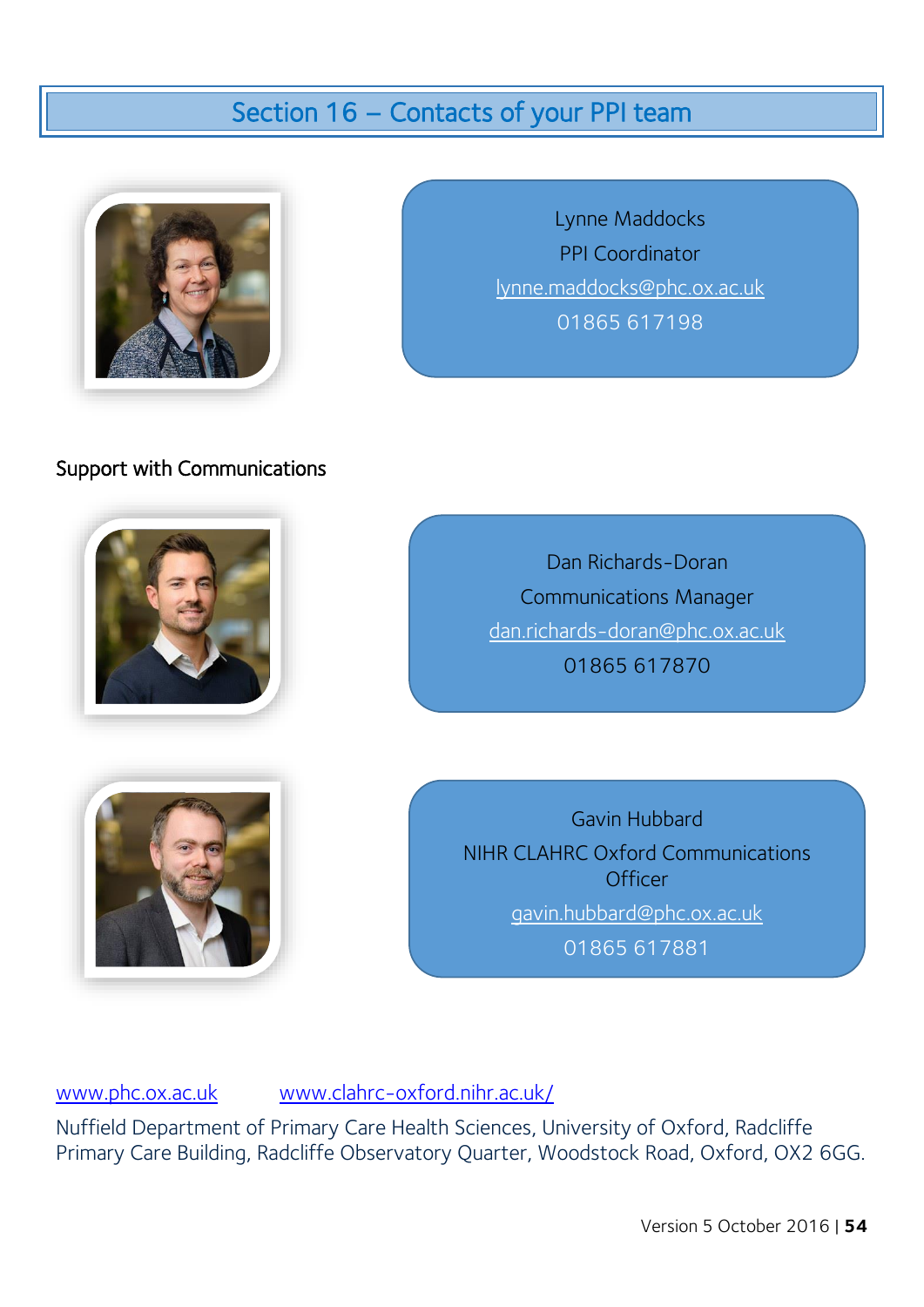| Section 17 PPI resources and web links                                                                                                                                                                               |                                                                                                                                                                       |                                                                                                          |
|----------------------------------------------------------------------------------------------------------------------------------------------------------------------------------------------------------------------|-----------------------------------------------------------------------------------------------------------------------------------------------------------------------|----------------------------------------------------------------------------------------------------------|
| Organisation                                                                                                                                                                                                         | <b>PPI Resource</b>                                                                                                                                                   | Link                                                                                                     |
| INVOLVE - part of, and<br>funded by, the National<br>Institute for Health<br>Research, to support<br>active public<br>involvement in NHS,<br>public health and social<br>care research.                              | Briefing notes for researchers<br>Evidence library<br>Cost calculator<br>Plain English summaries                                                                      | Resource for researchers<br><b>Evidence library</b><br>Cost calculator<br><b>Plain English summaries</b> |
| Health Research<br>Authority - Protects<br>and promotes the<br>interests of patients<br>and the public in health<br>research and<br>streamlines the<br>regulation of research                                        | The HRA has set out its<br>commitment to improving the<br>level and quality of public<br>involvement in research in the<br><b>HRA Public Involvement</b><br>Strategy. | <u>Health Research Authority</u>                                                                         |
| <b>Association of Medical</b><br><b>Research Charities</b><br>(AMRC) - National<br>membership<br>organisation of leading<br>medical and health<br>research charities                                                 | Provided to assist with<br>searches for alternative<br>funding sources.                                                                                               | <b>AMRC</b>                                                                                              |
| Healthtalk - provides<br>free, reliable<br>information about<br>health issues, by<br>sharing people's real-<br>life experiences.                                                                                     | Range of interviews of patients<br>and researchers on all aspects<br>of PPI                                                                                           | PPI Contributor's views<br>Researcher's views                                                            |
| James Lind Alliance -<br>non-profit making<br>initiative that brings<br>patients, carers and<br>clinicians together<br>in <b>Priority Setting</b><br>Partnerships (PSPs) to<br>identify and prioritise<br>the Top 10 | Learn about what researchers<br>and the public working<br>together decide are the top<br>research questions in your field                                             | <b>James Lind Alliance</b><br>Oxford BRC is a co-<br>ordinating hub for JLA PSPs                         |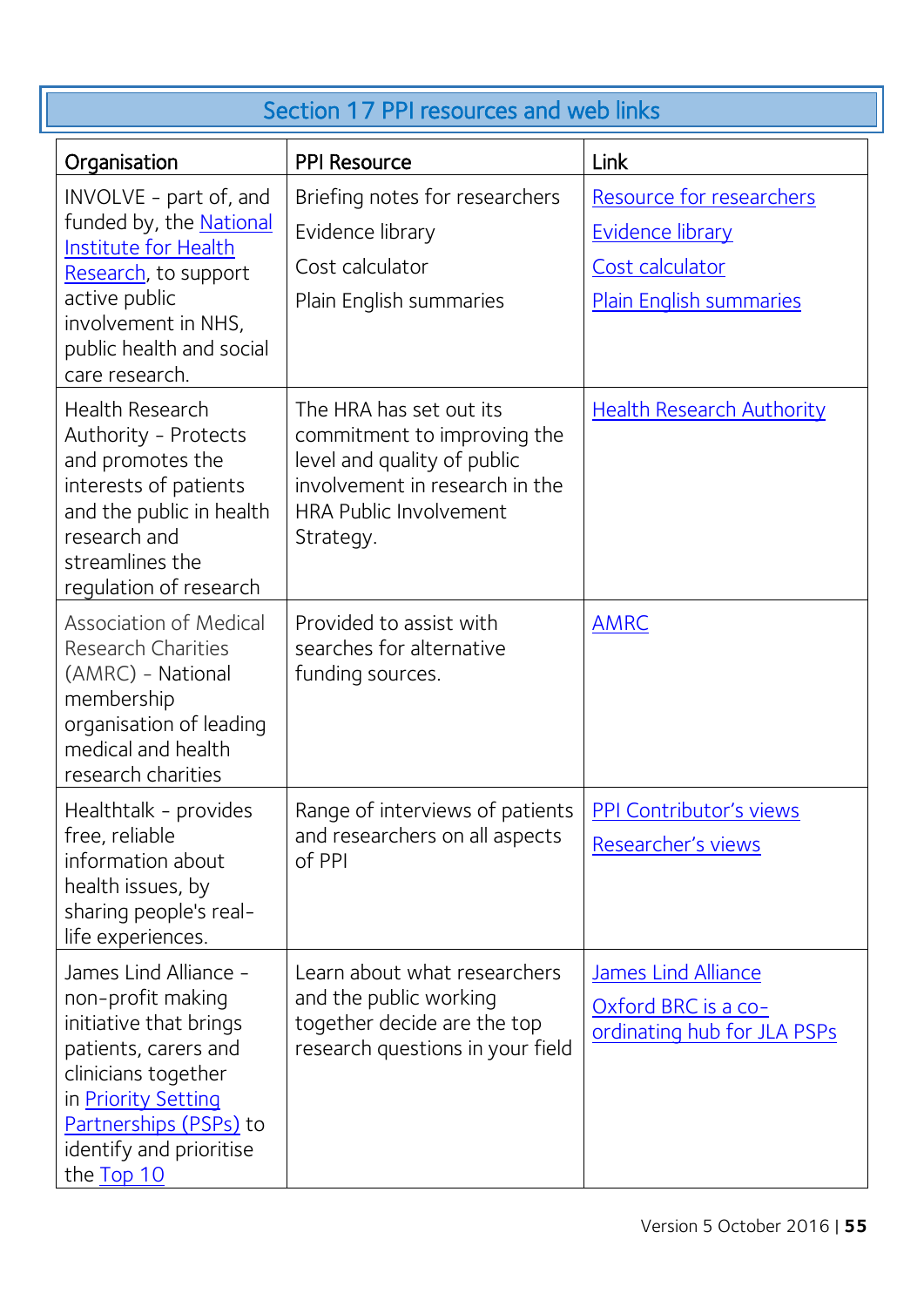| uncertainties, or<br>unanswered questions,<br>about the effects of<br>treatments.  |                                                                                                                                                                            |                                           |
|------------------------------------------------------------------------------------|----------------------------------------------------------------------------------------------------------------------------------------------------------------------------|-------------------------------------------|
| <b>PAIR - Patients Active</b><br>in Research                                       | Find recruits for PPI in the<br>Thames Valley                                                                                                                              | Patients Active in Research               |
| People in Research                                                                 | Find recruits for PPI nationally                                                                                                                                           | People in Research                        |
| Research Design<br>Service - NIHR funded<br>to support all<br>applications to them | Range of advice including on<br>PPI                                                                                                                                        | <b>RDS</b> Information for<br>researchers |
| University<br>Administrative Services                                              | Research support at Oxford<br>University                                                                                                                                   | Research support                          |
| School for Primary Care<br>Research                                                | Partnership between the<br>Universities of Bristol,<br>Cambridge, Keele,<br>Manchester, Newcastle,<br>Nottingham, Oxford,<br>Southampton and University<br>College London. | <b>SPCR</b>                               |
| Scottish Health Council                                                            | PPI toolkit                                                                                                                                                                | Participation toolkit                     |
| Public Involvement<br><b>Impact Assessment</b><br>Framework                        | A toolkit for researchers to<br>assess the impact of the PPI<br>work they do                                                                                               | <b>PiiAF</b>                              |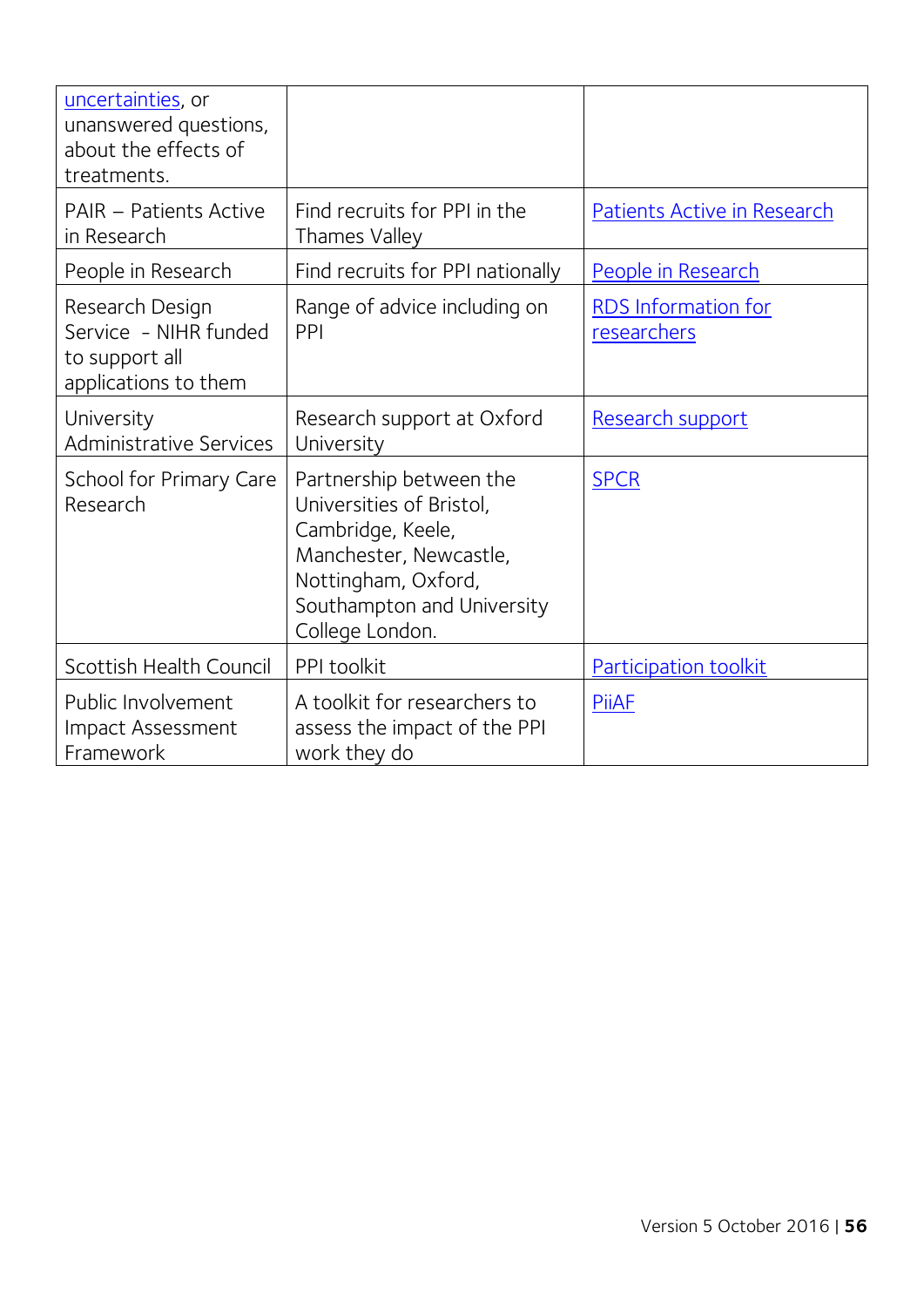# Section 18 Appendix of Template documents

| 3 Advertisement for PPI Contributor who will bring general management skills59                       |  |
|------------------------------------------------------------------------------------------------------|--|
|                                                                                                      |  |
|                                                                                                      |  |
|                                                                                                      |  |
|                                                                                                      |  |
|                                                                                                      |  |
| 4.2 Patient and Public Involvement Expression of interest form – suitable for quiding a conversation |  |
|                                                                                                      |  |
|                                                                                                      |  |
| 9.1 Template Terms of Reference for groups that have PPI Contributors within them74                  |  |
|                                                                                                      |  |
|                                                                                                      |  |
|                                                                                                      |  |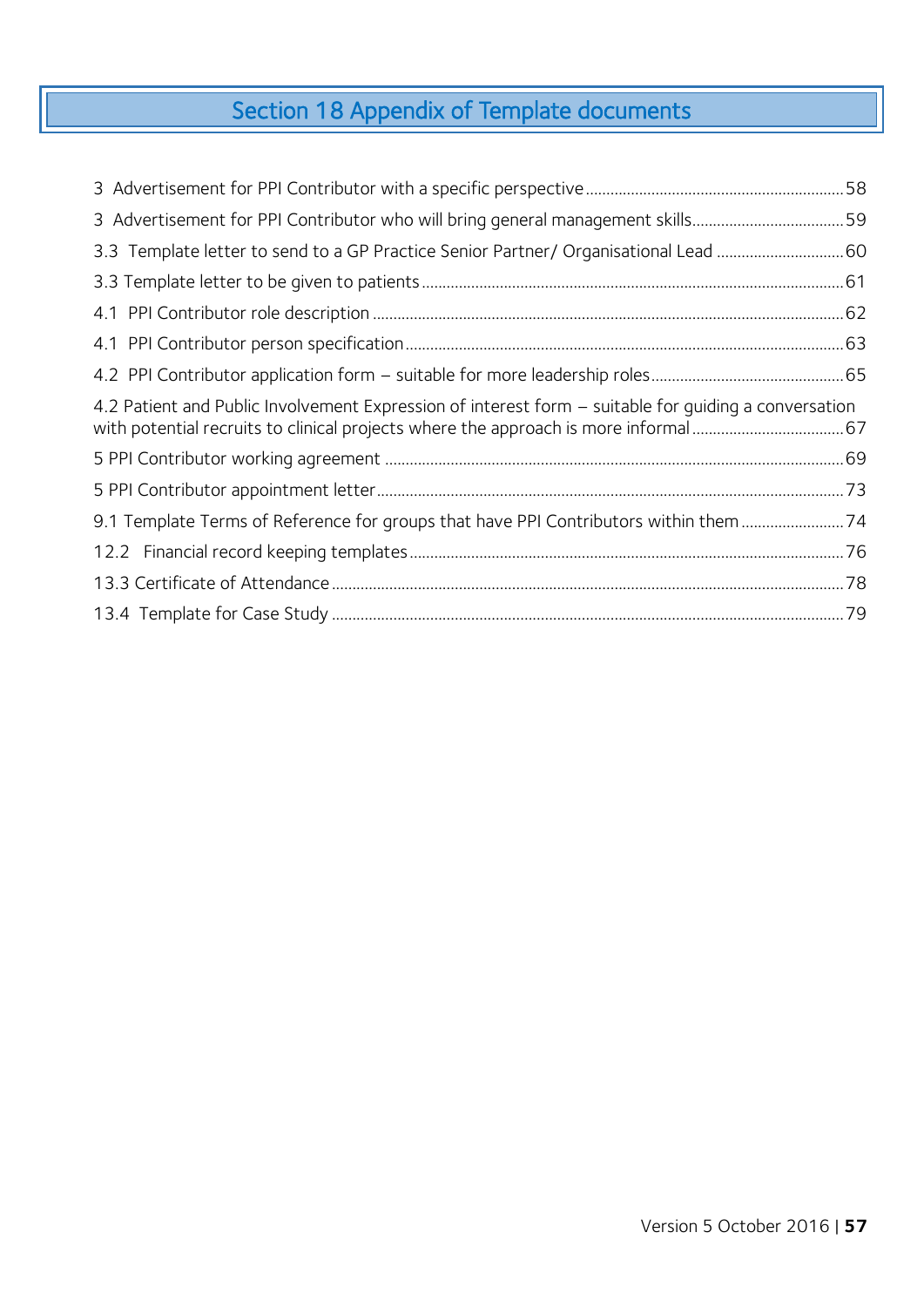#### 3 Advertisement for PPI Contributor with a specific perspective

<span id="page-57-0"></span>Are you interested in improving services provided by your GP and their team? Have you or are you experiencing *[insert illness or condition]?* Could you help us to improve the research that we are doing into this *[insert illness or condition]?* Do you care for someone with this [insert illness or condition]? Do you work in the voluntary sector with people who experience [insert illness or condition]?

Become a Patient and Public Involvement Contributor We are looking for people to join our *[insert the nature of the group/work you are* recruiting to]. This work will involve you in [insert number of meetings per year] mostly lasting [insert timing of meetings] at [insert venue]. The project is expected to last [insert months].

You do not need to have any specific skills to join our research project – we are keen to work with people who have living experience of [insert illness or condition] and who are able to explain what that is like and contribute to our group discussions to help make our research better.

We will reimburse all expenses that you have to help us with this work.

#### If appropriate also state

We are able to pay Patient & Public Involvement (PPI) Contributors an honorarium. The rates are currently [insert amount that most readily relates to the work that you have for them and the budget you have e.g. £75 for a 3 hour meeting including preparation and follow up].

If you are interested in this role then please contact [insert main link name, phone number and email] to discuss the details and ask for an application form.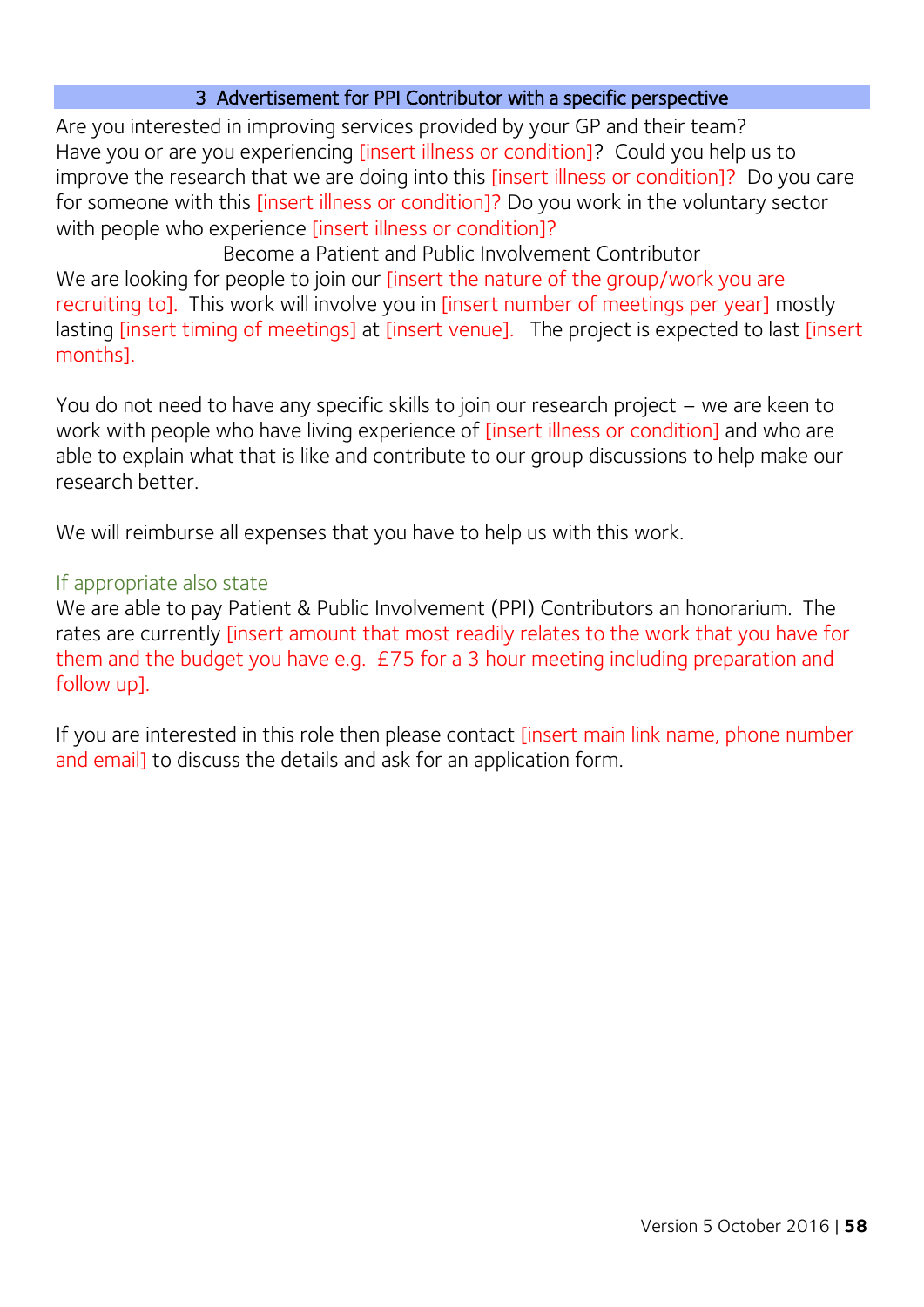#### 3 Advertisement for PPI Contributor who will bring general management skills

<span id="page-58-0"></span>Are you interested in improving services provided by your GP and their team?

We are looking to recruit people from all walks of life and with a range of skills. We need people who can provide [insert what is relevant from strategic overview, project management, skills in defining research parameters, improving dissemination of research findings to the wider community, skills as joint grant holders or co-applicants on a research project, assistance with the development of patient information leaflets or other research materials, undertaking interviews with research participants]

We are looking for people to join our [insert the nature of the group you are recruiting to]. This work will involve you in [insert number of meetings per year] mostly lasting [insert time of meetings] at [insert venue]. The project is expected to last [insert months].

We will reimburse all expenses that you have to help us with this work.

#### If appropriate also state

We are able to pay Patient & Public Involvement (PPI) Contributors an honorarium. The rates are currently *[insert amount that most readily relates to the work that you have for* them and the budget you have e.g. £75 for a 3 hour meeting including preparation and follow up].

If you are interested in this role then please contact [insert main link name, phone number and email] to discuss the details and ask for an application form.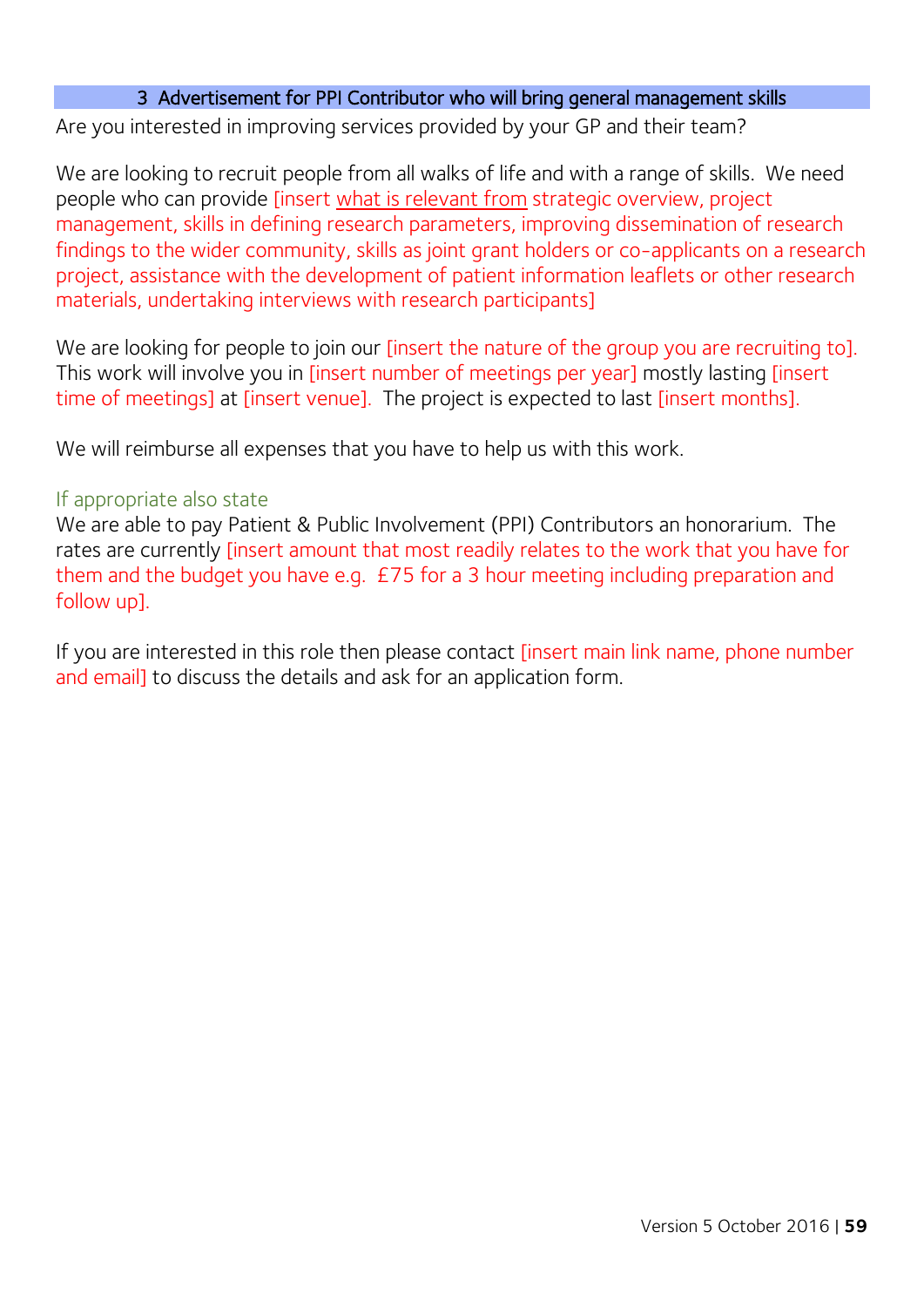#### 3.3 Template letter to send to a GP Practice Senior Partner/ Organisational Lead

<span id="page-59-0"></span>Date

Dear Dr / other title ....................

I am a researcher on *[insert the nature of the group/work you are recruiting to]*. As you will be aware the NHS has made a firm commitment in its Constitution to involve patients and the public in all aspects of its service delivery and this is echoed in research by NIHR. I am therefore looking to recruit patients to get involved in the planning, delivery and management of my project. I would be most grateful if you would allow [insert name of GP] to approach directly those of their patients that they feel would be able to help. It will of course be entirely the patient's choice and would have no impact on the care that they receive from your practice or the NHS more generally.

I am looking for patients who have a if appropriate [insert lived experience of …………..] or [insert general management / scrutiny skills]. If you or any of your other colleagues would be willing to ask specific patients of your own that would be much appreciated too.

This work will involve the patient in [insert number of meetings per year] mostly lasting [insert timing of meetings] at [insert venue]. The project is expected to last [insert months].

I have enclosed a patient information leaflet which could be given to any potential recruits and can provide more if needed.

We will reimburse all their expenses.

#### If appropriate also state

We are able to pay Patient & Public Involvement (PPI) Contributors an honorarium. The rates are currently [insert amount that most readily relates to the work that you have for them and the budget you have e.g. £75 for a 3 hour meeting including preparation and follow up].

I do hope that you will feel able to support me in this. Please do not hesitate to ask if you require more information about the research.

I look forward to your kind response

Yours sincerely.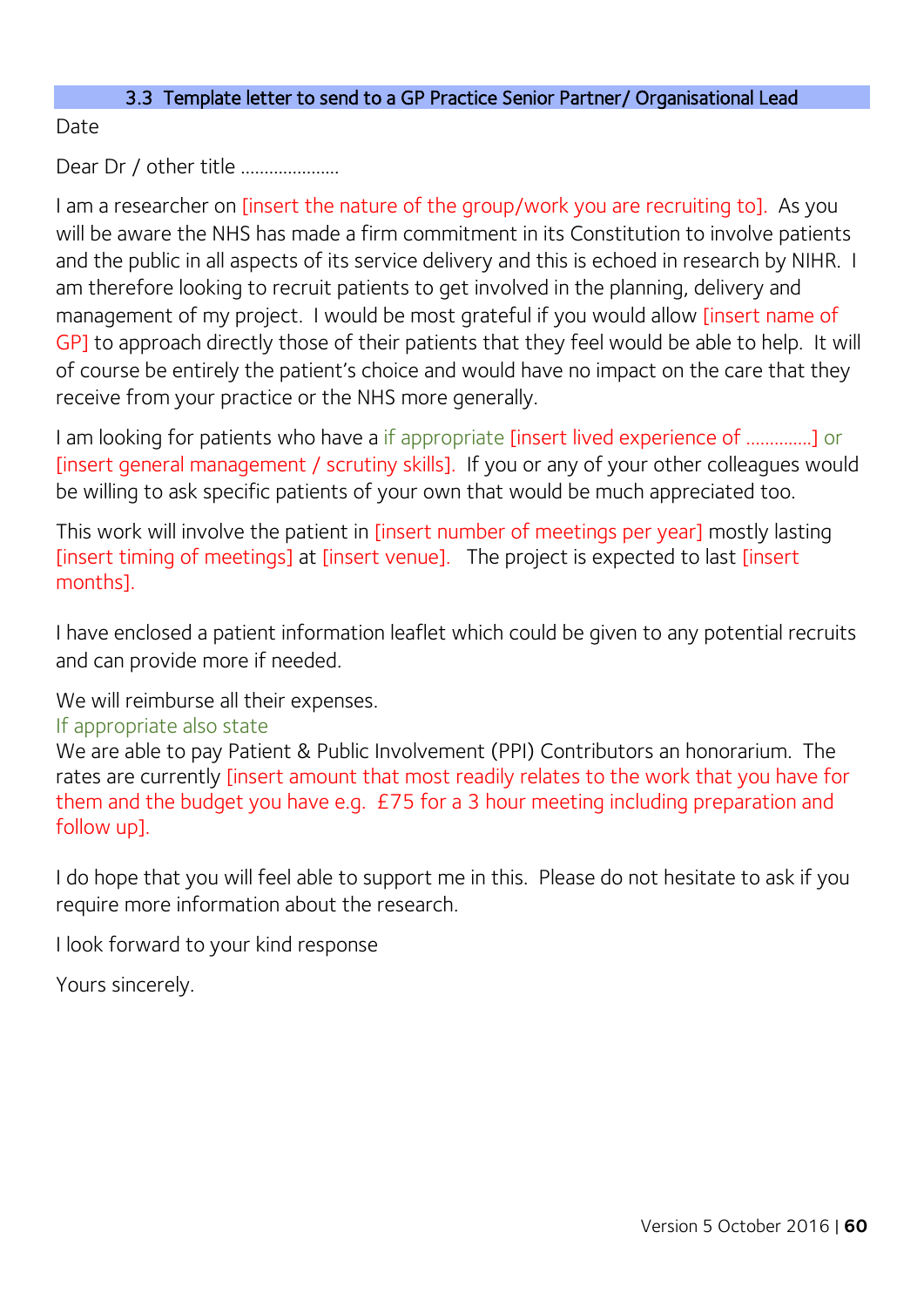#### 3.3 Template letter to be given to patients

<span id="page-60-0"></span>Dear ………………………………..

We are looking for people who might, from time to time, be able to meet with, or communicate with medical researchers seeking the input of patients to decide how and what they should study.

The sorts of issues you might be able to comment on are how best to promote recruitment to studies, production of helpful patient information sheets, and feedback of results to trial participants.

People who choose to get involved in this voluntary work generally find it stimulating and rewarding. You can read more about this at [http://www.phc.ox.ac.uk/about/patient-and](https://www.phc.ox.ac.uk/get-involved/ppi)[public-involvement-ppi](https://www.phc.ox.ac.uk/get-involved/ppi) 

If you would like to be included in a register of potentially interested people please email [lynne.maddocks@phc.ox.ac.uk](mailto:lynne.maddocks@phc.ox.ac.uk) or phone 01865 617198. Or if you prefer send a letter with your contact details and interests to;

Patient and Public Involvement Co-ordinator,

Nuffield Department of Primary Care Health Sciences

Radcliffe Observatory Quarter

Woodstock Rd

Oxford

OX26GG

We will reimburse all your expenses for attending any meetings and may also be able to make a payment for your time.

Thank you very much giving this your consideration.

Yours ………………,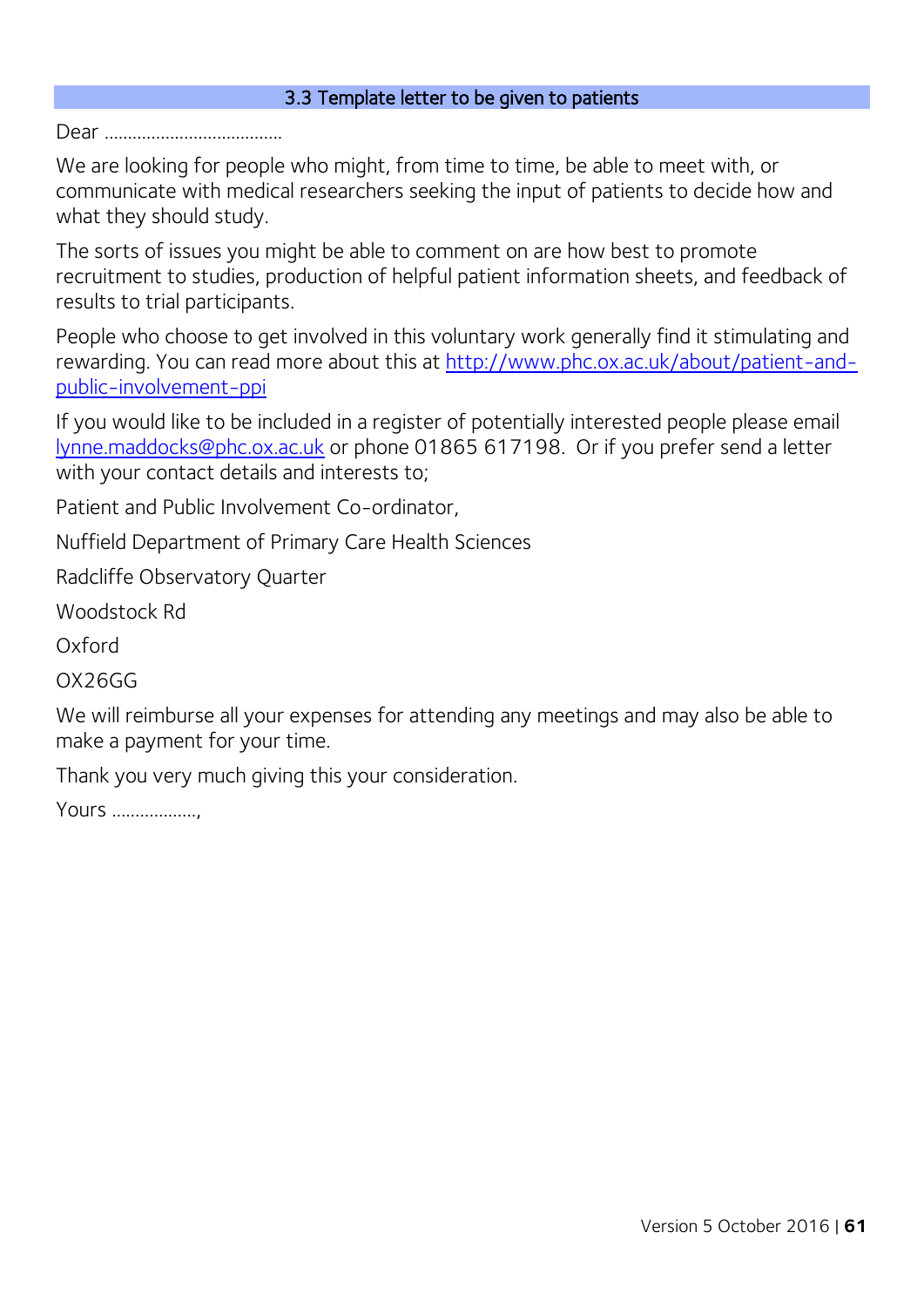#### 4.1 PPI Contributor role description

<span id="page-61-0"></span>The main purpose of this role is to provide a public and patient perspective into the research project [insert name].

- o You will be expected to attend and contribute to meetings which will plan, monitor and review the work of this research project.
- o Include from the list below as appropriate, and tailor to your own project.
- o You will be asked to provide specific insights based on your own experience (or that of people you support) in relation to a specific illness or condition, or your experiences of health services. While we ask that you speak directly from your own experiences, PPI work is not an opportunity for discussions about the specifics of your medical treatment. Your input should be aimed at helping the researchers to understand their work from the point of view of someone who experiences the topic of the research.
- o You will be asked to review documents assessing their suitability for a general public audience.
- o You may be asked to contribute ideas on the suitability of research for potential participants.
- o You may be asked to contribute ideas and input into recruiting or advertising to potential research participants.
- o You may be asked to devise new documents
- o Researchers are required to produce plain English summaries of their work, you may be asked to review them for their readability.
- o You may be asked to contribute to the design of questionnaires or other aspects of the research which will be received by patients and members of the public
- o You may be asked to help interpret the results that researchers are gathering
- o You may be asked for ideas on how to disseminate the results of research to the people who would most benefit from them
- o You may be asked to take part in telephone conference calls or to work remotely via email, not meeting in person with the researcher or other PPI Contributors.
- o You may be asked to provide feedback on the impact of your PPI role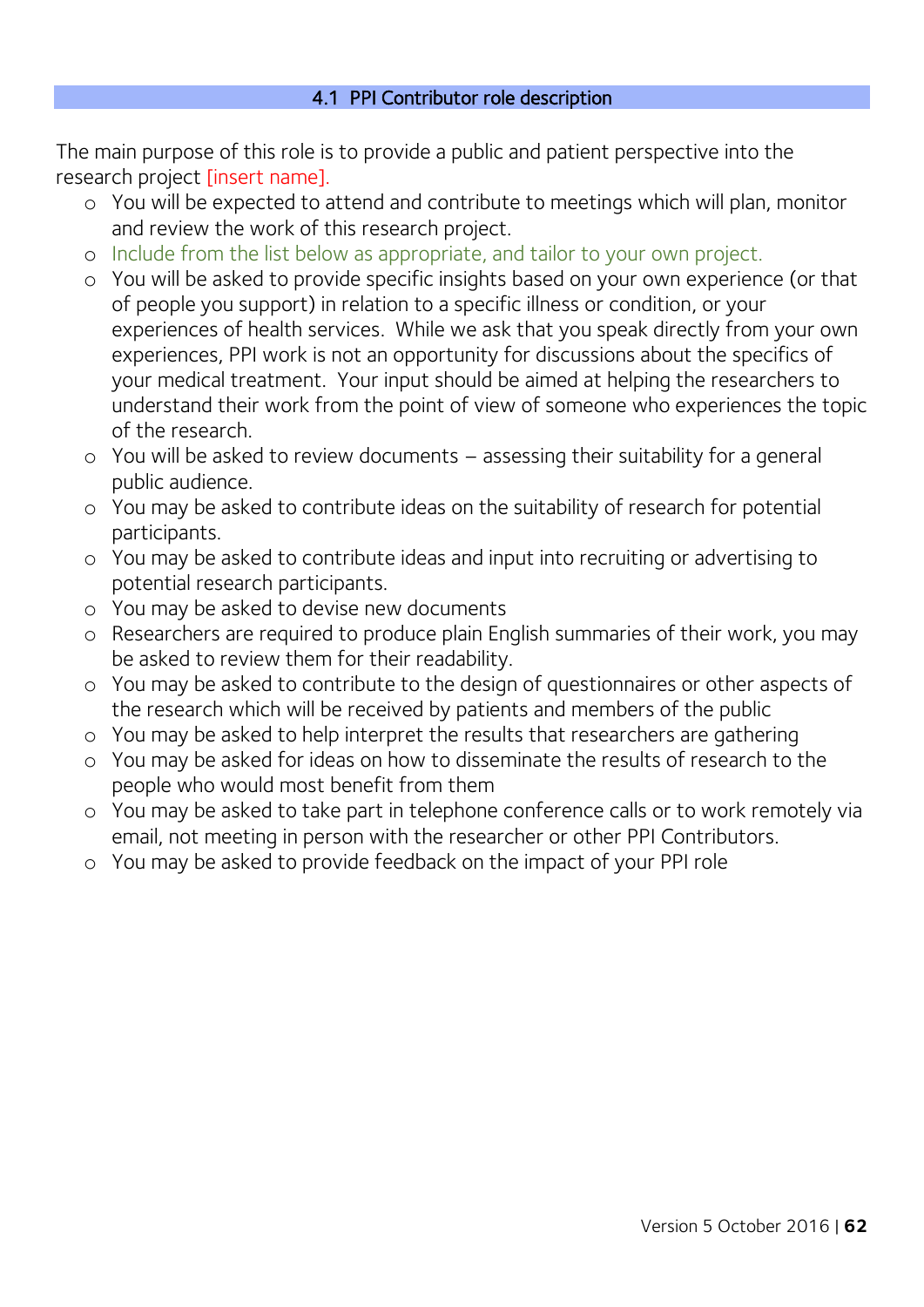#### 4.1 PPI Contributor person specification

<span id="page-62-0"></span>Include from the list below as appropriate, and tailor to your own project.

#### Essential requirements

- Ability to confidently express your views at meetings attended by a range of professionals
- Ability to keep asking questions until you get enough information or an explanation to fully understand what people are talking about
- A willingness to listen to, and consider, different perspectives and opinions
- An ability to challenge current thinking in ways that are both creative and supportive
- The ability to manage and plan your own time
- The commitment to attend meetings as agreed (medical condition allowing)
- The commitment to prepare for meetings by reading information sent to you in advance
- To give and maintain a firm commitment to keep our research confidential and declare any conflicts of interest if they arise
- Willingness to review your involvement with the support of your lead contact

#### Desirable requirements

- Some knowledge of the NHS; how it is structured, funded and managed
- Some knowledge of how the government supports health research
- Some understanding of how research is conducted in a health setting

#### Requirements relating to a PPI Contributor with a specific perspective [use as relevant]

- Experience of [insert illness or condition] within the last 5 years
- $\triangleright$  Experience of caring for someone with [insert illness or condition] within the last 5 years
- Experience of [insert treatment or procedure] as part of your healthcare treatment
- $\triangleright$  Current work in a voluntary sector role where you support people with [insert illness] or condition]

#### Requirements relating to a PPI Contributor required to provide strategic management perspective [use as relevant]

- \* demonstrate commitment to continuously improving outcomes, tackling health inequalities and delivering the best value for money for the taxpayer
- \* embrace effective governance, accountability and stewardship of public money and demonstrate an understanding of the principles of good scrutiny
- bring a sound understanding of, and a commitment to upholding, the NHS principles and values as set out in the [NHS Constitution](http://www.nhs.uk/choiceintheNHS/Rightsandpledges/NHSConstitution/Pages/Overview.aspx)
- $\triangle$  be committed to ensuring that the organisation values diversity and promotes equality and inclusivity in all aspects of its business;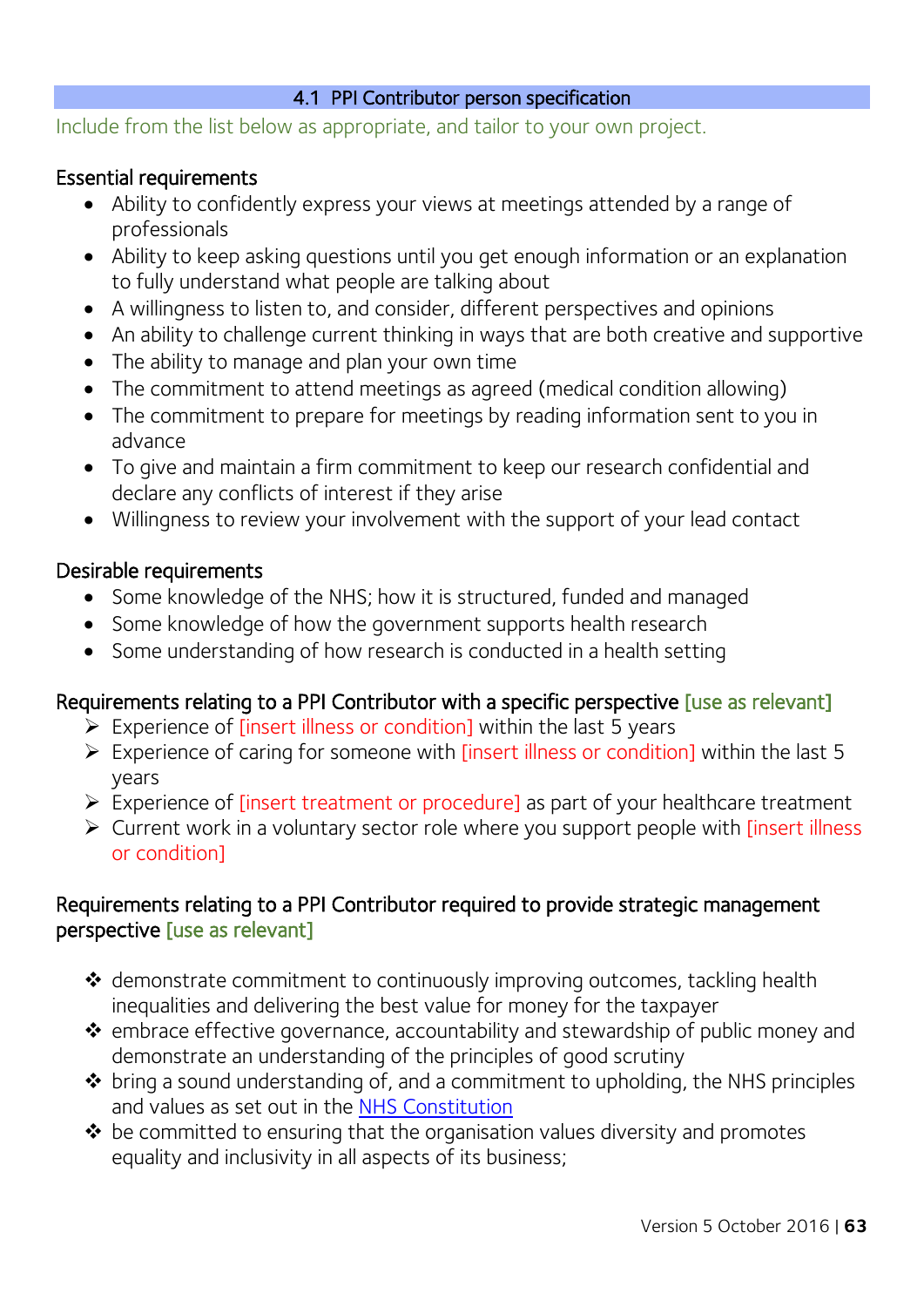- be able to demonstrate a special interest in the Thames Valley by, for example, living or working in the area or by being closely involved in projects that affect the area
- have the skills, knowledge, qualifications and experience to assess and confirm that appropriate systems of internal control and assurance are in place for all aspects of governance, including financial and risk management
- have an understanding of the resource allocations devolved to NHS bodies
- $\triangle$  have the ability to chair meetings effectively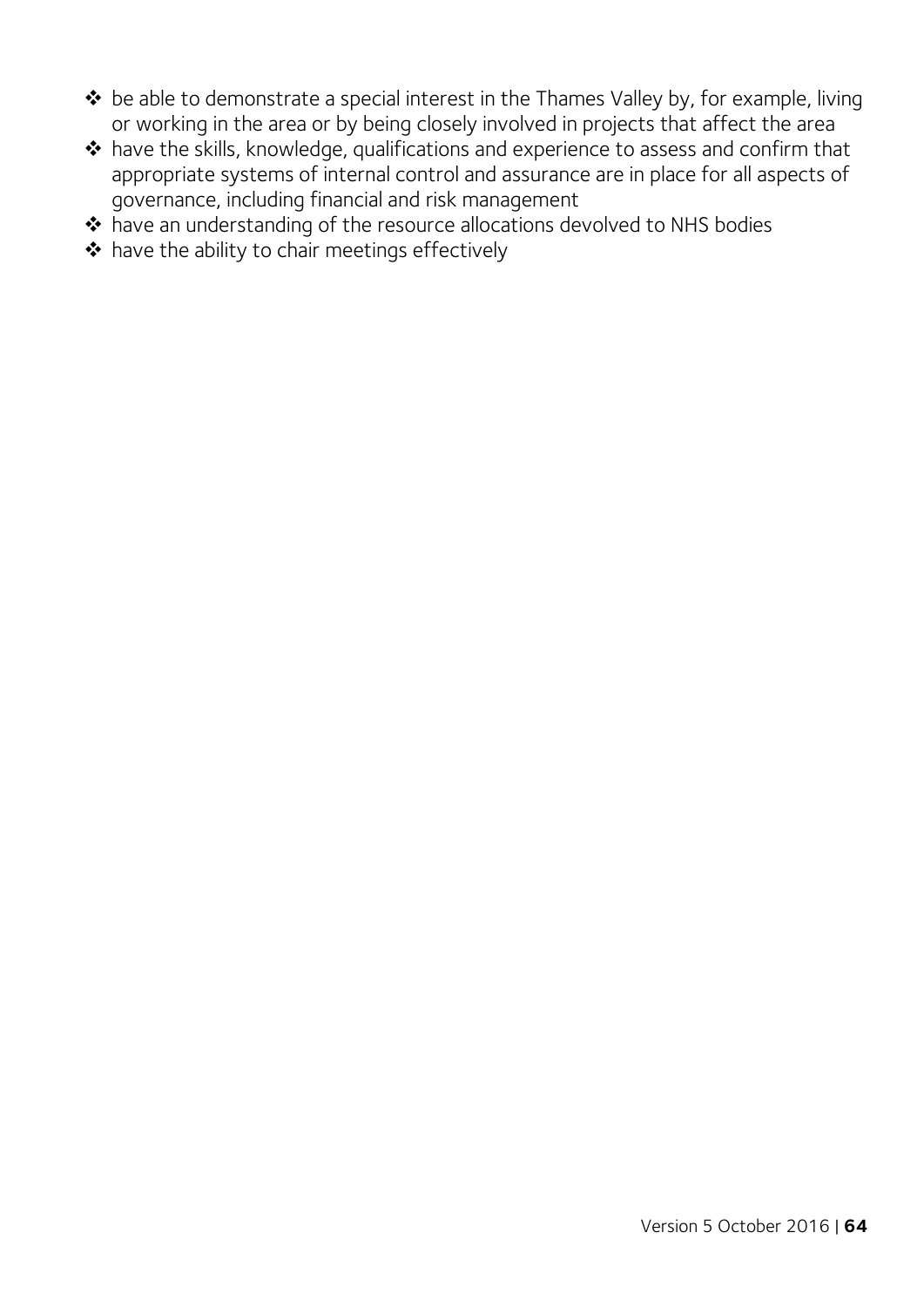# 4.2 PPI Contributor application form – suitable for more leadership roles

<span id="page-64-0"></span>

| Name:                                                                                                                                                      |                                                                                                                                                                                                                                                   |
|------------------------------------------------------------------------------------------------------------------------------------------------------------|---------------------------------------------------------------------------------------------------------------------------------------------------------------------------------------------------------------------------------------------------|
| Address:                                                                                                                                                   |                                                                                                                                                                                                                                                   |
| Telephone Number:                                                                                                                                          |                                                                                                                                                                                                                                                   |
| <b>Email Address</b><br>(wherever possible):                                                                                                               |                                                                                                                                                                                                                                                   |
| Do you have a long<br>term health condition<br>(for more than 6<br>months which is<br>expected to continue<br>for some time)? If yes<br>please state what? | We ask this question to help us understand if you approach<br>the project with a specific perspective relating to the<br>research topic. You do not have to answer if you prefer not<br>to and people with no health condition are also welcomed. |
| Are you applying<br>because you work for<br>the voluntary sector<br>supporting people with<br>a condition related to<br>our research?                      | If yes please state the name of the voluntary organisation<br>and your role within it                                                                                                                                                             |
| Are you a carer? (If<br>you have been a carer<br>in the past how long<br>ago did you stop being<br>a carer?)                                               | Please state their relationship to you and what their<br>condition is;                                                                                                                                                                            |
| Have you recently used<br>NHS services in Thames<br>Valley? If yes please<br>state what.                                                                   |                                                                                                                                                                                                                                                   |
| Please tell us why you<br>would like to be<br>involved in our research<br>and in what project?                                                             |                                                                                                                                                                                                                                                   |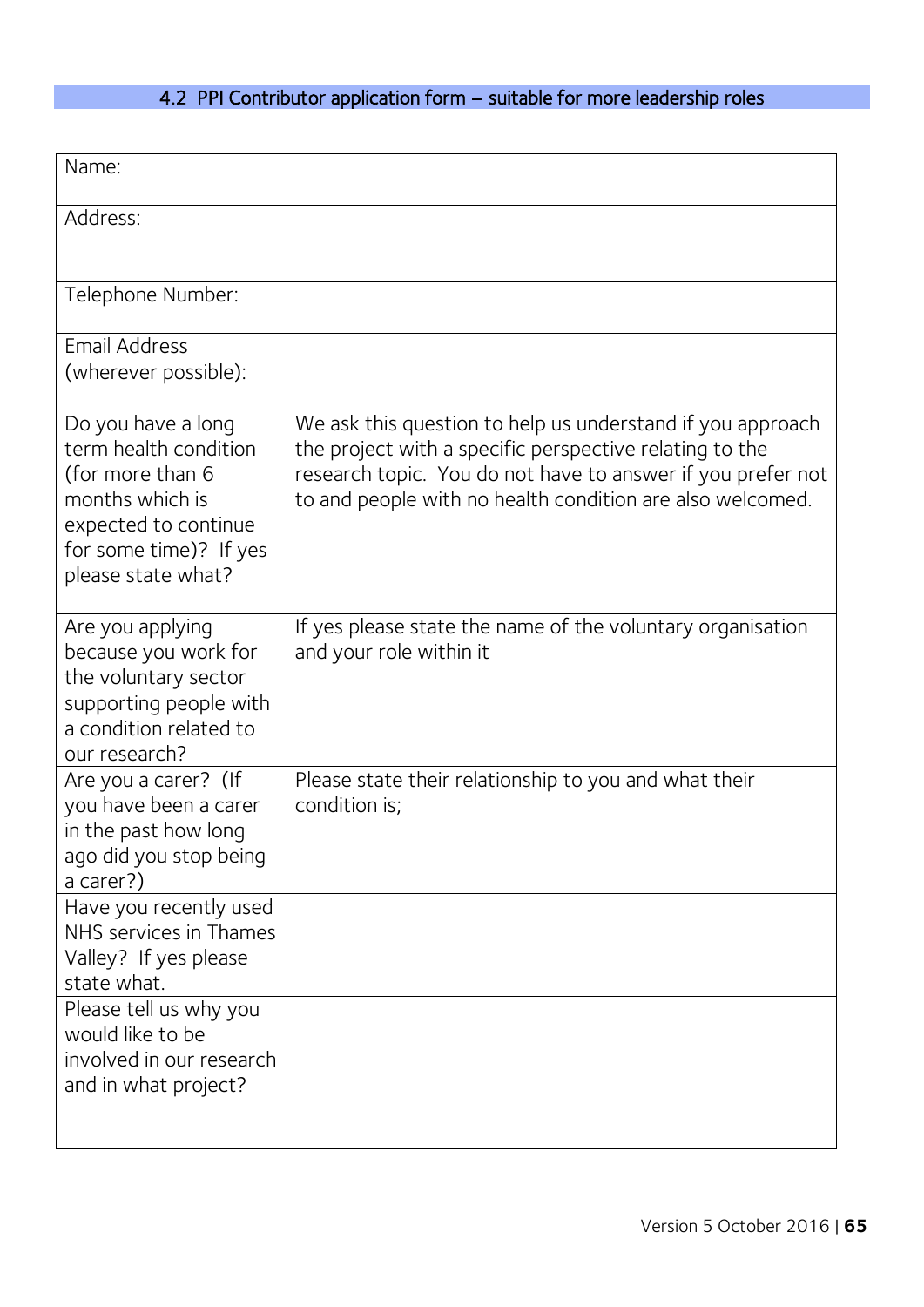| Please state what skills<br>you believe that you<br>would bring to this role.                                                 |                                                                                           |
|-------------------------------------------------------------------------------------------------------------------------------|-------------------------------------------------------------------------------------------|
| Please state if you have<br>any specific needs that<br>you would like us to<br>accommodate in order<br>for you to contribute? | For example if you use a wheelchair, a hearing aid, speak<br>English with difficulty etc. |
| Any other comments or<br>queries.                                                                                             |                                                                                           |
| We may ask you more questions once you have submitted this form.                                                              |                                                                                           |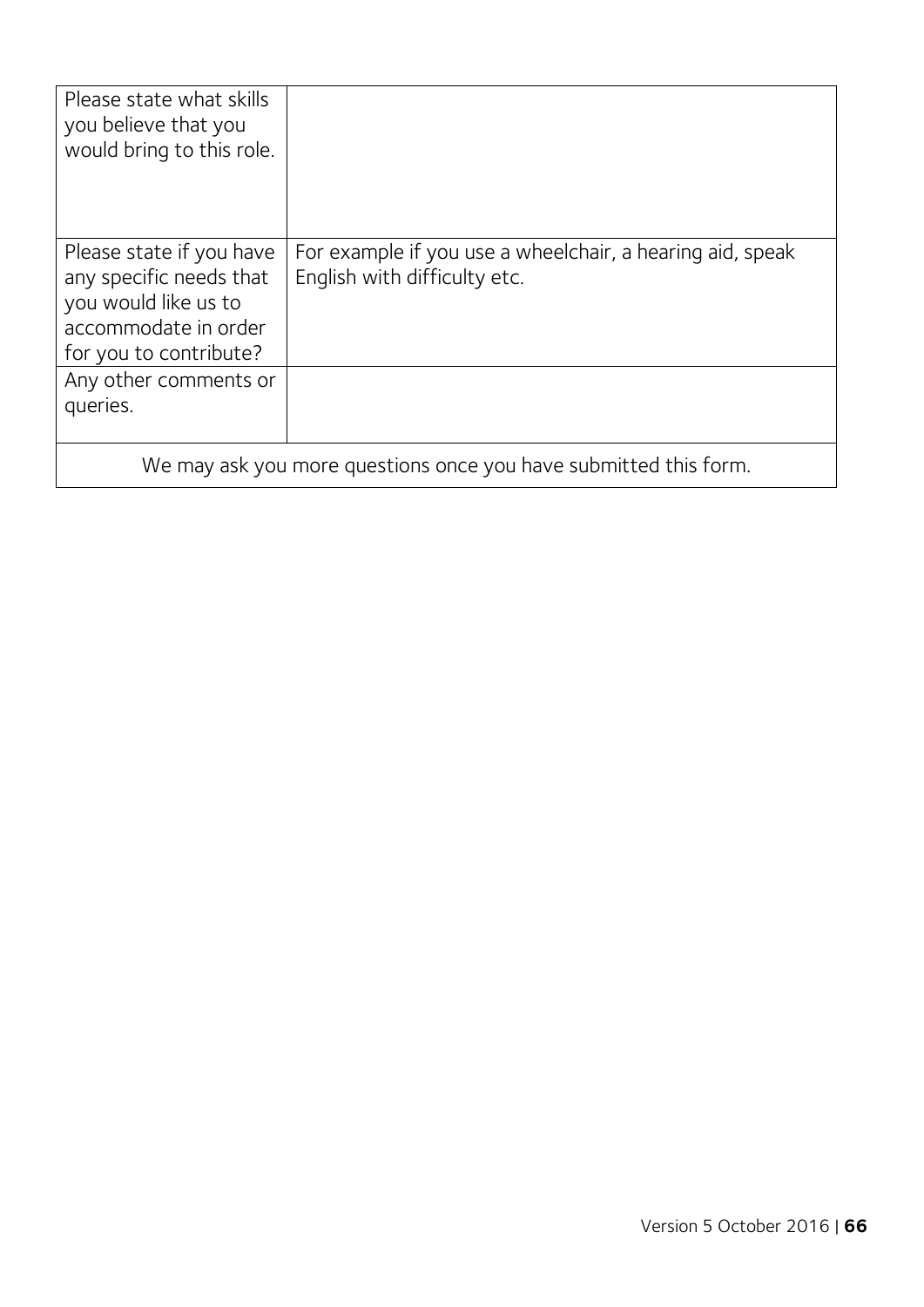#### <span id="page-66-0"></span>4.2 Patient and Public Involvement Expression of interest form – suitable for guiding a conversation with potential recruits to clinical projects where the approach is more informal

| Name:                                                                                                                                                                                                                             |                                                                                                                                                                                                                                                  |
|-----------------------------------------------------------------------------------------------------------------------------------------------------------------------------------------------------------------------------------|--------------------------------------------------------------------------------------------------------------------------------------------------------------------------------------------------------------------------------------------------|
| Address:                                                                                                                                                                                                                          |                                                                                                                                                                                                                                                  |
| Telephone Number:                                                                                                                                                                                                                 |                                                                                                                                                                                                                                                  |
| <b>Email Address</b><br>(wherever possible):                                                                                                                                                                                      |                                                                                                                                                                                                                                                  |
| It will help us to know if<br>you have any ongoing<br>health conditions and if<br>you want to specifically<br>get involved in research<br>into that condition. If<br>this applies to you<br>please give us a few<br>details here. | We ask this question to help us understand if you approach<br>the project with a specific perspective relating to the<br>research topic. You do not have to answer if you prefer not<br>to and people with no health condition are also welcomed |
| Are you applying<br>because you work for<br>the voluntary sector<br>supporting people with<br>a condition related to<br>our research?                                                                                             | If yes please state the name of the voluntary organisation<br>and your role within it                                                                                                                                                            |
| If you are a carer (or<br>have been) and you<br>want to specifically get<br>involved in research<br>into the condition of<br>the person you care<br>for.                                                                          | Please state who you care/d for and what their health<br>condition is;                                                                                                                                                                           |
| Please say why you<br>would like to be<br>involved in our research<br>and in what project?                                                                                                                                        |                                                                                                                                                                                                                                                  |
| We want you to be able<br>to get as involved as<br>possible. So it will help                                                                                                                                                      | For example if you use a wheelchair, a hearing aid, speak<br>English with difficulty etc.                                                                                                                                                        |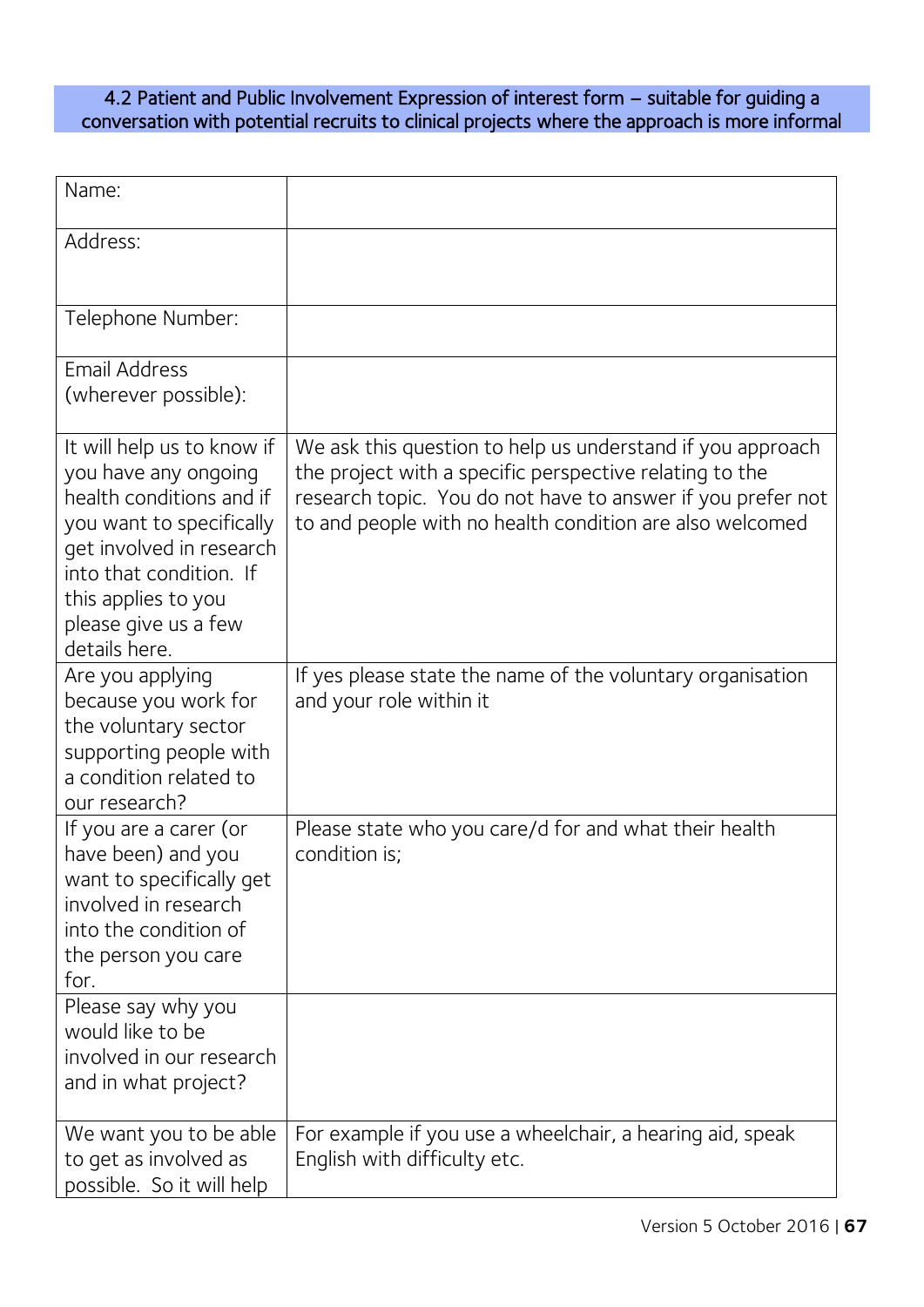| us to know if you have  |  |
|-------------------------|--|
| any specific needs that |  |
| you would like us to    |  |
| accommodate in order    |  |
| for you to contribute?  |  |
| Do let us know if you   |  |
| have more questions at  |  |
| this stage.             |  |
|                         |  |
|                         |  |
|                         |  |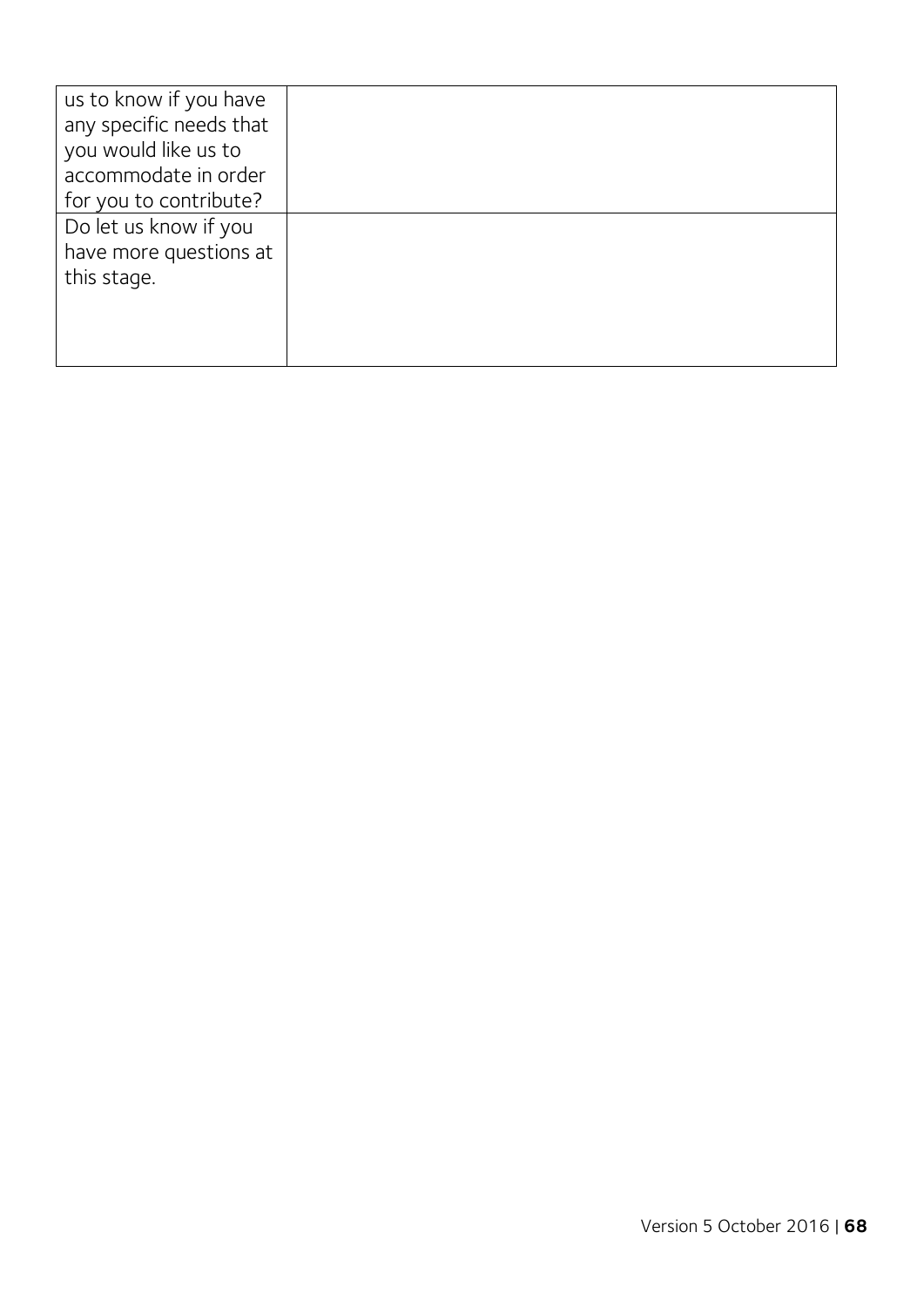#### 5 PPI Contributor working agreement

#### <span id="page-68-0"></span>Suitable in more formal, leadership role appointments.

#### Introduction

- Thank you very much for agreeing to be part of [insert title of project]. This project is part of the work of [insert Department or NIHR CLAHRC Oxford Theme] and is funded by [insert funder]. The project aims to [insert main aim of the project] and you will be given further information on this as part of your induction.
- \* Your main link person throughout the work of the project will be [insert name, email and phone number – put in bold]. Please feel that you can contact this person with any concerns or queries you may have at all times, not just at fixed meetings. Their working hours are [insert working hours].

#### Involvement and Time Commitment

- \* As discussed the project is expected to last [insert months or years]. If this changes at any point you will be informed and given the option to extend your involvement if appropriate.
- You will be expected to give the following time commitment;

[insert all meetings that the PPI Contributor will be expected to attend - frequency and length]

[insert how much time they will need to spend preparing for the meetings listed above] [insert how much time they may be expected to spend reviewing documents or working on other items such as lay summaries]

[insert any time that they may be asked to be in virtual meetings or telephone conference calls]

[insert any other time commitment that relates to your work such as helping with the research itself by interviewing participants]

This will not be significantly altered without your agreement.

\* The meetings that you are asked to attend will generally be held at *[insert venue* giving directions and travel / parking / public transport arrangements]. If you are unable to attend please give your apologies to your link contact, but if there is an emergency on the day you can contact the venue by phoning [insert venue phone number]. We will give you plenty of notice if the venue changes.

#### Specific Requirements

We want you to feel fully able to contribute to our project in all of the ways that we ask you to do. You should have let us know in your application form if you have any specific support requirements and this is how we will ensure that these are accommodated [insert specific arrangements you are making where appropriate]. However, if there are any other needs that arise at any time please do not hesitate to let us know.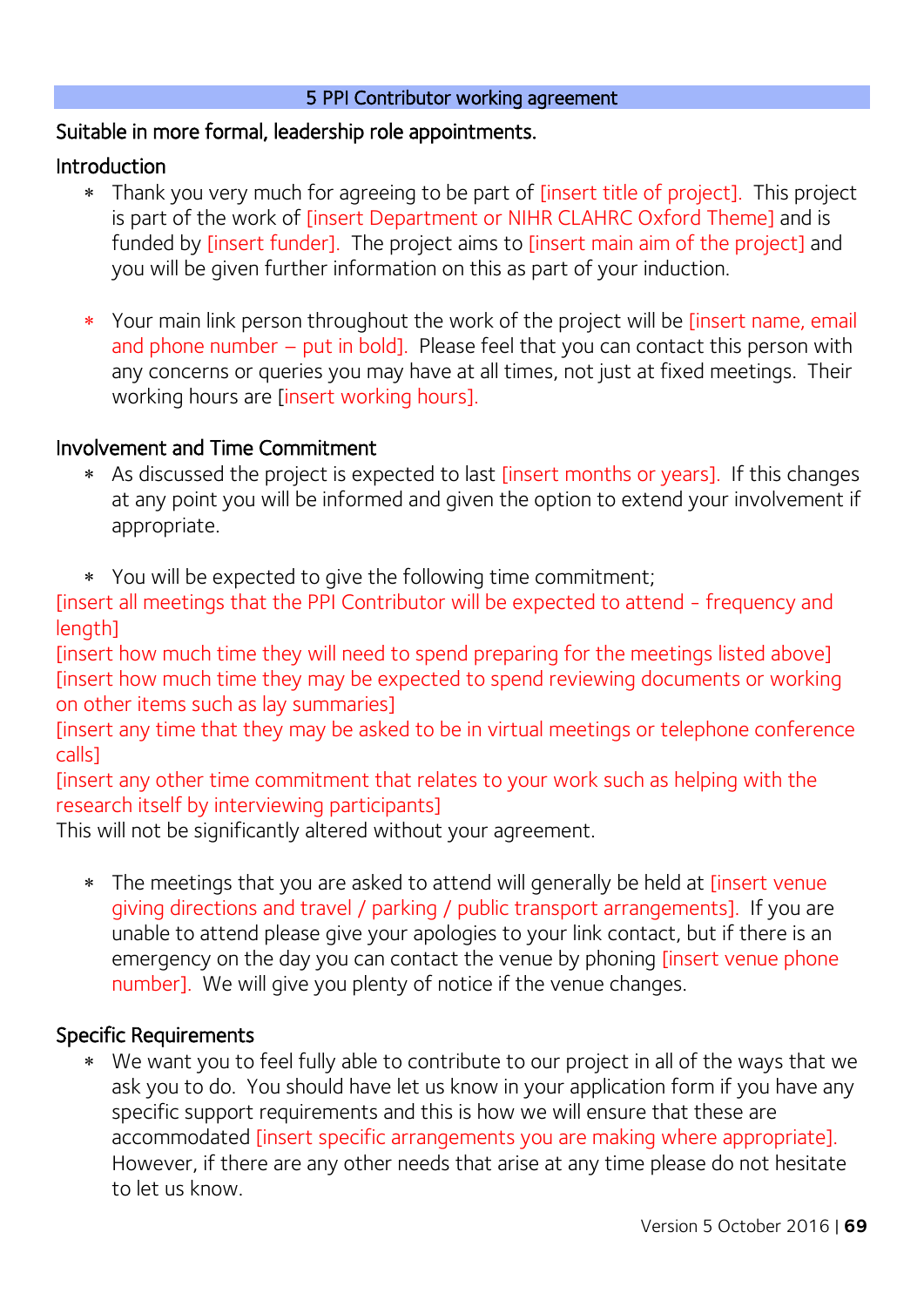#### Expenses and tax implications

- As agreed with you verbally we will [insert whether you will just reimburse their expenses or if you will pay the PPI Contributor and reimburse their expenses]. The expenses that will be reimbursed include [insert travel, carer costs, child care, stationary/printing/phone costs and any others that you are offering]. Expenses must be agreed with your link contact in advance. For your work on this project there is also payment for your time. The payment rates are *[insert agreed payment* based on the funding and budget that you have for your project, specifying nature of the work, time duration and amounts]. Use if appropriate.
- The process for having your expenses reimbursed is that you complete a University of Oxford expense claim form (your link contact will provide you with these or you can find them on the University website at [http://www.admin.ox.ac.uk/finance/processes/forms/expensesandrelocation/\)](http://www.admin.ox.ac.uk/finance/processes/forms/expensesandrelocation/) You must provide original receipts and a 'wet' signature. Put n/a in the employee number box. In the claimant address details put the details of your link contact. When completed you give it to your contact link person for authorisation and processing.
- (Only include this paragraph to those you are paying for their time) The process for claiming for payment of your time is that your link person will complete a Payment Request Form for you. All you will need to do is provide them with your personal contact details, bank contact details and NI Number at the start of your involvement. We will review these payments with you if the circumstances of the project change significantly. Payments can be declined or smaller payments requested. It is also possible to arrange a different payment method for those on state Benefits concerned about breaching their earnings limit. Please speak to your contact link researcher about this.
- \* If you are in receipt of State Benefits it is very important that you check if there may be any implications for your Benefits from being paid for your time. You should contact INVOLVE on benefits@invo.org.uk or 023 8059 5628, stating which project you have been asked to get involved with. You will then be given an email address (or telephone number) to contact the Benefits advice service directly, together with a unique code that will need to be quoted. E-mail is preferred for the first contact. The service (a Citizens Advice Bureau) will then arrange a time to call.
- (Only include this paragraph to those who refuse payment for their time) You have refused the payment for your time that is offered to our PPI Contributors. You may use this agreement as proof with the Job Centre Plus if appropriate. If at any point in the future you wish to change your mind about accepting payment please speak to your main link contact who will make the necessary arrangements, but please note no payments will be made retrospectively.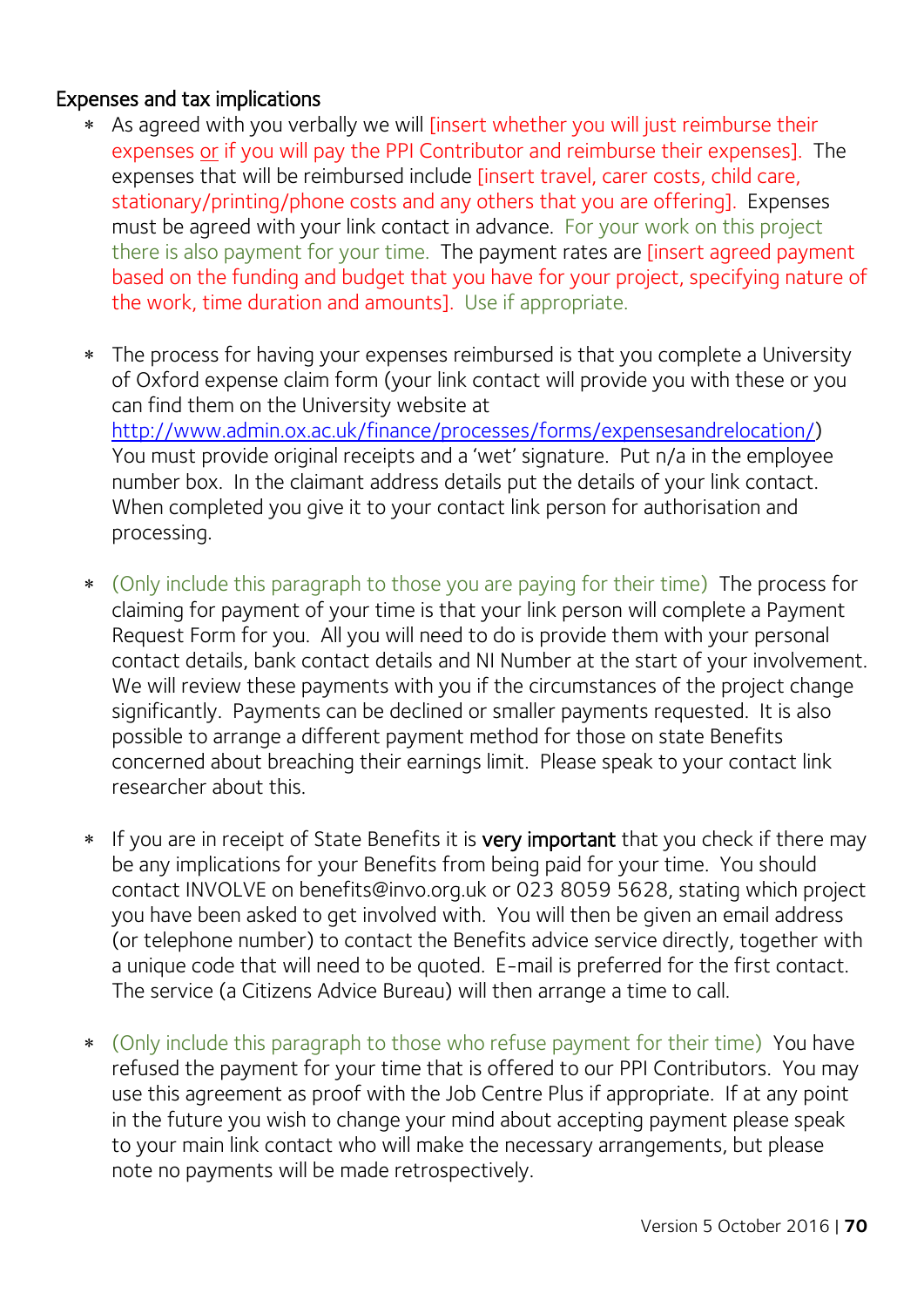- These payments are regarded by HMRC and the Jobcentre as income. You will be responsible for declaration to HMRC or the Benefits agency of any payments received and for any liability to HMRC/Benefits agency arising from them.
- We would strongly encourage you to keep a personal record of all the reimbursement and payments that you receive from us so that you can keep track and ensure that you are not out of pocket. We will provide you with a template form which you can use or you may prefer to have your own system.

# Contractural standing

- PPI Contributors are not employees, officers or agents of Oxford University. You are expected to adhere to this agreement but are not subject to Oxford University's employment policies and procedures.
- You are a volunteer and so can withdraw from the project at any time. We very much hope however that you will give notice whenever you can and that you will also let us know why you are withdrawing.
- Your link contact will review your input into the project with you at various points during the course of the work. This will be an opportunity for you to ask additional questions and give feedback on how you are finding the role. You should not leave any pressing issues to this review, but it may be a chance to explore any additional training or support needs that you feel you may have.
- If at any point you are having any difficulties with the work that you do not feel able to discuss with your link contact then please speak to the PPI Coordinator (currently Lynne Maddocks on 01865 617198 or email at [ppi@phc.ox.ac.uk.](mailto:ppi@phc.ox.ac.uk))
- We very much hope that you will enjoy the work of being a PPI Contributor on our project and very much appreciate your commitment to it.

With all best wishes

[insert project lead or theme lead signature, name and job title]

This agreement was received by [insert PPI Contributor name] on [insert date]

Signed -----------------------------------------------------------------

Date ---------------------------------------------------

Finally, we would like to be able to send you our department's newsletter and other occasional items of interest. For this purpose we would need your permission to share your contact details with colleagues in the department. Please sign here to confirm that you are happy to be contacted by other staff in the department.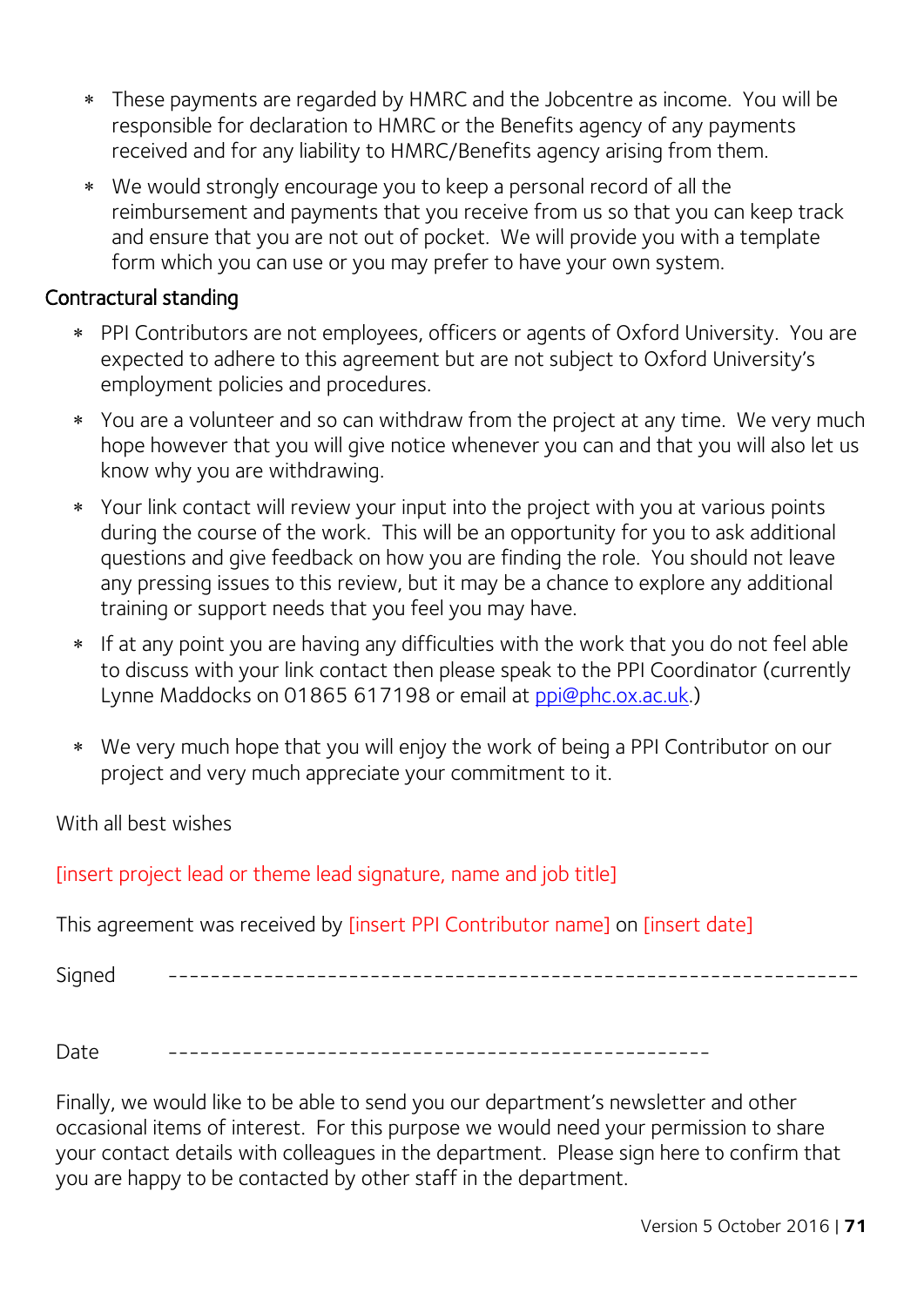| Signed |             |
|--------|-------------|
| Date   | ----------- |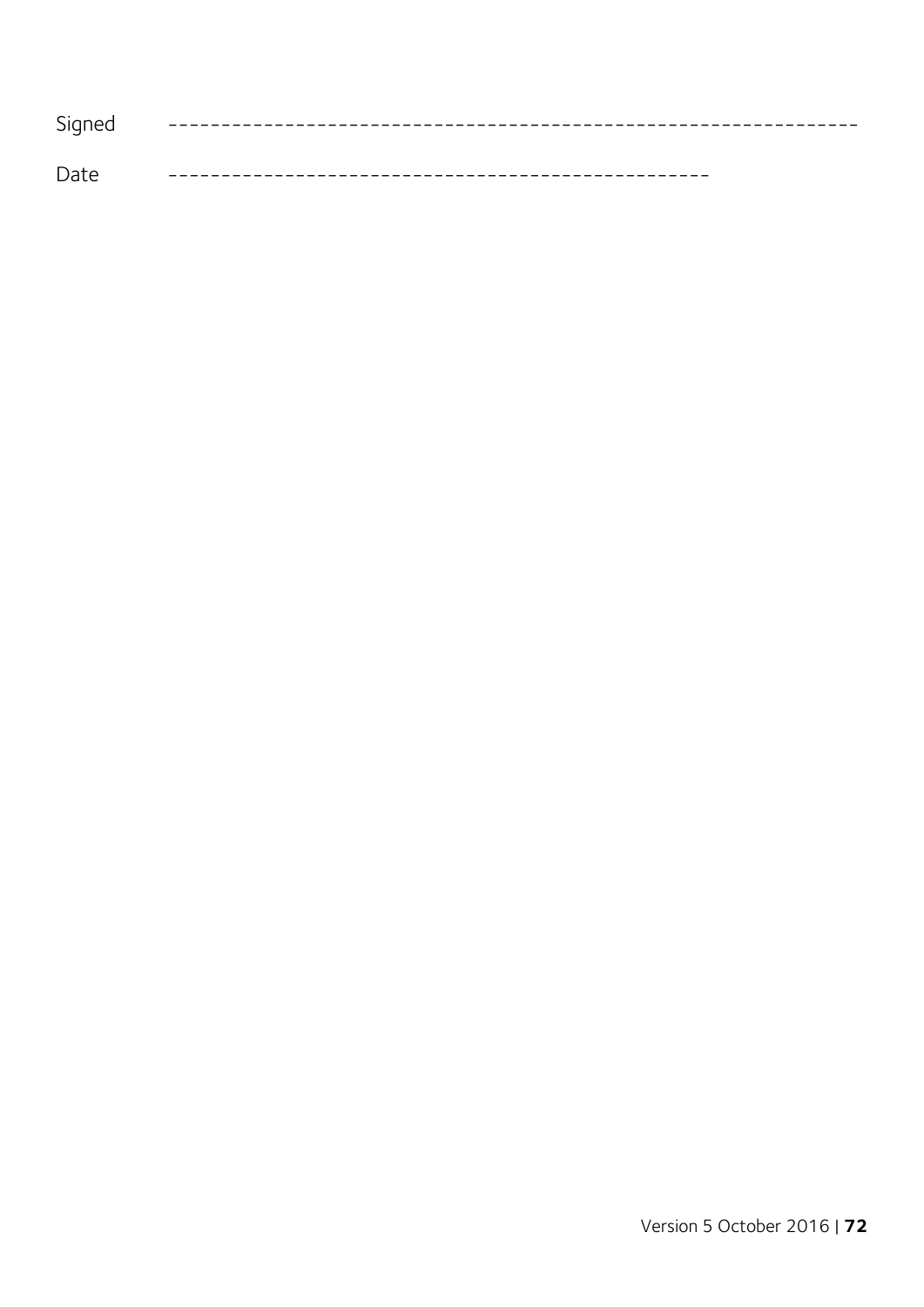#### 5 PPI Contributor appointment letter

### Suitable for less formal appointments

Dear …………………………………

I am delighted you will be joining us on the ……………………….. project. Your participation is greatly appreciated.

As discussed at our recent meeting (phone call) the details of your involvement will be set out in the attachment to this letter. Payment for agreed expenses will be reimbursed as set out in attachment 2 …….. (and the process for claiming payment for your time is set out in Attachment 3…………)

I shall be your main link throughout the project so if you have any questions or concerns please let me know.

I look forward to seeing you again at the next meeting and working with you over the coming months.

Yours sincerely

………………………………………………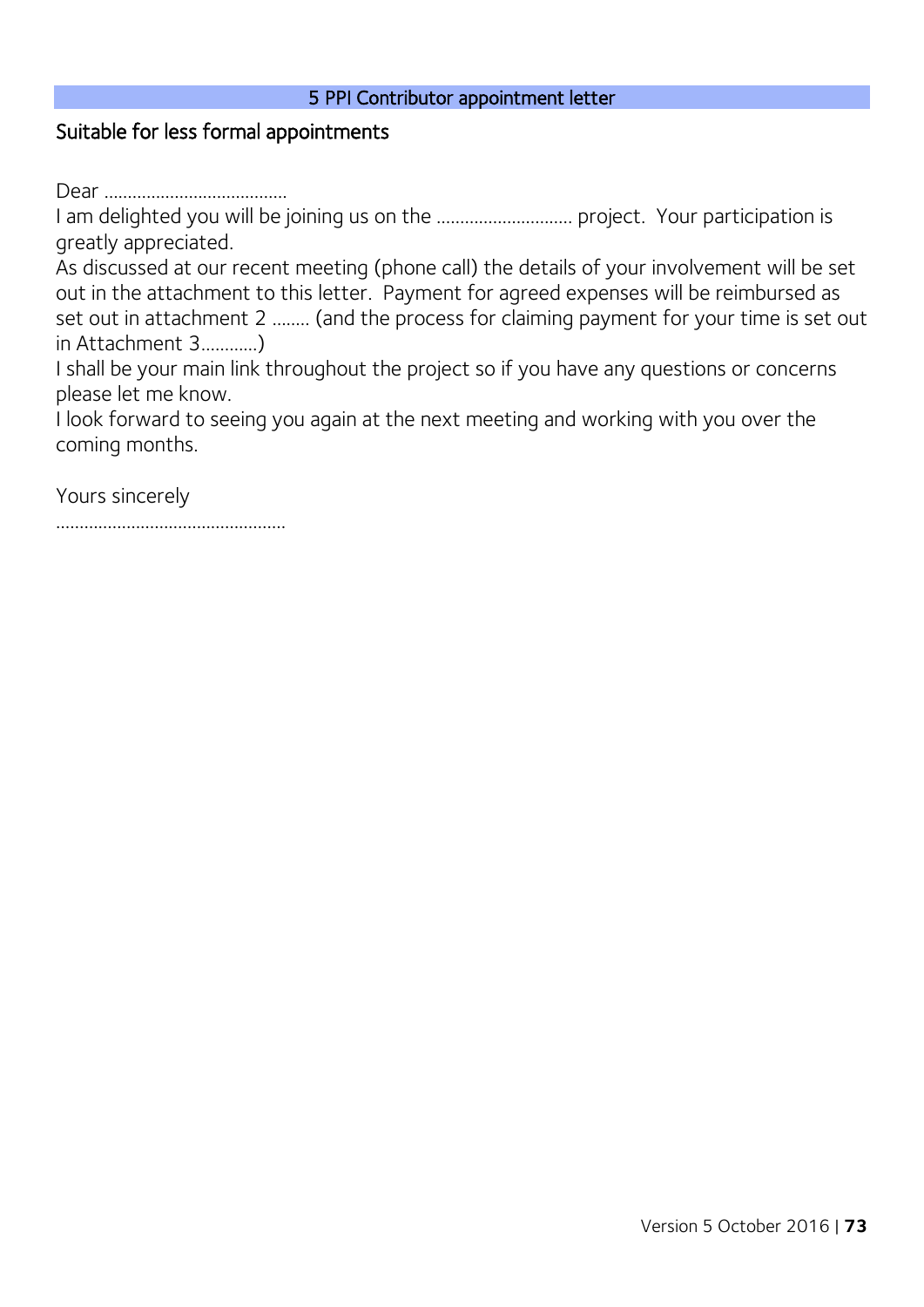### 9.1 Template Terms of Reference for groups that have PPI Contributors within them

## The role of the Group

The role of the Group is to advise on the development and co-ordination of [insert project details] and to act as a 'critical friend'.

## Responsibilities

- o Provide views on the plans for design, implementation & evaluation of applied interventions
- o Providing advice and quidance as appropriate to progress the work of the [insert details of the project]
- o Developing appropriate documents and policies to support the development of [insert details of the project]
- o Providing information and advice based on your experience and that of others you know.
- o Guide and advise on the dissemination of individual research projects within the project
- o To help guide the development of recommendations for further work.
- o The group may request members to speak at meetings as seems appropriate and reasonable and may request feedback with regard to the recommendations it makes.
- o It is each member's responsibility to make it clear where a matter shall remain confidential and not for discussion outside the Group

## Ways of working

- o The Group will be chaired by [insert job role] and co-chaired by [insert PPI Contributor]
- o The Group will meet a minimum of [insert times a year]. Not all of these meetings will be face to face.
- o Members of the Group will receive papers one week before each meeting. PPI Contributors should be consulted about whether this is adequate and the timing revised accordingly.
- o Secretariat for the meeting will be provided by [insert job role]
- o Members may be contacted between meetings for advice should the need arise.
- o From time to time sub-groups may be formed to work on specific issues as appropriate.
- o From time to time individuals may be co-opted to provide specific advice and expertise as required.
- o When sharing documents, members should make it clear if there is a restriction as to:
	- Circulation of the documents beyond the Group
	- Copyright / use of the contents

## Membership

The Group will have [insert details specifying staff roles and PPI ratios. It is best practice to always have a minimum of 2 PPI Contributors so that they are able to gain confidence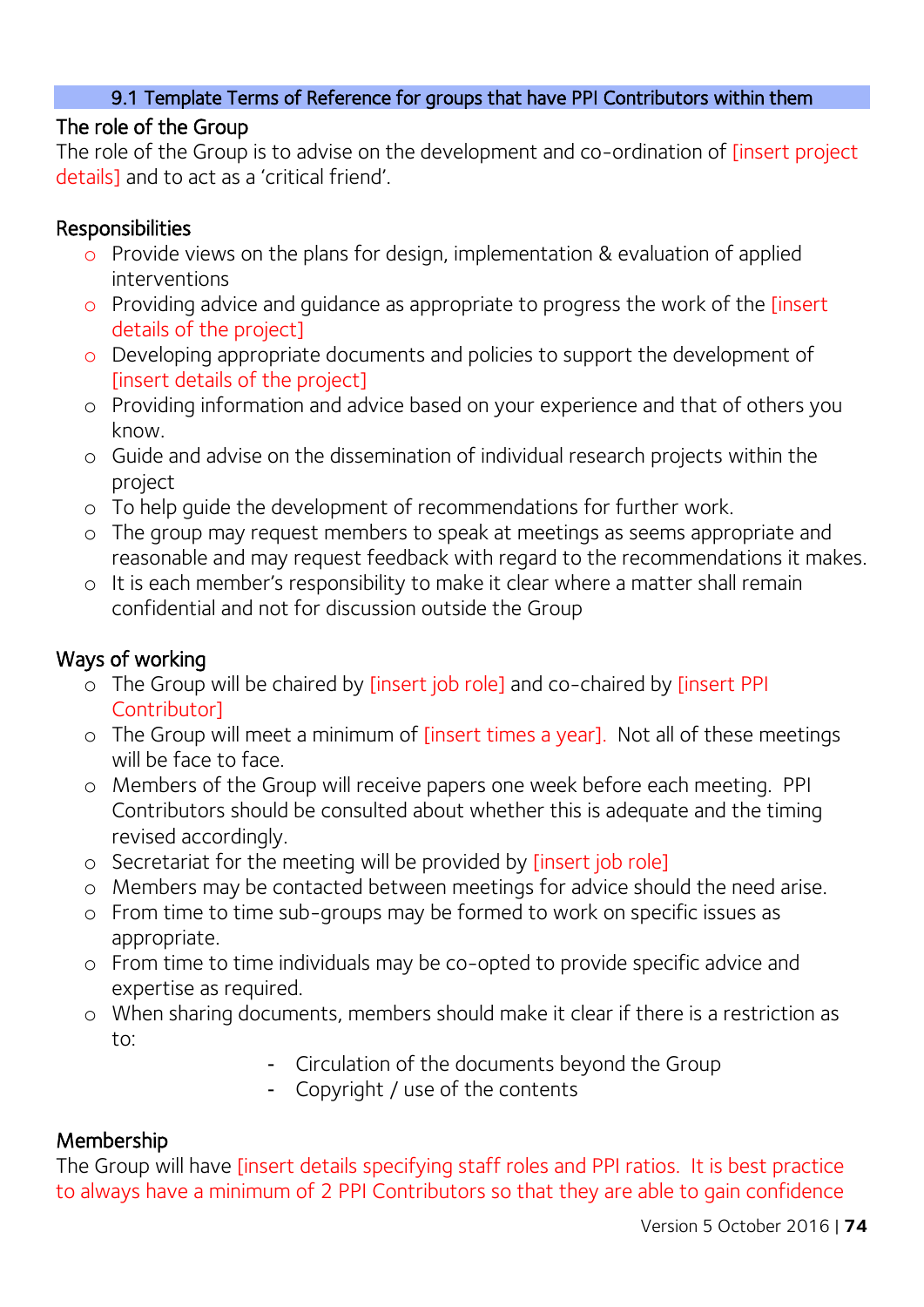from each other and can reflect different views. Specify clearly if PPI Contributors are recruited to reflect their lived experience]

Group membership would normally last for a period of [specify\*] years but there would be the opportunity to (alter as appropriate) continue for another year. After  $[*]$  years the opportunity to participate would be opened up to new people. Rotation of the membership will be staged to ensure that continuity is maintained.

Non members may be invited to join Group meetings on a one-off basis to aid discussion of a particular topic, for example, as speakers, observers or invited guests.

All members should be asked for any conflicts they feel may arise from any other studies or organisations they are working with.

### Review

On an annual basis, the group will review the relevance and value of its work, as well as membership.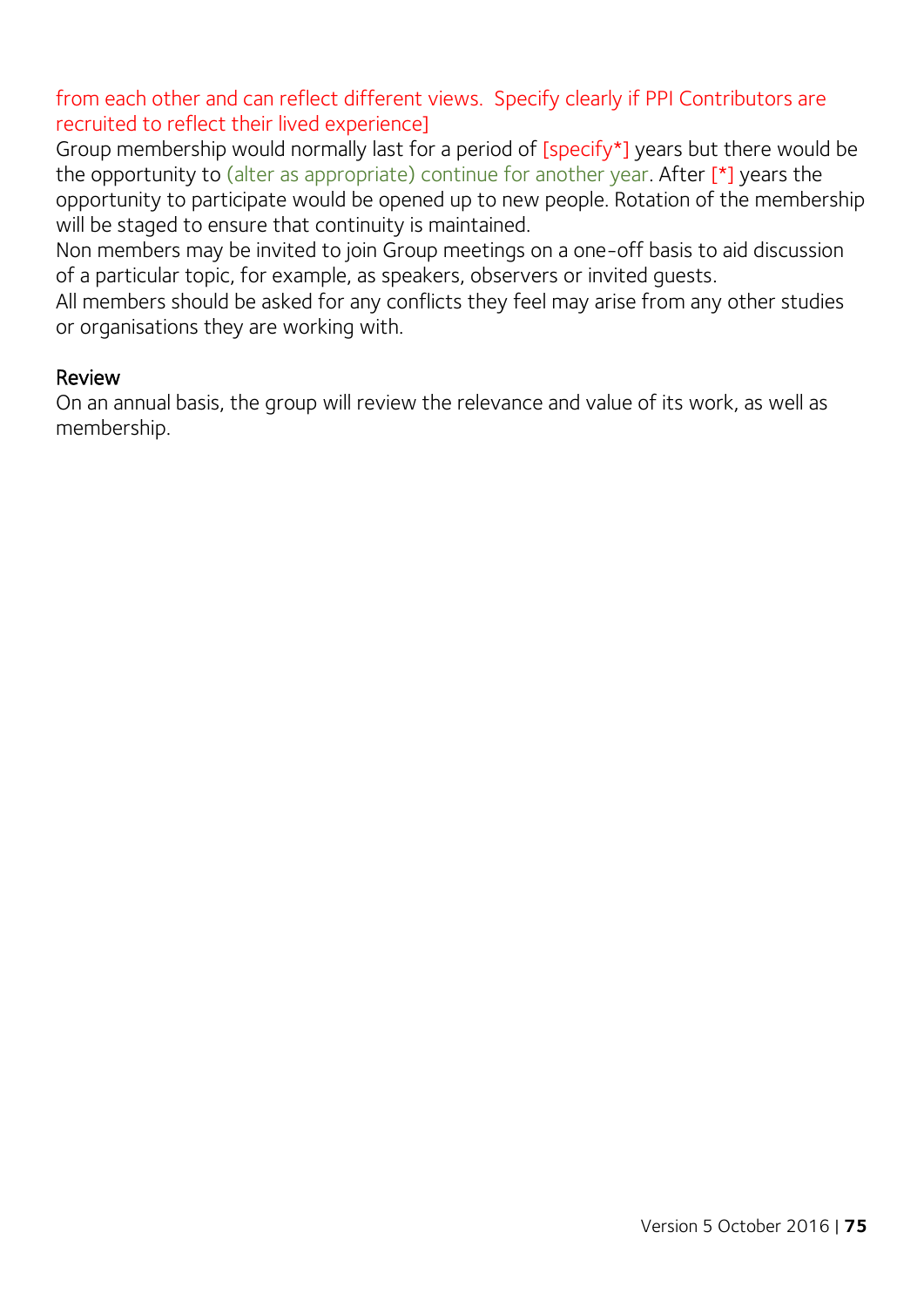# 12.2 Financial record keeping templates

# Reimbursement records for researchers to keep

| Name of the Project        |  | Reimbursement records                      |                           |                                       |                            |                      |  |  |
|----------------------------|--|--------------------------------------------|---------------------------|---------------------------------------|----------------------------|----------------------|--|--|
| PPI<br>Contributor<br>name |  | Type of expense (travel,<br>carer etc.)    | Amount & type of<br>claim | Date sent<br>claim to<br>Finance team | Payment made date &<br>how | Receipt<br>attached? |  |  |
| e.g Sarah<br><i>Jones</i>  |  | 4/2/15 Travel to Steering group<br>meeting | £3.60 bus fare            | n/a                                   | Paid cash on 4/2/15        | Yes                  |  |  |
|                            |  |                                            |                           |                                       |                            |                      |  |  |
|                            |  |                                            |                           |                                       |                            |                      |  |  |

# Payment records for researchers to keep

| Name of Project     |                         |                             | Payment records |                                    |                                                       |  |
|---------------------|-------------------------|-----------------------------|-----------------|------------------------------------|-------------------------------------------------------|--|
|                     | Date of<br>work<br>done | Type of work (meeting etc.) | Hours completed | Date sent claim<br>to Finance team | Payment made date<br>(specify if payment<br>declined) |  |
| Tom<br>e.g<br>Smith | 4/2/15                  | Steering group meeting      | 2 hours         | 4/2/15                             | Paid by BACS on<br>8/2/15                             |  |
|                     |                         |                             |                 |                                    |                                                       |  |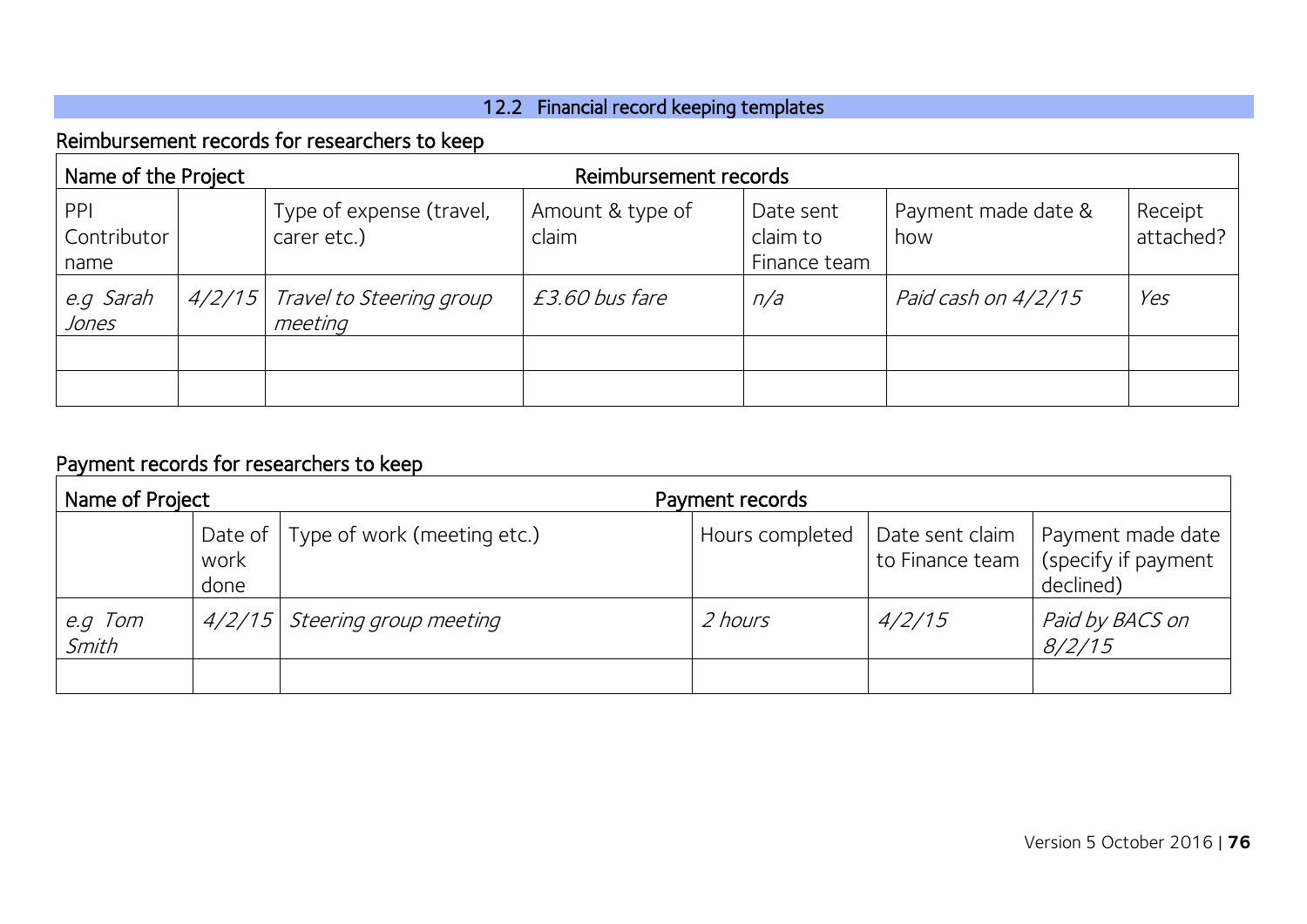# Financial records for PPI Contributor to keep

| Name                                                                               |                         |                  |                 |                                                                                                    |                                                                                        |              |  |
|------------------------------------------------------------------------------------|-------------------------|------------------|-----------------|----------------------------------------------------------------------------------------------------|----------------------------------------------------------------------------------------|--------------|--|
| PPI<br>Contributor<br>work                                                         | Date of<br>work<br>done | Date of<br>claim | Hours<br>worked | Amount of claim stating rate of pay                                                                | Payment<br>received                                                                    | Any comments |  |
| e.g steering<br>group<br>meeting<br>reviewed<br>patient<br>information<br>document |                         | 7/2/15 9/2/15    | 1 hour          | $4/2/15$ 9/2/15 2 hours $\left $ £75 for mtg and prep work<br>Bus fare of £3.60<br>£20 agreed rate | Paid by BACS on<br>15/2/15<br>Paid by BACS on<br>15/2/15<br>Paid by BACS on<br>15/2/15 |              |  |
|                                                                                    |                         |                  |                 |                                                                                                    |                                                                                        |              |  |
|                                                                                    |                         |                  |                 |                                                                                                    |                                                                                        |              |  |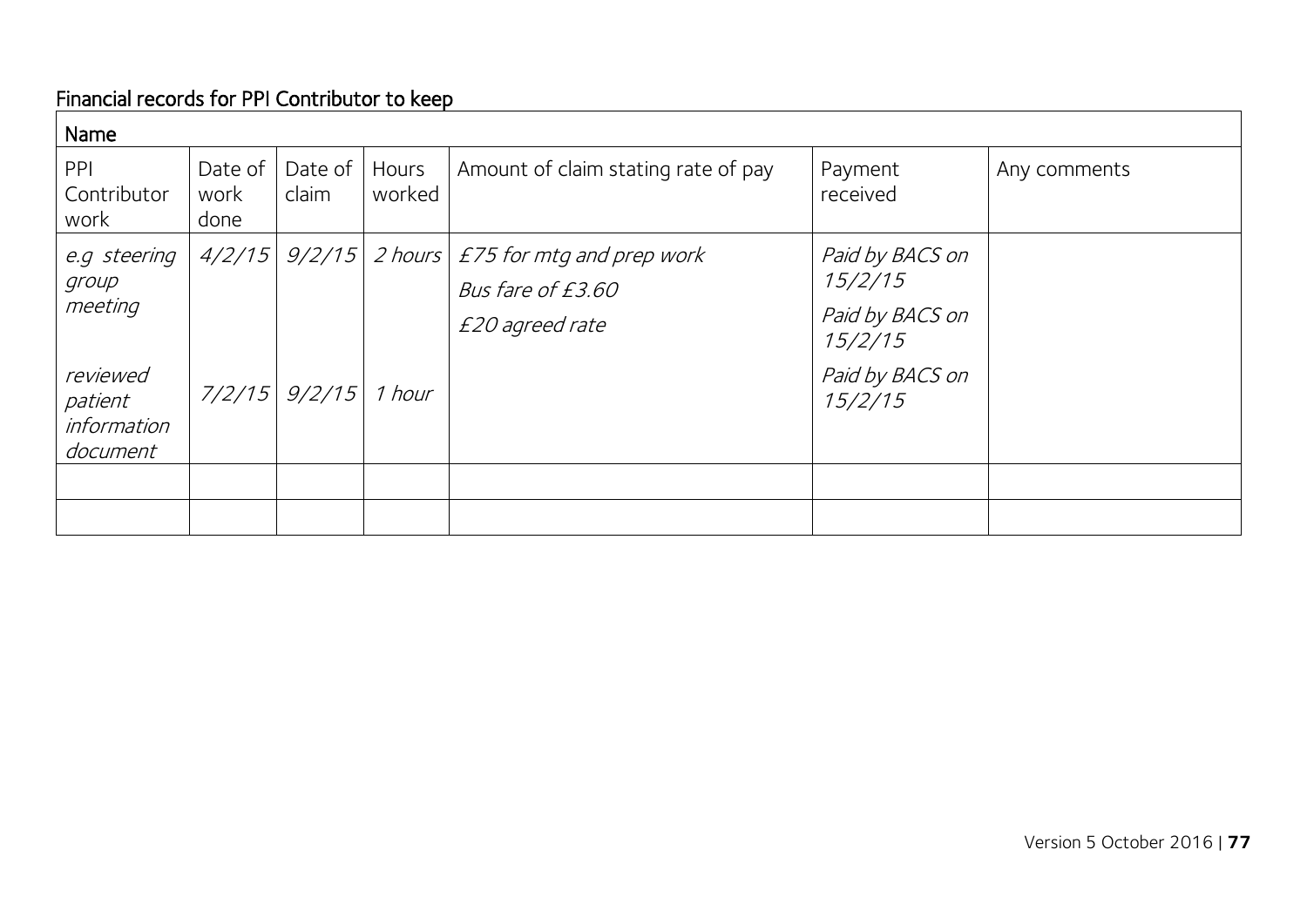#### 13.3 Certificate of Attendance

Once you have selected this template why not put a border round it and insert a watermark of Oxford Spires?





#### Insert Department

Thank you to ………………………………………………………………………………………………

Who attended this workshop to give the ……………………………………………… Team information and support for their research from a patient and public perspective.

Signature of lead researcher …………………………………………………………..

#### Alter the following as appropriate

Nuffield Department of Primary Health Care Sciences

……………………………………, Radcliffe Observatory Quarter, Woodstock Road, Oxford, OX2 6GG







[www.phc.ox.ac.uk](http://www.phc.ox.ac.uk/) | [@OxPrimaryCare](http://www.twitter.com/oxprimarycare) [www.healthtalkonline.org](http://www.healthtalkonline.org/) 01865 ………………….